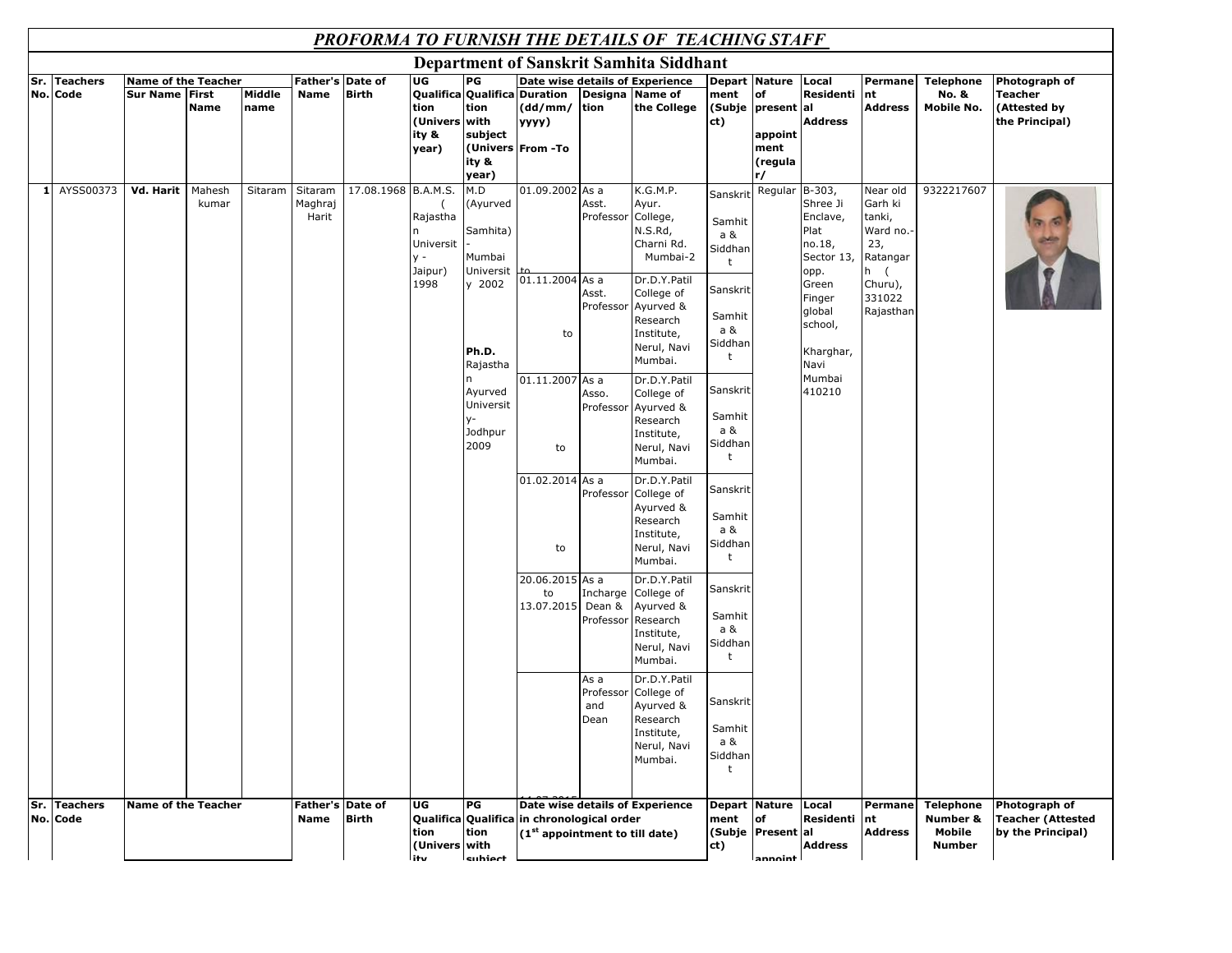|                |                                 | Surname                    | <b>First</b><br>Name | Middle<br><b>Name</b> |                                 |                                                                           | . . y<br>& year)                              | ity<br>& year)                                                                                     | (Univers Duration<br>(dd/mm/ tion<br>уууу)<br>From - To                                     |                                                  | Designa Name of<br>the College                                                                                                                                                                                                                                 |                                                                                                | upponis<br>ment<br>(regula<br>r/<br>contrac<br>tual/<br>deputat |                                                                                                   |                                                                                            |                                                         |                                                                |
|----------------|---------------------------------|----------------------------|----------------------|-----------------------|---------------------------------|---------------------------------------------------------------------------|-----------------------------------------------|----------------------------------------------------------------------------------------------------|---------------------------------------------------------------------------------------------|--------------------------------------------------|----------------------------------------------------------------------------------------------------------------------------------------------------------------------------------------------------------------------------------------------------------------|------------------------------------------------------------------------------------------------|-----------------------------------------------------------------|---------------------------------------------------------------------------------------------------|--------------------------------------------------------------------------------------------|---------------------------------------------------------|----------------------------------------------------------------|
|                | 2 AYSS00389   Vd. Pawar   Vinay |                            |                      | Ankush                | Ankush<br>Shankar<br>Pawar      | 10.08.1982                                                                | B.A.M.S.- M.D.<br><b>MUHS</b><br>2004         | Ayurved<br>Samhita)<br><b>MUHS</b><br>2009<br>MA<br>(Sanskrit<br>) Aug<br>2013<br>M.Phil.(S<br>015 | 1.08.2009<br>to<br>19.04.2010 As a<br>to<br>anskrit)2 13.06.2016 As a<br>to till date Asso. | As a<br>Asst.<br>Professor Medical<br>Asst.      | Y.M.T.<br>Ayurvedic<br>College &<br>Hospital<br>Dr.D.Y.Patil<br>College of<br>Professor Ayurved &<br>Research<br>Institute,<br>Nerul, Navi<br>Mumbai.<br>Dr.D.Y.Patil<br>College of<br>Professor Ayurved &<br>Research<br>Institute,<br>Nerul, Navi<br>Mumbai. | Sanskrit<br>Samhit<br>a &<br>Siddhan<br>t                                                      | Regular 1/3,                                                    | Ganesh<br>Kripa<br>sadan,<br>Meghawadi Meghawa<br>Jogeshwari Jogeshwa<br>(E),<br>Mumbai<br>400060 | 1/3,<br>Ganesh<br>Kripa<br>sadan,<br>di,<br>ri (E),<br>Mumbai<br>400060                    | 9869489497                                              |                                                                |
|                | 3 AYSS00260 Vd. Hande Sudarsh   |                            | an                   | Kisan                 | Kisan<br>Vitthal<br>Hande       | 30.11.1984 B.A.M.S.-                                                      | <b>MUHS</b><br>2006                           | M.D. (<br>Ayurved<br>Samhita)<br><b>MUHS</b><br>2011<br>M.A.<br>Decembe<br>r 2011                  | 13.12.2011<br>to<br>(Sanskrit 13.04.2017 As a<br>to till                                    | As a<br>Asst.<br>Professor<br>Asso.<br>Professor | Dr.D.Y.Patil<br>College of<br>Ayurved &<br>Research<br>Institute,<br>Nerul, Navi<br>Mumbai.                                                                                                                                                                    | Sanskrit<br>Samhit<br>a &<br>Siddhan<br>t                                                      | Regular                                                         | $B - 2 / 17$ ,<br>Room no.<br>8, Sector<br>15,<br>Vashi,<br>Navi<br>Mumbai -<br>400703            | $B - 2/$<br>17,<br>Room<br>no. 8,<br>Sector -<br>15,<br>Vashi,<br>Navi<br>Mumbai<br>400703 | 9967119154                                              |                                                                |
| $\overline{4}$ | AYSS00508 Vd. Mandle Yogita     |                            |                      |                       | Mandle                          | Baburao Baburao 25.01.1984 B.A.M.S. M.U.H.S. 1.05.2015 Assistant YCAMCHA, | 2005                                          | M.U.H.S Siddhant<br>Darshan<br>2014                                                                | to<br>24.12.2015 Professor<br>01.10.2016 Assistant Dr.D.Y.Patil                             |                                                  | Aurangabad<br>College of<br>Professor Ayurved &<br>Research<br>Institute,<br>Nerul, Navi<br>Mumbai.                                                                                                                                                            | Sanskrit Regular<br>Samhit<br>a &<br>Siddhan<br>t<br>Sanskrit<br>Samhit<br>a &<br>Siddhan<br>t |                                                                 | $A-502,$<br>Rajvant<br>Heights,<br>Belpada,<br>Sec- $3$ ,<br>Kharghar,<br>Navi<br>Mumbai          | Flat No<br>13<br>Riddhi-<br>Siddhi<br>Residenc<br>y<br>Begcump<br>ure<br>Aurangab<br>ad    | 9699168822                                              |                                                                |
|                | Sr. Teachers<br>No. Code        | <b>Name of the Teacher</b> |                      |                       | Father's Date of<br><b>Name</b> | <b>Birth</b>                                                              | UG<br>tion<br>(Univers with<br>ity<br>& year) | PG<br>tion<br>subject<br>(Univers<br>ity<br>$0.$ $1.0 - 1$                                         | Qualifica Qualifica in chronological order<br>(1 <sup>st</sup> appointment to till date)    |                                                  | Date wise details of Experience                                                                                                                                                                                                                                | Depart Nature<br>ment<br>ct)                                                                   | <b>of</b><br>(Subje Present al<br>appoint<br>ment<br>(regula    | Local<br><b>Residenti</b><br><b>Address</b>                                                       | Permane<br>nt<br><b>Address</b>                                                            | <b>Telephone</b><br>Number &<br>Mobile<br><b>Number</b> | Photograph of<br><b>Teacher (Attested</b><br>by the Principal) |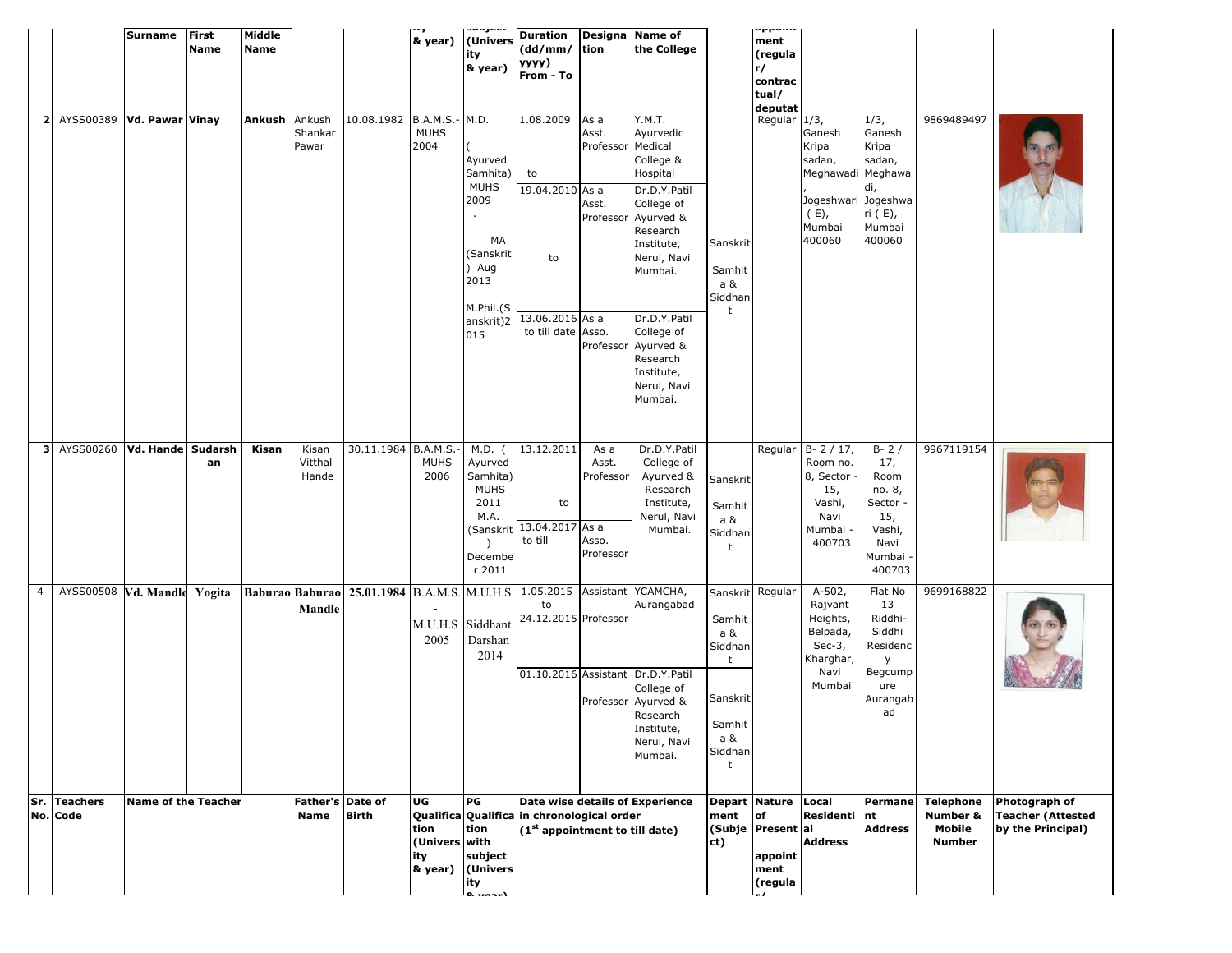|     |                            | Surname                               | First<br>Name        | Middle<br>Name        |                                                     |                                              |                                                         | <sub> </sub> & year)                                                     | Duration<br>(dd/mm/<br>уууу)<br>From - To                                                                                                    | tion                                 | Designa Name of<br>the College                                                                                                                         |                                                                                        | п,<br>contrac<br>tual/<br>deputat<br>ion/<br>part<br>time/<br>adhoc)         |                                                                                                                           |                                                                                                                                 |                                                         |                                                                |
|-----|----------------------------|---------------------------------------|----------------------|-----------------------|-----------------------------------------------------|----------------------------------------------|---------------------------------------------------------|--------------------------------------------------------------------------|----------------------------------------------------------------------------------------------------------------------------------------------|--------------------------------------|--------------------------------------------------------------------------------------------------------------------------------------------------------|----------------------------------------------------------------------------------------|------------------------------------------------------------------------------|---------------------------------------------------------------------------------------------------------------------------|---------------------------------------------------------------------------------------------------------------------------------|---------------------------------------------------------|----------------------------------------------------------------|
| 5   | AYSS00697                  | Vd. Gedam                             |                      |                       | Narayan<br>Gedam                                    | Lomesh Pitambar Pitambar 02.01.1986 B.A.M.S. | MUHS<br>2008                                            | MD<br>(Ayu)<br>(Samitha)<br><b>MUHS</b><br>2013<br>MA(Sansk<br>rit) 2016 | 7.11.2013<br>to<br>30.06.2016<br>to till date                                                                                                | Assistant PMT's<br>Professor College | Ayurved<br>Shevgaon<br>01.07.2016 Assistant Dr.D.Y.Patil<br>College of<br>Professor Ayurved &<br>Research<br>Institute,<br>Nerul, Navi<br>Mumbai.      | Sanskrit<br>Samhit<br>a &<br>Siddhan<br>t<br>Sanskrit<br>Samhit<br>a &<br>Siddhan<br>t | Regular                                                                      | A-6 Shri<br>Bhagwant<br>Krupa<br>Soc,<br>Behind<br>Holi Cross<br>High<br>School,<br>Chikan<br>ghar<br>Road,<br>Kalyan (w) | A-6 Shri<br>Bhagwant<br>Krupa<br>Soc,<br>Behind<br>Holi<br>Cross<br>High<br>School,<br>Chikan<br>ghar<br>Road,<br>Kalyan<br>(w) | 9970930549                                              |                                                                |
| 6   |                            | Vd.Shinde                             |                      |                       |                                                     | Somnath Subhash Subhash 19.07.1983 B.A.M.S.  | <u>- MDU -</u><br>Rohtak,<br>Haryana<br>2004            | <b>MD</b><br>(Ayu)<br>(Samitha)<br>MDU -<br>Rohtak<br>2007               | 1.12.2011<br>to.<br>7.10.2014<br>06.07.2021 Assistant<br>to Till<br>date                                                                     | Project                              | Deccon<br><mark>Associate College Pune</mark><br>Dr.D.Y.Patil<br>College of<br>Professor Ayurved &<br>Research<br>Institute,<br>Nerul, Navi<br>Mumbai. | Samhit<br>a &<br>Siddhan<br>t<br>Sanskrit Regular<br>Samhit<br>a &<br>Siddhan<br>t     | ual                                                                          | Sanskrit Contract A-8, Rupa<br>Willows<br>Society,<br>Opp.Ashok<br>Nagar,<br>Balkum,<br>Thane<br>West.                    | $A-8$ ,<br>Rupa<br>Willows<br>Society,<br>Opp.Asho<br>k Nagar,<br>Balkum,<br>Thane<br>West.                                     | 9922239407                                              |                                                                |
|     |                            |                                       |                      |                       |                                                     |                                              |                                                         |                                                                          |                                                                                                                                              |                                      | <b>Department of Sharir Rachana</b>                                                                                                                    |                                                                                        |                                                                              |                                                                                                                           |                                                                                                                                 |                                                         |                                                                |
| Sr. | <b>Teachers</b><br>No Code | <b>Name of the Teacher</b><br>Surname | First<br><b>Name</b> | Middle<br><b>Name</b> | Father's Date of<br><b>Name</b>                     | <b>Birth</b>                                 | UG<br>tion<br>(Univers with<br>ity                      | PG<br>tion<br>subject<br>ity<br>& year)                                  | Qualifica Qualifica in chronological order<br>$(1st$ appointment to till date)<br>Duration<br>& year) (Univers (dd/mm/<br>yyyy)<br>From - To | tion                                 | Date wise details of Experience<br>Designa Name of<br>the College                                                                                      | ment<br>ct)                                                                            | Depart Nature<br>of<br>(Subje Present al<br>appoint<br>ment<br>(regula<br>r/ | Local<br>Residenti nt<br><b>Address</b>                                                                                   | Permane<br><b>Address</b>                                                                                                       | <b>Telephone</b><br>Number &<br>Mobile<br><b>Number</b> | Photograph of<br><b>Teacher (Attested</b><br>by the Principal) |
|     | <b>7</b> AYSS00577         | Vd.<br>Londhe                         | Ashok                | ath                   | Jagann Jagannat 1.6.1958<br>h<br>Sambhaji<br>Londhe |                                              | B.A.M.S. M.D.<br>Mumbai<br>Universit (Ayurved<br>y 1983 | Samhita<br>&<br>Sidhanta) to<br>Mumbai<br>Universit<br>y 1997            | 10.12.1990 Asst.                                                                                                                             | As a<br>rator<br>As a                | Seth<br>09.11.1987 Demonst R.V.Ayurved<br>Mahavidyalay<br>a, Sion,<br>Mumbai.<br>Seth<br>R.V.Ayurved<br>Professor Mahavidyalay<br>a, Sion,<br>Mumbai.  | Sharir<br>Rachan<br>a<br>Sharir<br>Rachan<br>a                                         | contrac<br>Regular                                                           | 301 / 5.<br>Balaji<br>Garden,<br>Sector-11,<br>Koperkhair Dist-<br>ane, (<br>Navi<br>Mumbai)-<br>400709                   | At post<br>malad,<br>Tal-<br>baramati,<br>Pune                                                                                  | 9969190070                                              |                                                                |
|     |                            |                                       |                      |                       |                                                     |                                              |                                                         |                                                                          |                                                                                                                                              |                                      |                                                                                                                                                        |                                                                                        |                                                                              |                                                                                                                           |                                                                                                                                 |                                                         |                                                                |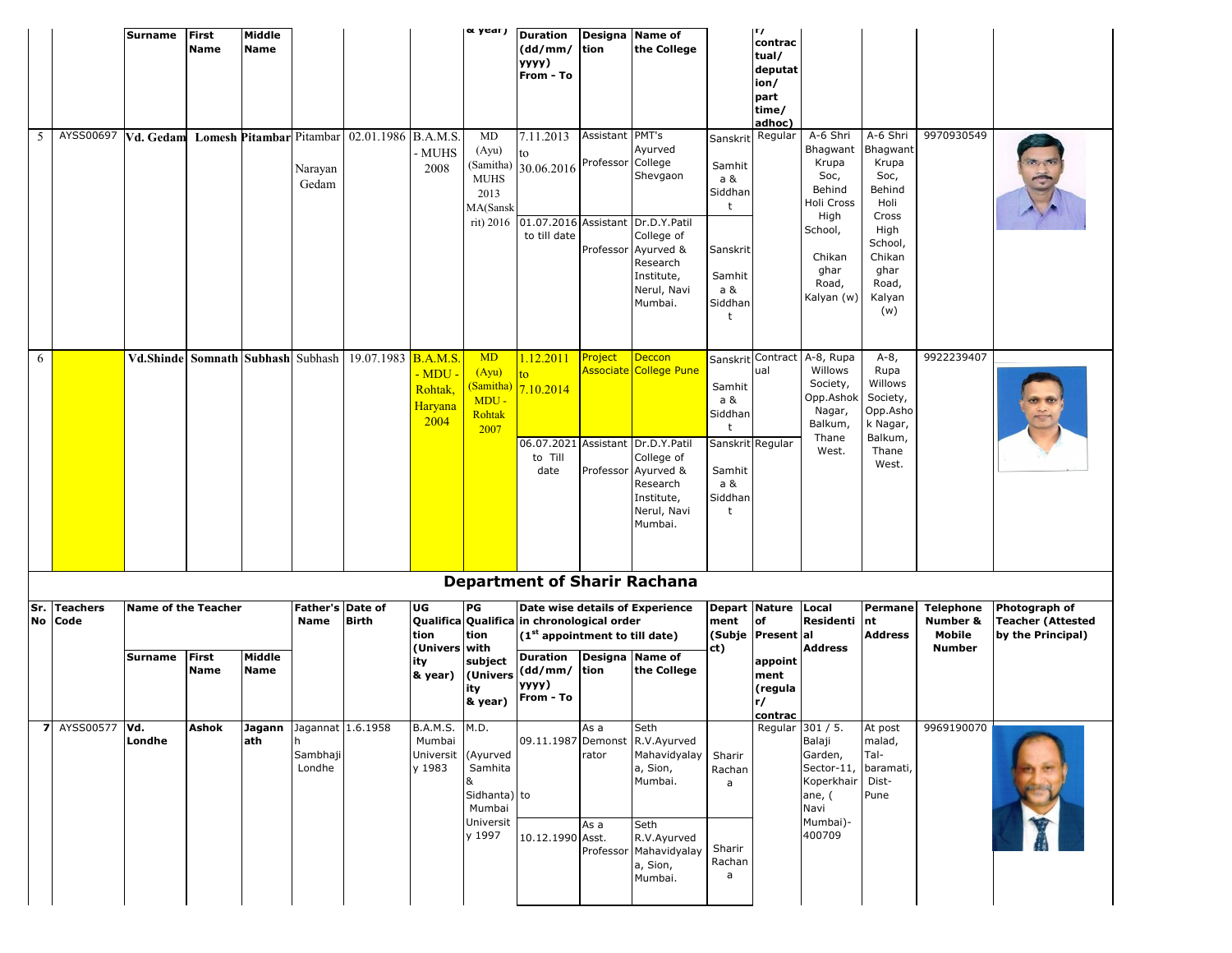|              |                         |                                              |                      |                       |                                        |              |                                                                                                     |                                                                    | 12.02.2008 Professor<br>to                                                                                                                 | As a                                    | Dr.D.Y.Patil<br>College of<br>Ayurved &<br>Research<br>Institute,<br>Nerul, Navi<br>Mumbai.                                                                                  | Sharir<br>Rachan<br>a                                  |                                                             |                                                                                                  |                                                                                                      |                                                         |                                                                |
|--------------|-------------------------|----------------------------------------------|----------------------|-----------------------|----------------------------------------|--------------|-----------------------------------------------------------------------------------------------------|--------------------------------------------------------------------|--------------------------------------------------------------------------------------------------------------------------------------------|-----------------------------------------|------------------------------------------------------------------------------------------------------------------------------------------------------------------------------|--------------------------------------------------------|-------------------------------------------------------------|--------------------------------------------------------------------------------------------------|------------------------------------------------------------------------------------------------------|---------------------------------------------------------|----------------------------------------------------------------|
|              | 8 AYRS00419             | Vd.<br>Sawant                                | Shreya               | Umesh                 | Bapurao<br>Vithoba<br><b>Bhat</b>      | 2.02.1979    | <b>B.A.M.S.</b><br>Bharati<br>Vidyapee Rachana)<br>Deemed<br>Universit Vidyapee<br>y, Pune.<br>2000 | M.D.<br>(Sharir<br>Bharati<br>th<br>Deemed<br>Universit<br>y 2005  | till date<br>23.05.2007 Asst.<br>to<br>28.12.2010 As a<br>to<br>18.11.2014                                                                 | As a<br>Professor<br>Asst.<br>Professor | Shri<br>Annasaheb<br>Dange<br>Ayurved<br>Medical<br>College,<br>Ashta, Sangli<br>Dr.D.Y.Patil<br>College of<br>Ayurved &<br>Research<br>Institute,<br>Nerul, Navi<br>Mumbai. | Sharir<br>Rachan Regular<br>a<br>Sharir<br>Rachan<br>a |                                                             | $A-103,$<br>Chhat<br>apt.,<br>Sector 12,<br>Plot no. 3,<br>Kamothe,<br>Navi<br>Mumbai,<br>410209 | $A-103,$<br>Chhat<br>apt.,<br>Sector<br>12, Plot<br>no. 3,<br>Kamothe,<br>Navi<br>Mumbai,<br>410209. | 9833696119                                              |                                                                |
|              |                         |                                              |                      |                       |                                        |              |                                                                                                     |                                                                    | 19/11/201<br>4 to till<br>date                                                                                                             | As a<br>Asso.<br>Professor              | Dr.D.Y.Patil<br>College of<br>Ayurved &<br>Research<br>Institute,<br>Nerul, Navi<br>Mumbai.                                                                                  | Sharir<br>Rachan<br>$\overline{a}$                     |                                                             |                                                                                                  |                                                                                                      |                                                         |                                                                |
|              | Sr. Teachers<br>No Code | <b>Name of the Teacher</b><br><b>Surname</b> | <b>First</b><br>Name | Middle<br><b>Name</b> | Father's Date of<br><b>Name</b>        | <b>Birth</b> | UG<br>tion<br>(Univers with<br>ity<br>& year)                                                       | PG<br>tion<br>subject<br>(Univers<br>ity<br>& year)                | Qualifica Qualifica in chronological order<br>(1 <sup>st</sup> appointment to till date)<br>Duration<br>(dd/mm/ tion<br>уууу)<br>From - To |                                         | Date wise details of Experience<br>Designa Name of<br>the College                                                                                                            | Depart Nature<br>ment<br>(Subje<br>ct)                 | of<br><b>Present</b> al<br>appoint<br>ment<br>(regula<br>r/ | Local<br>Residenti<br>Address                                                                    | Permane<br>nt<br><b>Address</b>                                                                      | <b>Telephone</b><br>Number &<br>Mobile<br><b>Number</b> | Photograph of<br><b>Teacher (Attested</b><br>by the Principal) |
| $\mathbf{9}$ | AYRS00564               | Vd.<br><b>Hartalkar</b>                      | Jayant               | Subhas<br>h           | Subhash<br>Vishwan<br>ath<br>Hartalkar | 21.05.1984   | <b>B.A.M.S.</b><br>M.U.H.S., Rachana<br>Nashik)<br>2005                                             | M.D.<br>Sharir<br>$\overline{(\ }$<br>M.U.H.S.,<br>Nashik)<br>2010 | 22.09.2010 Asst.<br>to<br>15.02.2011 As a<br>to                                                                                            | As a<br>Professor<br>Asst.<br>Professor | Vishnu<br>Ayurved<br>College,<br>Shornur,<br>Keral<br>Dr.D.Y.Patil<br>College of<br>Ayurved &<br>Research<br>Institute,<br>Nerul, Navi<br>Mumbai.                            | Rachan<br>a Sharir<br>Rachan<br>a Sharir               | contrac<br>Regular 001, D                                   | 11, Rutu<br>estate<br>Patlipara.<br>G B Road,<br>Thane (w)<br>400607                             | 001, D<br>11, Rutu<br>estate<br>Patlipara.<br>G B<br>Road,<br>Thane<br>(w)<br>400607                 | 9920956434                                              |                                                                |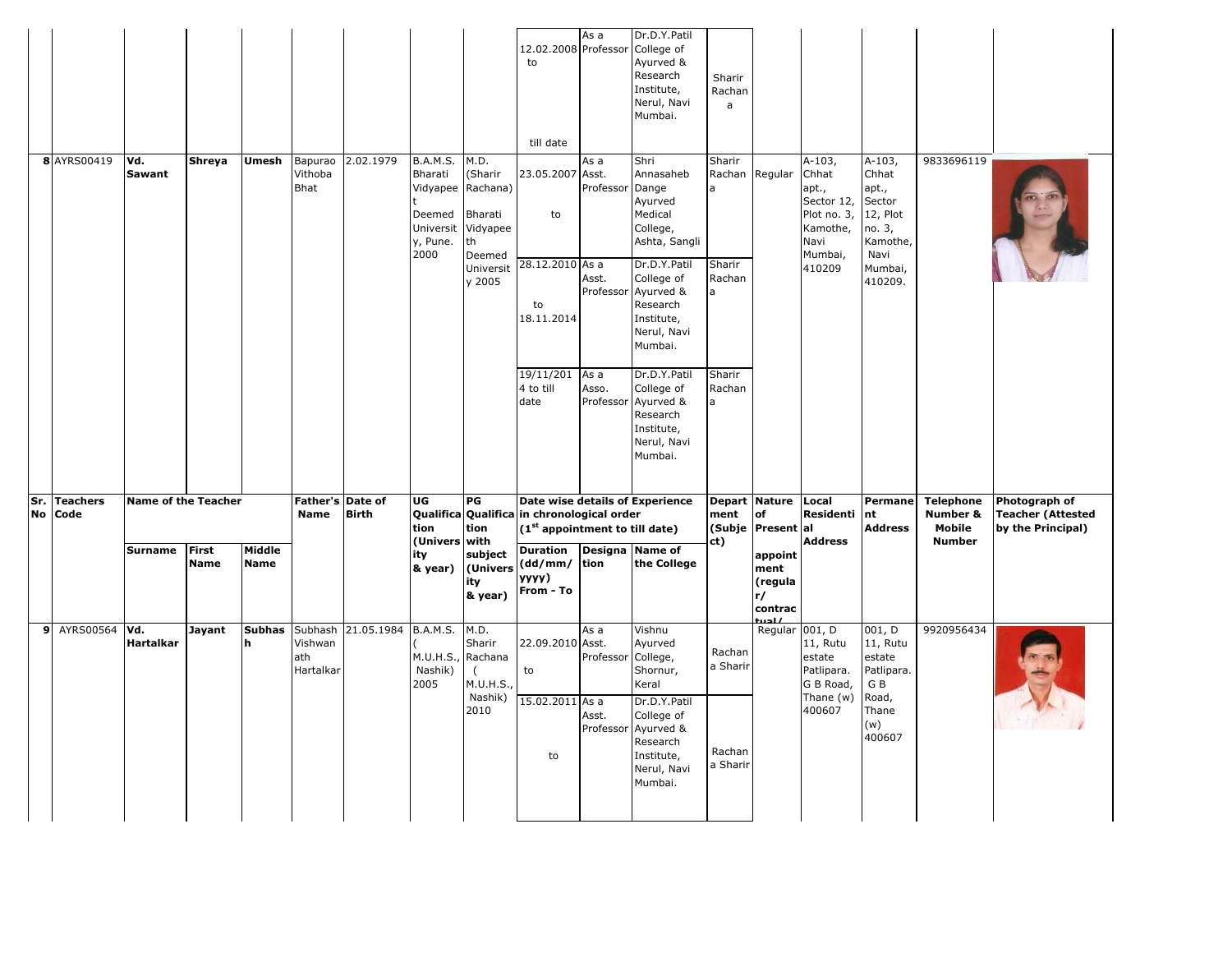|                  |                            |                             |                       |                                              |                     |                                                                                     |                                                                | 01.10.2015 Asso.<br>to<br>till date                       | As a                        | Dr.D.Y.Patil<br>College of<br>Professor Ayurved &<br>Research<br>Institute,<br>Nerul, Navi<br>Mumbai. | Rachan<br>a Sharir    |                                             |                                                                                                                                |                                                                                                       |                          |                                               |
|------------------|----------------------------|-----------------------------|-----------------------|----------------------------------------------|---------------------|-------------------------------------------------------------------------------------|----------------------------------------------------------------|-----------------------------------------------------------|-----------------------------|-------------------------------------------------------------------------------------------------------|-----------------------|---------------------------------------------|--------------------------------------------------------------------------------------------------------------------------------|-------------------------------------------------------------------------------------------------------|--------------------------|-----------------------------------------------|
| 10 AYRS00197     |                            | Vd.Bagal Snehlata Dhanaji   |                       | Vasant<br>Maruti<br>Naikwadi                 | 28.11.1970          | B.A.M.S<br>Bombay<br>Universit<br>y ) 1993                                          | $M.D$ (<br>Rachna<br>Sharir)<br><b>MUHS</b><br>,Nashik<br>2014 | 23.12.2014 As a<br>to till date Asst.                     |                             | Dr.D.Y.Patil<br>College of<br>Professor Ayurved &<br>Research<br>Institute,<br>Nerul, Navi<br>Mumbai. | Sharir<br>Rachan<br>a | Regular                                     | 503, Saiya<br>Apt,<br>Sector 12<br>Kharghar,<br>Navi-<br>Mumbai.<br>410210                                                     | 503,<br>Saiya<br>Apt,<br>Sector<br>12,<br>Kharghar,<br>Navi-<br>Mumbai.<br>410210                     | 9930009096<br>8169814722 |                                               |
| 11 AYRS00260     | Vd.<br><b>Mekhale</b>      | Smita                       | Maruti                | Maruti<br>Anandra<br>$\mathsf{o}$<br>Mekhale | 24.10.1985          | <b>BAMS</b><br>Padmash<br>ree Dr.<br>D. Y.<br>Patil<br>Universit<br>y, Dec.<br>2008 | M.D.<br>Rachna<br>Sharir,<br>MUHS,<br>March<br>2014            | 09.01.2015 As a<br>to till date Asst.                     |                             | Dr.D.Y.Patil<br>College of<br>Professor Ayurved &<br>Research<br>Institute,<br>Nerul, Navi<br>Mumbai. | Sharir<br>Rachan<br>a | Regular                                     | 604, Garde<br>nta<br>Bilding<br>Everest,<br>World<br>Complex<br>,Dhokali<br>Naka<br>Kolshet,<br>Road, Maha<br>rastra,<br>Thane | $A-302,$<br>Chandrap<br>rabha<br>C.H.S.<br>Udayshre<br>e Rd.<br>Bhabdup<br>East,<br>Mumbai-<br>400042 | 8097627311               |                                               |
| Sr. Teachers     | <b>Name of the Teacher</b> |                             |                       | Father's Date of                             |                     | UG                                                                                  | PG                                                             | <b>Department of Sharir Kriya</b>                         |                             | Date wise details of Experience                                                                       | Depart                | <b>Nature</b>                               | Local                                                                                                                          | Permane                                                                                               | <b>Telephone</b>         | Photograph of                                 |
| No. Code         |                            |                             |                       | Name                                         | <b>Birth</b>        | tion                                                                                | tion                                                           | Qualifica Qualifica in chronological order                |                             |                                                                                                       | ment                  | of                                          | Residenti                                                                                                                      | nt                                                                                                    | Number &                 | <b>Teacher (Attested</b><br>by the Principal) |
|                  |                            |                             |                       |                                              |                     |                                                                                     |                                                                | $(1st$ appointment to till date)                          |                             |                                                                                                       | (Subje                | Present al                                  |                                                                                                                                | <b>Address</b>                                                                                        | Mobile                   |                                               |
|                  | Surname                    | <b>First</b><br><b>Name</b> | Middle<br><b>Name</b> |                                              |                     | (Univers with<br>ity<br>& year)                                                     | subject<br>ity<br>& year)                                      | <b>Duration</b><br>(Univers (dd/mm/<br>уууу)<br>From - To | Designa Name of<br>tion     | the College                                                                                           | ct)                   | appoint<br>ment<br>(regula<br>r/<br>contrac | <b>Address</b>                                                                                                                 |                                                                                                       | <b>Number</b>            |                                               |
| 12 AYKS00271 Vd. | Waghulad ni<br>e           | Hemangi Sanjay              |                       | Vasant<br>Barsu<br>Patil                     | 30.08.1970 B.A.M.S. | Mumbai<br>Universit<br>y 1992                                                       | M.D.<br>(Sharir<br>Kriya<br>vigyan)<br>Mumbai<br>Universit     | 03.01.2000 *As a<br>to                                    | Asst.<br>Professor College, | Y.M.T.Ayurve Sharir<br>d Medical<br>Kharghar,<br>Navi Mumbai.                                         | Kriya                 | tual/<br>Regular                            | 1,B,Sanska 1,B,Sans<br>r Jyot.<br>76, Chittara 76, Chitta<br>njan<br>Road,<br>Vile Parle                                       | kar Jyot.<br>ranjan<br>Road,<br>Vile                                                                  | 8108518452               |                                               |
|                  |                            |                             |                       |                                              |                     |                                                                                     | y 1999                                                         | $20.10.2004$ As a<br>to                                   | Asst.                       | Dr.D.Y.Patil<br>College of<br>Professor Ayurved &<br>Research<br>Institute,<br>Nerul, Navi            | Sharir<br>Kriya       |                                             | $(E)$ ,<br>Mumbai -<br>400057                                                                                                  | Parle (E)<br>Mumbai<br>-400057                                                                        |                          |                                               |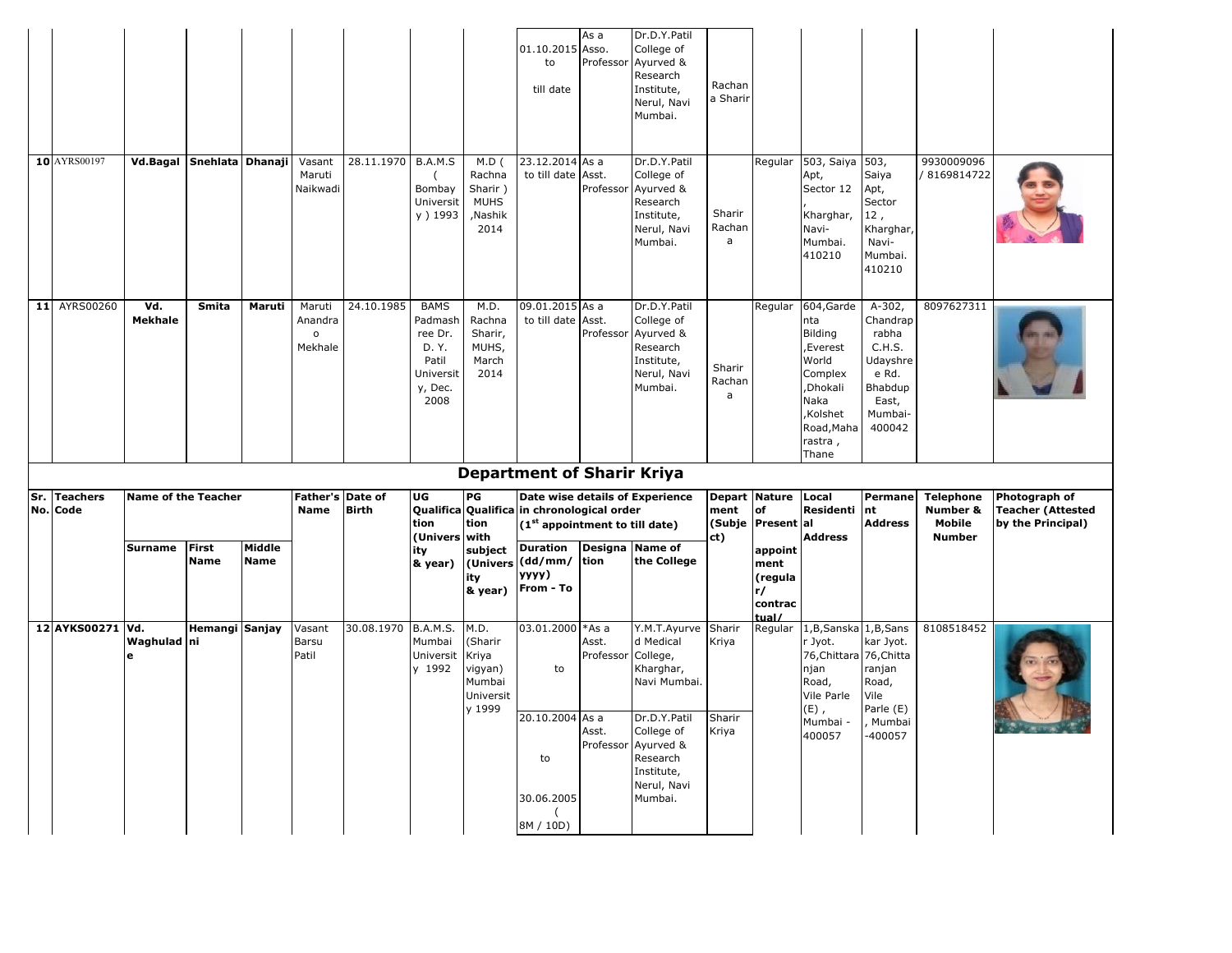|    |                            |                            |                      |                |                                |              |                                                   |                                                           | 01.07.2005 As a<br>to<br>31.10.2007<br>2Yr / 4M)<br>01.11.2007<br>to<br>28.02.2011<br>(3yr/4M)<br>1.03.2011<br>to | Reader<br>As a<br>Reader<br>As a | Dr.D.Y.Patil<br>College of<br>Ayurved &<br>Research<br>Institute,<br>Nerul, Navi<br>Mumbai.<br>Dr.D.Y.Patil<br>College of<br>Ayurved &<br>Research<br>Institute,<br>Nerul, Navi<br>Mumbai.<br>Dr.D.Y.Patil<br>Professor College of<br>Ayurved &<br>Research<br>Institute,<br>Nerul, Navi<br>Mumbai. | Sharir<br>Kriya<br>Sharir<br>Kriya<br>Sharir<br>Kriya |                                                  |                                                                               |                                                               |                                                         |                                                                |
|----|----------------------------|----------------------------|----------------------|----------------|--------------------------------|--------------|---------------------------------------------------|-----------------------------------------------------------|-------------------------------------------------------------------------------------------------------------------|----------------------------------|-----------------------------------------------------------------------------------------------------------------------------------------------------------------------------------------------------------------------------------------------------------------------------------------------------|-------------------------------------------------------|--------------------------------------------------|-------------------------------------------------------------------------------|---------------------------------------------------------------|---------------------------------------------------------|----------------------------------------------------------------|
| S. | <b>Teachers</b><br>No Code | <b>Name of the Teacher</b> |                      |                | Father's Date of<br>Name       | <b>Birth</b> | UG<br>tion<br>(Univers with                       | P G<br>tion                                               | Date wise details of Experience<br>Qualifica Qualifica in chronological order<br>$(1st$ appointment to till date) |                                  |                                                                                                                                                                                                                                                                                                     | <b>Depart Nature</b><br>ment<br>(Subje<br>ct)         | of<br>Present<br>appoint                         | Local<br>Residenti<br>al<br><b>Address</b>                                    | Permane<br>nt<br><b>Address</b>                               | <b>Telephone</b><br>Number &<br>Mobile<br><b>Number</b> | Photograph of<br><b>Teacher (Attested</b><br>by the Principal) |
|    |                            |                            |                      |                |                                |              |                                                   |                                                           |                                                                                                                   |                                  |                                                                                                                                                                                                                                                                                                     |                                                       |                                                  |                                                                               |                                                               |                                                         |                                                                |
|    |                            | <b>Surname</b>             | First<br><b>Name</b> | Middle<br>Name |                                |              | ity<br>& year)                                    | subject<br>(Univers<br>ity<br>& year)                     | <b>Duration</b><br>(dd/mm/ tion<br>yyyy)<br>From - To                                                             | Designa Name of                  | the College                                                                                                                                                                                                                                                                                         |                                                       | ment<br>(regular<br>contract<br>ual/<br>deputati |                                                                               |                                                               |                                                         |                                                                |
|    | 13 AYKS00263               | Vd.<br>Phatak              | Shruti               | <b>Dilip</b>   | Mukund<br>Sadashiv<br>Patankar | 12.9.1968    | <b>B.A.M.S.</b><br>Mumbai<br>Universit<br>y) 1992 | M.D.<br>Sharir<br>Kriya<br>Mumbai<br>Universit<br>y) 1999 | 20.10.2004 Asst.<br>to                                                                                            | As a<br>Professor                | Dr.D.Y.Patil<br>College of<br>Ayurved &<br>Research<br>Institute,<br>Nerul, Navi<br>Mumbai.                                                                                                                                                                                                         | Sharir<br>Kriya                                       | on/<br>Regular 703,                              | Chintaman<br>Society<br>B.K. Road<br>, Mulund<br>$(E)$ ,<br>Mumbai<br>400 081 | 703,<br>Chintama<br>ni<br>Society,<br>B.K.<br>Road,<br>Mulund | 9821750582                                              |                                                                |
|    |                            |                            |                      |                |                                |              |                                                   | Ph.d(Tila<br>Mharasht<br>ra Pune<br>)2018                 | 01.11.2007 Asst.<br>to<br>5.02.2011                                                                               | As a<br>As a                     | Dr.D.Y.Patil<br>College of<br>Professor Ayurved &<br>Research<br>Institute,<br>Nerul, Navi<br>Mumbai.<br>Dr.D.Y.Patil                                                                                                                                                                               | Sharir<br>Kriya                                       |                                                  |                                                                               | $(E)$ ,<br>Mumbai<br>$-4000031$                               |                                                         |                                                                |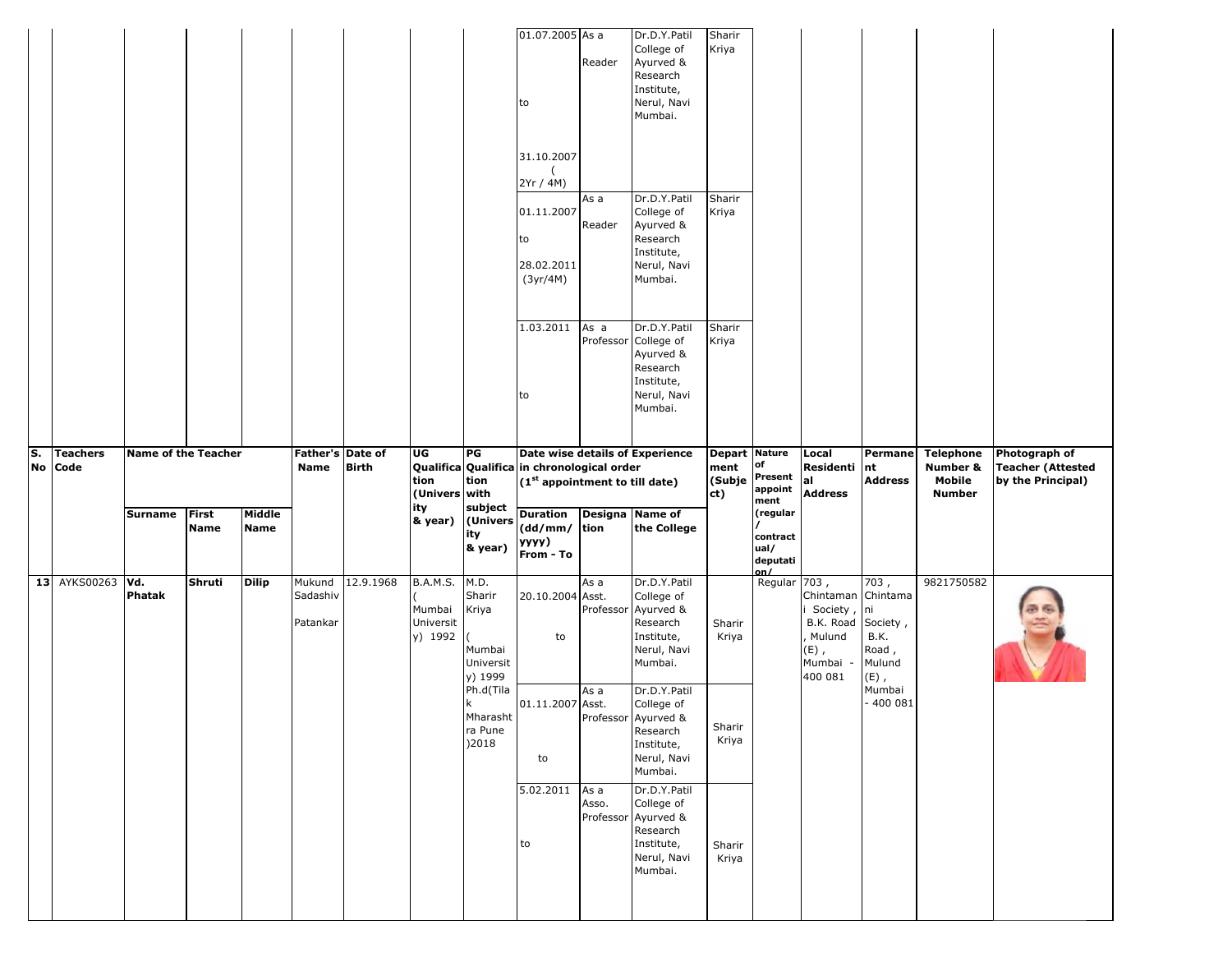|    | 14 AYKS00167                                                               | Vd.                        | Amit  | Sadana      |                  | Sadanan 13.10.1984 B.A.M.S. |                      | M.D.              | 04.08.2011 As a                            |                    | Y.M.T.                            | Sharir          | Regular           | 14, Ninad              | 14,                   | 9892329887                    |                          |  |
|----|----------------------------------------------------------------------------|----------------------------|-------|-------------|------------------|-----------------------------|----------------------|-------------------|--------------------------------------------|--------------------|-----------------------------------|-----------------|-------------------|------------------------|-----------------------|-------------------------------|--------------------------|--|
|    |                                                                            | Mujumdar                   |       | nd          | Shrikrus         |                             | M.U.H.S.<br>2006     | sharir<br>Kriya   |                                            | Asst.<br>Professor | Ayurvedic<br>Medical              | Kriya           |                   | co.op. so.<br>Opp.     | Ninad<br>co.op.       |                               |                          |  |
|    |                                                                            |                            |       |             | hna              |                             |                      | M.U.H.S.          |                                            |                    | College and                       |                 |                   | Padurang               | so. Opp.              |                               |                          |  |
|    |                                                                            |                            |       |             |                  |                             |                      | 2011              | to                                         |                    | Hospital,<br>Kharghar,            |                 |                   | Vidyalaya,<br>Manpada  | Padurang              |                               |                          |  |
|    |                                                                            |                            |       |             |                  |                             |                      |                   |                                            |                    | Navi Mumbai                       |                 |                   | Road,                  | Vidyalaya             |                               |                          |  |
|    |                                                                            |                            |       |             |                  |                             |                      |                   | یمجے مم<br>14.12.2011 As a                 |                    | Dr.D.Y.Patil                      | Sharir          |                   | Dombivali              |                       |                               |                          |  |
|    |                                                                            |                            |       |             |                  |                             |                      |                   |                                            | Asst.              | College of                        | Kriya           |                   | $-E -$<br>421201       | Manpada<br>Road,      |                               |                          |  |
|    |                                                                            |                            |       |             |                  |                             |                      |                   |                                            | Professor          | Ayurved &                         |                 |                   | Thane                  | Dombivali             |                               |                          |  |
|    |                                                                            |                            |       |             |                  |                             |                      |                   | to                                         |                    | Research<br>Institute,            |                 |                   |                        | $-E -$                |                               |                          |  |
|    |                                                                            |                            |       |             |                  |                             |                      |                   |                                            |                    | Nerul, Navi                       |                 |                   |                        | 421201<br>Thane       |                               |                          |  |
|    |                                                                            |                            |       |             |                  |                             |                      |                   |                                            |                    | Mumbai.                           |                 |                   |                        |                       |                               |                          |  |
|    |                                                                            |                            |       |             |                  |                             |                      |                   | 16.12.17                                   | As a               | Dr.D.Y.Patil                      | Sharir          |                   |                        |                       |                               |                          |  |
|    |                                                                            |                            |       |             |                  |                             |                      |                   | to till date                               | Asso.              | College of                        | Kriya           |                   |                        |                       |                               |                          |  |
|    |                                                                            |                            |       |             |                  |                             |                      |                   |                                            | Professor          | Ayurved &<br>Research             |                 |                   |                        |                       |                               |                          |  |
|    |                                                                            |                            |       |             |                  |                             |                      |                   |                                            |                    | Institute,                        |                 |                   |                        |                       |                               |                          |  |
|    |                                                                            |                            |       |             |                  |                             |                      |                   |                                            |                    | Nerul, Navi                       |                 |                   |                        |                       |                               |                          |  |
|    |                                                                            |                            |       |             |                  |                             |                      |                   |                                            |                    | Mumbai.                           |                 |                   |                        |                       |                               |                          |  |
| S. | <b>Teachers</b>                                                            | <b>Name of the Teacher</b> |       |             | Father's Date of |                             | UG                   | PG                |                                            |                    | Date wise details of Experience   |                 | Depart Nature     | Local                  | <b>Permane</b>        | <b>Telephone</b>              | Photograph of            |  |
|    | No Code                                                                    |                            |       |             | <b>Name</b>      | <b>Birth</b>                |                      |                   | Qualifica Qualifica in chronological order |                    |                                   | ment            | of                | Residenti              | nt                    | Number &                      | <b>Teacher (Attested</b> |  |
|    |                                                                            |                            |       |             |                  |                             | tion                 | tion              | (1 <sup>st</sup> appointment to till date) |                    |                                   |                 | (Subje Present al |                        | <b>Address</b>        | Mobile                        | by the Principal)        |  |
|    |                                                                            | Surname                    | First | Middle      |                  |                             | (Univers with<br>ity | subject           | <b>Duration</b>                            |                    | Designa Name of                   | ct)             | appoint           | <b>Address</b>         |                       | <b>Number</b>                 |                          |  |
|    |                                                                            |                            | Name  | <b>Name</b> |                  |                             | & year)              | (Univers          | $(dd/mm/$ tion                             |                    | the College                       |                 | ment              |                        |                       |                               |                          |  |
|    |                                                                            |                            |       |             |                  |                             |                      | ity<br>& year)    | уууу)                                      |                    |                                   |                 | (regula<br>r/     |                        |                       |                               |                          |  |
|    |                                                                            |                            |       |             |                  |                             |                      |                   | From - To                                  |                    |                                   |                 | contrac           |                        |                       |                               |                          |  |
|    |                                                                            |                            |       |             |                  |                             |                      |                   |                                            |                    |                                   |                 | tual/             |                        |                       |                               |                          |  |
|    | 15 AYKS00600 Vd. Awate Anupam   Kishorc   Kishorch   17.11.1988   B.A.M.S. |                            |       | handra      | andra            |                             | YMT                  | MD YMT<br>Ayurved | 15.10.2016 Assistant Krishna<br>To         |                    | Ayurvedic                         | Sharir<br>Kriya | Regular           | $101$ Nav<br>residancy | 101 Nav<br>residancy  | 9664288269                    |                          |  |
|    |                                                                            |                            |       |             | Awate            |                             | Ayurved              | Medical           | 30.04.2018 Professor                       |                    | Medical                           |                 |                   | Plot                   | Plot                  |                               |                          |  |
|    |                                                                            |                            |       |             |                  |                             | Medical<br>College   | College<br>2016   |                                            |                    | College& Hos<br>Sankeshvar        |                 |                   | No.413/3/<br>1 near    | No.413/3<br>$/1$ near |                               |                          |  |
|    |                                                                            |                            |       |             |                  |                             | 2012                 |                   |                                            |                    |                                   |                 |                   | savtamali              | savtamali             |                               |                          |  |
|    |                                                                            |                            |       |             |                  |                             |                      |                   |                                            |                    |                                   |                 |                   | hall takka             | hall                  |                               |                          |  |
|    |                                                                            |                            |       |             |                  |                             |                      |                   |                                            |                    | 27.12.2019 Assistant Dr.D.Y.Patil |                 |                   | road,<br>Panvel        | takka<br>road,        |                               |                          |  |
|    |                                                                            |                            |       |             |                  |                             |                      |                   | to till date                               |                    | College of                        |                 |                   |                        | Panvel                |                               |                          |  |
|    |                                                                            |                            |       |             |                  |                             |                      |                   |                                            | Professor          | Ayurved &                         |                 |                   |                        |                       |                               |                          |  |
|    |                                                                            |                            |       |             |                  |                             |                      |                   |                                            |                    | Research<br>Institute,            |                 |                   |                        |                       |                               |                          |  |
|    |                                                                            |                            |       |             |                  |                             |                      |                   |                                            |                    | Nerul, Navi                       |                 |                   |                        |                       |                               |                          |  |
|    | 16 AYKS00161 Vd. Salvi                                                     |                            | Parag | Madhu       |                  | Madhuk 31.03.1991 B.A.M.S   |                      | M.D.              | 03.01.201 As a                             |                    | Mumbai.<br>Dr.D.Y.Patil           |                 | Regular           |                        |                       | 3/302, Ma 3/302, M 9821851535 |                          |  |
|    |                                                                            |                            |       | kar         | ar               |                             |                      | sharir            | 8 to till                                  | Asst.              | College of                        |                 |                   | yuri bld.              | ayuri                 |                               |                          |  |
|    |                                                                            |                            |       |             | Shankar          |                             | maharas Kriya<br>tra | M.U.H.S. date     |                                            |                    | Professor Ayurved &<br>Research   |                 |                   | Dr W. S                | bld. Dr               |                               |                          |  |
|    |                                                                            |                            |       |             | Salvi            |                             | Universi             |                   |                                            |                    | Institute,                        |                 |                   | Matkar                 | W.S                   |                               |                          |  |
|    |                                                                            |                            |       |             |                  |                             | ty Of                | 2017              |                                            |                    | Nerul, Navi                       |                 |                   | Marg,                  | Matkar                |                               |                          |  |
|    |                                                                            |                            |       |             |                  |                             | Health               |                   |                                            |                    | Mumbai.                           | Sharir<br>Kriya |                   | Dadar                  | Marg,                 |                               |                          |  |
|    |                                                                            |                            |       |             |                  |                             | science              |                   |                                            |                    |                                   |                 |                   | $(w)$ ,                | Dadar                 |                               |                          |  |
|    |                                                                            |                            |       |             |                  |                             | 2012                 |                   |                                            |                    |                                   |                 |                   | Mumbai                 | $(w)$ ,               |                               |                          |  |
|    |                                                                            |                            |       |             |                  |                             |                      |                   |                                            |                    |                                   |                 |                   | 28                     | Mumbai                |                               |                          |  |
|    |                                                                            |                            |       |             |                  |                             |                      |                   |                                            |                    |                                   |                 |                   |                        | 28                    |                               |                          |  |
|    |                                                                            |                            |       |             |                  |                             |                      |                   | <b>Department of Dravyaguna</b>            |                    |                                   |                 |                   |                        |                       |                               |                          |  |
|    |                                                                            |                            |       |             |                  |                             |                      |                   |                                            |                    |                                   |                 |                   |                        |                       |                               |                          |  |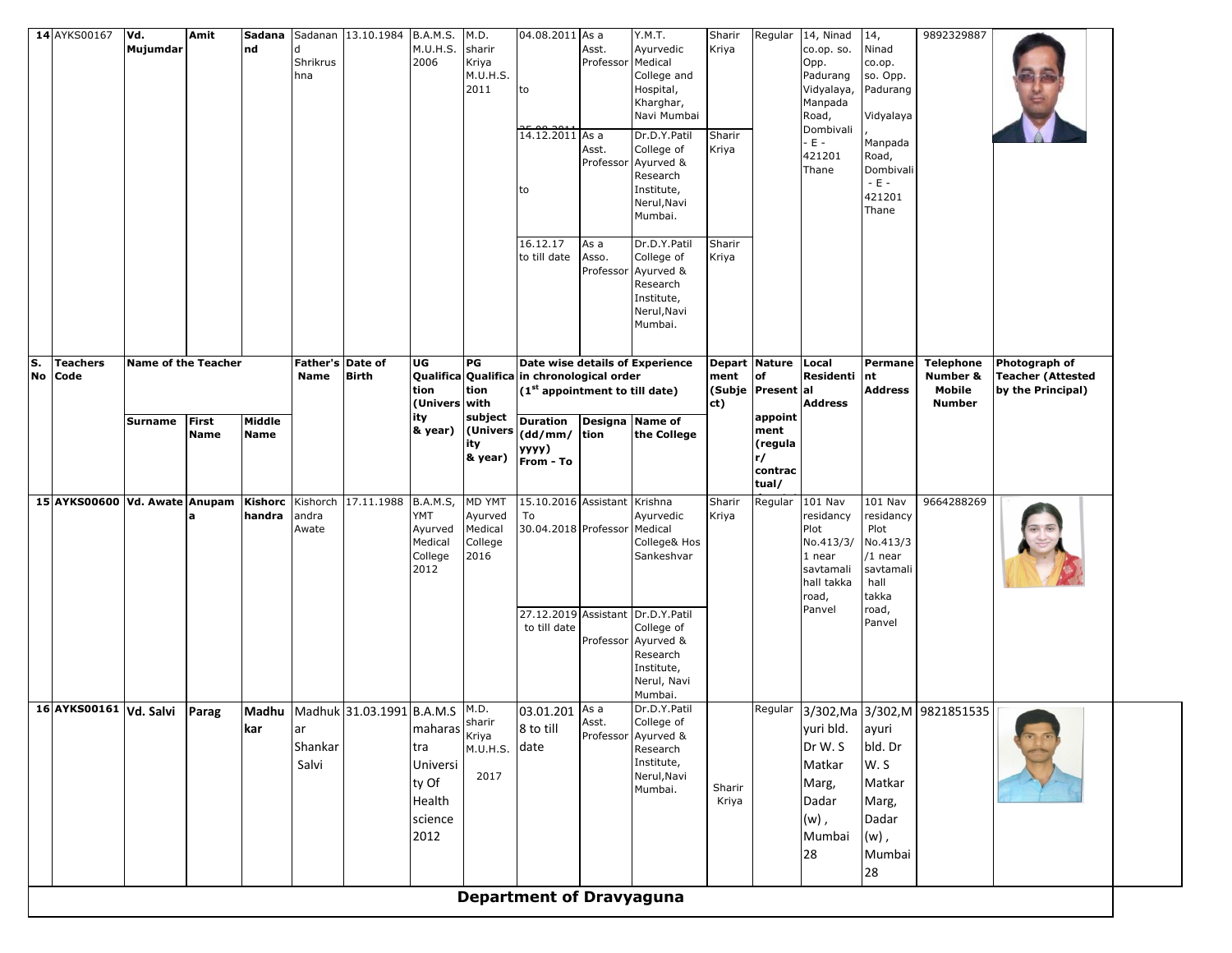| S.<br>No | Teachers<br>Code        | Name of the Teacher |                                            |                       | Father's Date of<br><b>Name</b> | <b>Birth</b>              | UG                                                                                           | PG                                      | Qualifica Qualifica in chronological order                                               |                               | Date wise details of Experience                                                                                                                                     | ment                                    | Depart Nature Local<br><b>of</b>                     | Residenti                                                                                                             | Permane<br>nt                                                                                                               | <b>Telephone</b><br>Number &                            | Photograph of<br><b>Teacher (Attested</b>                      |
|----------|-------------------------|---------------------|--------------------------------------------|-----------------------|---------------------------------|---------------------------|----------------------------------------------------------------------------------------------|-----------------------------------------|------------------------------------------------------------------------------------------|-------------------------------|---------------------------------------------------------------------------------------------------------------------------------------------------------------------|-----------------------------------------|------------------------------------------------------|-----------------------------------------------------------------------------------------------------------------------|-----------------------------------------------------------------------------------------------------------------------------|---------------------------------------------------------|----------------------------------------------------------------|
|          |                         |                     |                                            |                       |                                 |                           | tion<br>(Univers with                                                                        | tion                                    | (1 <sup>st</sup> appointment to till date)                                               |                               |                                                                                                                                                                     | ct)                                     | (Subje Present al                                    | <b>Address</b>                                                                                                        | <b>Address</b>                                                                                                              | Mobile<br><b>Number</b>                                 | by the Principal)                                              |
|          |                         | Surname             | <b>First</b><br>Name                       | Middle<br><b>Name</b> |                                 |                           | ity<br>& year)                                                                               | subject<br>ity<br>& year)               | <b>Duration</b><br>(Univers (dd/mm/ tion<br>уууу)<br>From - To                           |                               | Designa Name of<br>the College                                                                                                                                      |                                         | appoint<br>ment<br>(regula<br>r/<br>contrac<br>tual/ |                                                                                                                       |                                                                                                                             |                                                         |                                                                |
|          | 17 AYDG00770            | Vd. Giri            | <b>Charush   Motiram   Motiram</b><br>eela |                       | kashinat<br>h Giri              | 17.09.1973 B.A.M.S., M.D. | Dr.B.A.M<br>arathawa Gujrat<br>da<br>Universit <sub>y</sub> ,<br>у,<br>ad,<br>Maharast<br>ra | $una$ ]<br>Ayurved<br>Universit<br>2000 | [Dravyag 08.09.2000 Asst.<br>to<br>Aurangab Jamnagar 05.10.2001<br>10.10.2001 Asst.      | As a<br>Professor ala<br>As a | Shree<br>Dharmasasth guna<br>Manjunathes<br>war College<br>of Ayur. &<br>Hospital,<br>Karnataka<br>Shree<br>Jayendra<br>Professor Saraswati<br>Ayurved<br>College & | Dravya<br>guna<br>Vigyan<br>&<br>Agadta | Dravya Regular                                       | Vastu -<br>Ananda<br>Complex,<br>14-202,<br>PARSIK<br>NAGAR,<br><b>KALWA</b><br>$(W)$ ,<br>Thane,<br>Mumbai<br>400605 | Vastu -<br>Ananda<br>Complex,<br>$14-$<br>202,<br>PARSIK<br>NAGAR,<br><b>KALWA</b><br>$(W)$ ,<br>Thane,<br>Mumbai<br>400605 | 9892356496                                              |                                                                |
|          |                         |                     |                                            |                       |                                 |                           | 1995                                                                                         |                                         | to                                                                                       |                               | Hospital,<br>Chennai, T.N. Vyavhar                                                                                                                                  | ntra &                                  |                                                      |                                                                                                                       |                                                                                                                             |                                                         |                                                                |
|          |                         |                     |                                            |                       |                                 |                           |                                                                                              |                                         | 04.03.2006 Asst.<br>to                                                                   | As a                          | Dr.D.Y.Patil<br>College of<br>Professor Ayurved &<br>Research<br>Institute,<br>Nerul, Navi                                                                          | Dravya<br>guna                          |                                                      |                                                                                                                       |                                                                                                                             |                                                         |                                                                |
|          |                         |                     |                                            |                       |                                 |                           |                                                                                              |                                         | 05.03.2007 Asso.<br>to                                                                   | As a                          | Dr.D.Y.Patil<br>College of<br>Professor Ayurved &<br>Research<br>Institute,<br>Nerul, Navi<br>Mumbai.                                                               | Dravya<br>guna                          |                                                      |                                                                                                                       |                                                                                                                             |                                                         |                                                                |
|          |                         |                     |                                            |                       |                                 |                           |                                                                                              |                                         | 01.11.2007 Asso.<br>to                                                                   | As a                          | Dr.D.Y.Patil<br>College of<br>Professor Ayurved &<br>Research<br>Institute,<br>Nerul, Navi                                                                          | Dravya<br>guna                          |                                                      |                                                                                                                       |                                                                                                                             |                                                         |                                                                |
|          |                         |                     |                                            |                       |                                 |                           |                                                                                              |                                         | 15.02.2013 Professor College of<br>to<br>till date                                       | As a                          | Mumhai<br>Dr.D.Y.Patil<br>Ayurved &<br>Research<br>Institute,<br>Nerul, Navi<br>Mumbai.                                                                             | Dravya<br>guna<br>vigyan                |                                                      |                                                                                                                       |                                                                                                                             |                                                         |                                                                |
| s.<br>No | <b>Teachers</b><br>Code | Name of the Teacher |                                            |                       | Father's Date of<br><b>Name</b> | <b>Birth</b>              | UG<br>tion<br>(Univers with                                                                  | PG<br>tion                              | Qualifica Qualifica in chronological order<br>(1 <sup>st</sup> appointment to till date) |                               | Date wise details of Experience                                                                                                                                     | ment<br>ct)                             | Depart Nature<br><b>of</b><br>(Subje Present al      | Local<br><b>Residenti</b><br>Address                                                                                  | Permane<br>nt<br><b>Address</b>                                                                                             | <b>Telephone</b><br>Number &<br>Mobile<br><b>Number</b> | Photograph of<br><b>Teacher (Attested</b><br>by the Principal) |
|          |                         | Surname             | <b>First</b><br>Name                       | Middle<br><b>Name</b> |                                 |                           | ity<br>& year)                                                                               | subject<br>ity                          | <b>Duration</b><br>(Univers (dd/mm/ tion<br>уууу)<br>& year) From - To                   |                               | Designa Name of<br>the College                                                                                                                                      |                                         | appoint<br>ment<br>(regula<br>r/<br>contrac<br>tual/ |                                                                                                                       |                                                                                                                             |                                                         |                                                                |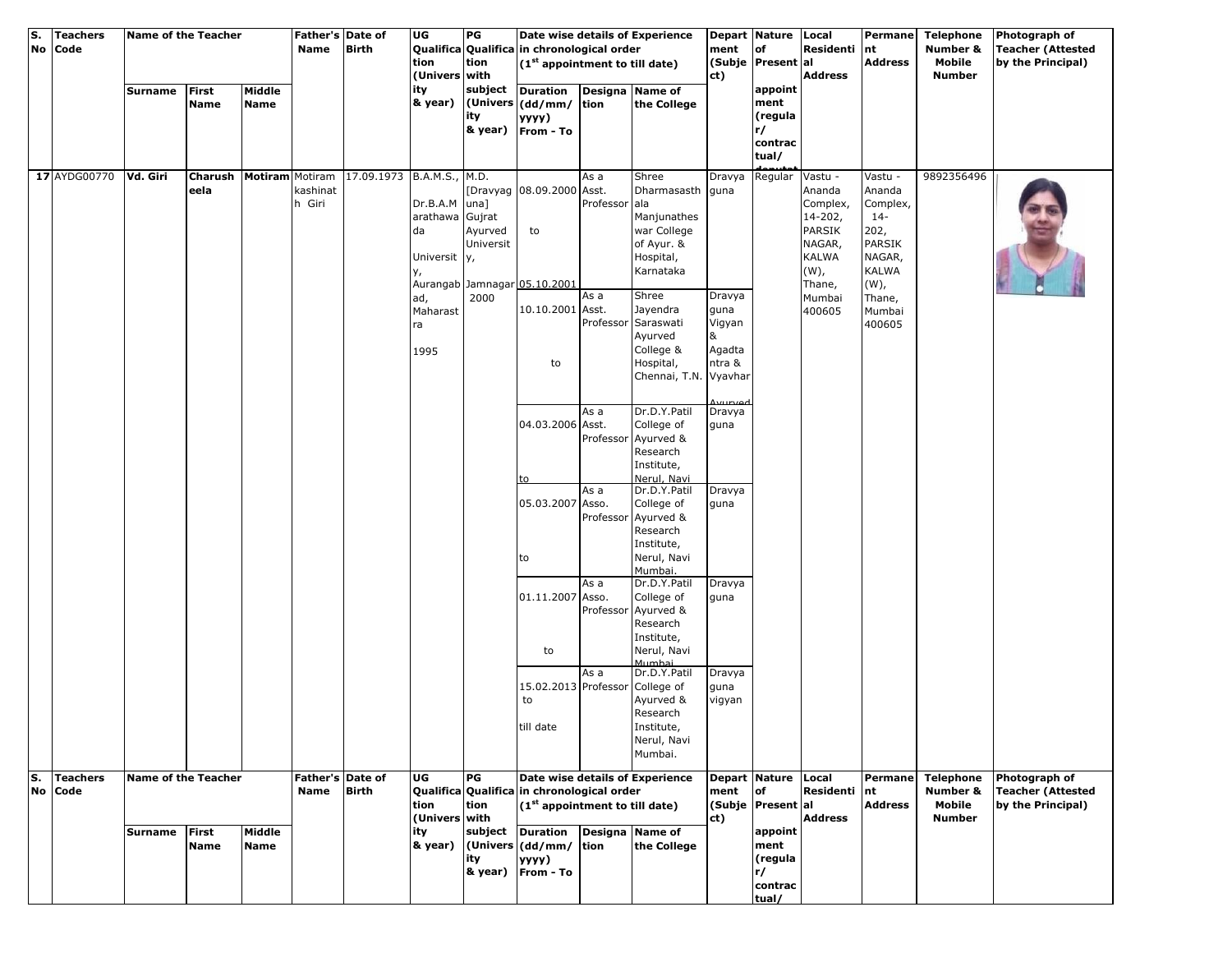|    | 18 AYDG00772 Vd.               |                            |       |       |                                 | Meghana Manikra Manikrao 8.07.1966 |                                       | B.A.M.S., M.D.[Dra                                                                          |                                                                                | As a                                    | Dr.D.Y.Patil                                                                                                                                                    |                                  |                                                                    | Regular 532, Amar 532, Amar                                                                                                 |                                                                                                       | 7738020790                                              |                                                                |
|----|--------------------------------|----------------------------|-------|-------|---------------------------------|------------------------------------|---------------------------------------|---------------------------------------------------------------------------------------------|--------------------------------------------------------------------------------|-----------------------------------------|-----------------------------------------------------------------------------------------------------------------------------------------------------------------|----------------------------------|--------------------------------------------------------------------|-----------------------------------------------------------------------------------------------------------------------------|-------------------------------------------------------------------------------------------------------|---------------------------------------------------------|----------------------------------------------------------------|
|    |                                | Khandare                   | ndini | ١o    | Nilkanth<br>Khandar<br>ė        |                                    | Nagpur<br>Universit<br>y 1989         | vyagun]<br>Rajiv<br>Gandhi<br>Universit<br>y Of<br>HealthSci<br>ence,<br>Bangalor<br>e 2006 | 01.07.2006 Asst.<br>to<br>01.11.2007<br>to                                     | Professor<br>As a<br>Asst.<br>Professor | College of<br>Ayurved &<br>Research<br>Institute,<br>Nerul, Navi<br>Mumbai.<br>Dr.D.Y.Patil<br>College of<br>Ayurved &<br>Research<br>Institute,<br>Nerul, Navi | Dravya<br>guna<br>Dravya<br>guna |                                                                    | Nivas, Sury<br>odaya<br>Society, Sai yodaya<br>Section, Am ai<br>bernath<br>(E), Dist.<br>Thane, Mah<br>arastra-<br>421 501 | Nivas, Sur<br>Society, S<br>Section, A<br>mbernath<br>(E), Dist.<br>Thane, Ma<br>harastra-<br>421 501 |                                                         |                                                                |
|    | 19 AYDG00769 Vd. Nayak Shraddh |                            |       | Umesh | <b>B.seethr</b>                 | 15.09.1974                         | B.A.M.S                               |                                                                                             | 15.02.2013 Asso.<br>to<br>M.D.[Dra 05.11.2001 As a                             | As a<br>Professor                       | Mumbai.<br>Dr.D.Y.Patil<br>College of<br>Ayurved &<br>Research<br>Institute,<br>Nerul, Navi<br>Mumbai.<br>Shree                                                 | Dravya<br>guna                   | Regular                                                            | 201,shreeji                                                                                                                 | 201,shre                                                                                              | 9969437570                                              |                                                                |
|    |                                |                            | a     |       | ama                             |                                    | ,Mangalo<br>re<br>universit<br>y 1996 | vyagun]<br>Rajiv<br>Gandhi<br>Universit<br>y Of<br>HealthSci<br>ence,<br>Bangalor<br>e 2001 | to<br>31.03.2005<br>(3 years 4<br>months 26<br>days)                           |                                         | Assistant Dharmasasth<br>ala<br>professor Manjunathes<br>war College<br>of Ayur. &<br>Hospital,<br>Hassan<br>Karnataka                                          | Dravya<br>guna                   |                                                                    | Regency<br>90 feet<br>road<br>Gavanpada<br>Mulund(E)<br>Mumbai-<br>400081                                                   | eji<br>Regency<br>90 feet<br>road<br>Gavanpad<br>а,<br>Mulund(E<br>$\rightarrow$<br>Mumbai-           |                                                         |                                                                |
|    |                                |                            |       |       |                                 |                                    |                                       | pd.d<br>(Dravyag<br>un)Banar<br>as Hindu<br>Universit<br>y 2005                             | 04.04.2005 As a<br>TO<br>11.09.2009<br>(4 years 5<br>months 7<br>days)         | professor                               | D Y PATIL<br>Assistant Ayur , Nerul                                                                                                                             | Dravya<br>guna                   |                                                                    |                                                                                                                             | 400081                                                                                                |                                                         |                                                                |
|    |                                |                            |       |       |                                 |                                    |                                       |                                                                                             | 12.09.09<br>to<br>04.12.2011<br>(2 years 2<br>months 22                        | As a<br>Asso.<br>Professor Ayu,         | B.M.<br>Kankanwady<br>mahavidylay<br>Belgaum                                                                                                                    | Dravya<br>guna                   |                                                                    |                                                                                                                             |                                                                                                       |                                                         |                                                                |
|    |                                |                            |       |       |                                 |                                    |                                       |                                                                                             | 05.12.201 Professor B.M.<br>1 to<br>02.01.201                                  |                                         | Kankanwady<br>Ayu,<br>mahavidylay<br>Belgaum                                                                                                                    | Dravya<br>guna                   |                                                                    |                                                                                                                             |                                                                                                       |                                                         |                                                                |
|    |                                |                            |       |       |                                 |                                    |                                       |                                                                                             | 03.01.201<br>8 to till<br>date                                                 | As a<br>Asso.<br>Professor              | Dr.D.Y.Patil<br>College of<br>Ayurved &<br>Research<br>Institute,<br>Nerul, Navi<br>Mumbai.                                                                     | Dravya<br>guna                   |                                                                    |                                                                                                                             |                                                                                                       |                                                         |                                                                |
| S. | <b>Teachers</b><br>No Code     | <b>Name of the Teacher</b> |       |       | Father's Date of<br><b>Name</b> | <b>Birth</b>                       | UG<br>tion<br>(Univers with<br>ten.   | PG<br>tion<br>substack                                                                      | Qualifica Qualifica in chronological order<br>$(1st$ appointment to till date) |                                         | Date wise details of Experience                                                                                                                                 | ment<br>ct)                      | Depart Nature Local<br>of<br>(Subje   Present   al<br>$-1 - 1 - 1$ | Residenti<br><b>Address</b>                                                                                                 | <b>Permane</b><br>nt<br>Address                                                                       | <b>Telephone</b><br>Number &<br>Mobile<br><b>Number</b> | Photograph of<br><b>Teacher (Attested</b><br>by the Principal) |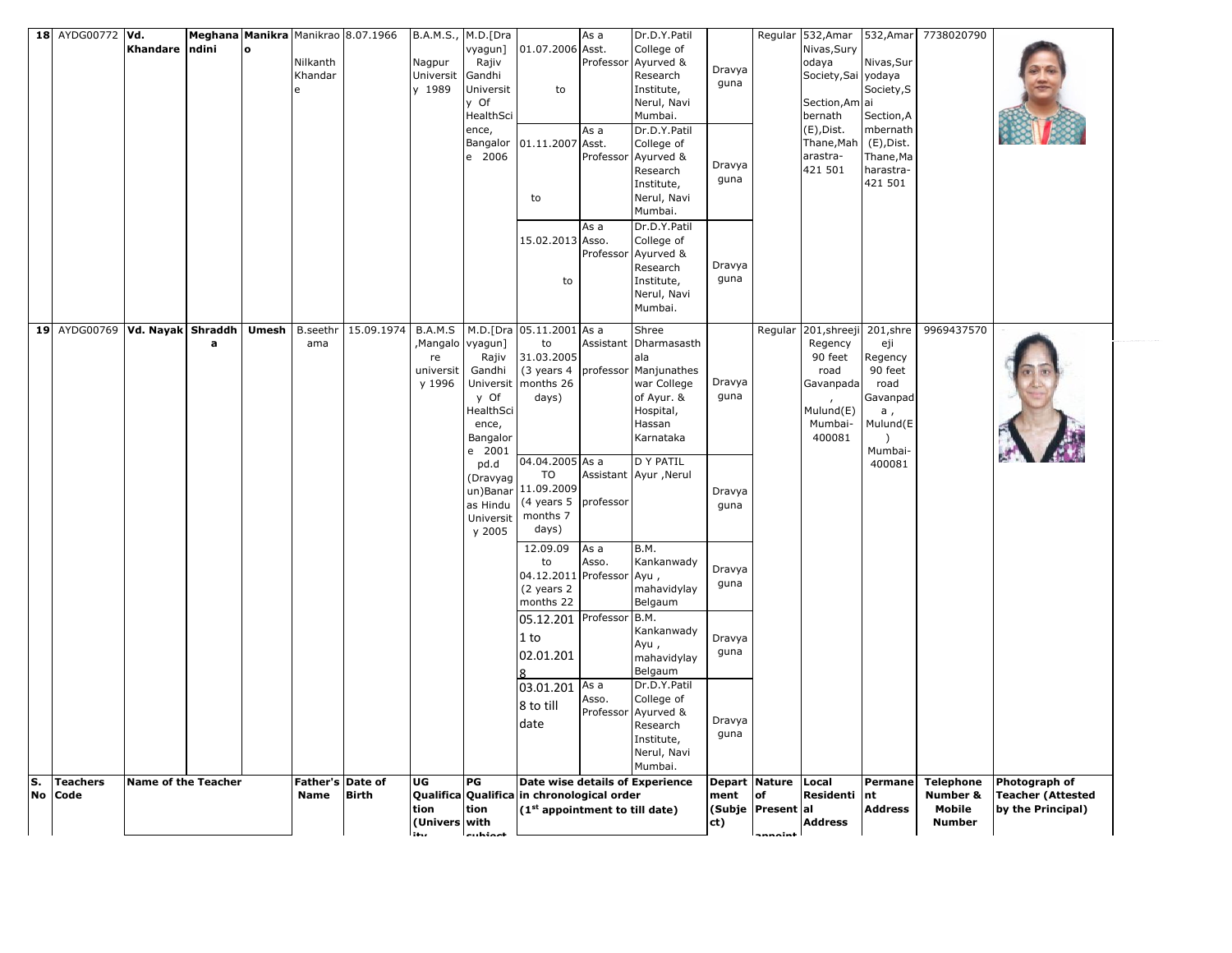|    |                            | <b>Surname</b>             | <b>First</b><br><b>Name</b> | Middle<br><b>Name</b> |                          |                                     | ιτγ<br>& year)                      | supject<br>(Univers<br>ity<br>& year)             | <b>Duration</b><br>(dd/mm/<br>уууу)<br>From - To                               | tion               | Designa Name of<br>the College                                                              |                                                | appoint<br>ment<br>(regula<br>r/<br>contrac<br>tual/<br>deputat |                                                                                                          |                                                                                                              |                                        |                                                                |
|----|----------------------------|----------------------------|-----------------------------|-----------------------|--------------------------|-------------------------------------|-------------------------------------|---------------------------------------------------|--------------------------------------------------------------------------------|--------------------|---------------------------------------------------------------------------------------------|------------------------------------------------|-----------------------------------------------------------------|----------------------------------------------------------------------------------------------------------|--------------------------------------------------------------------------------------------------------------|----------------------------------------|----------------------------------------------------------------|
|    | 20 AYDG00641               | Vd.<br>Chaugule            | Pradnya                     | <b>Dundap</b><br>pa   | Ganpati<br>Chaugule      | Dundapp 03.03.1985                  | <b>B.A.M.S.</b><br>M.U.H.S.<br>2007 | M.D.<br>Dravyagu<br>na<br>,MUHS<br>Nashik<br>2012 | 07.02.2017 As a<br>to till date                                                | Asst.<br>Professor | Dr.D.Y.Patil<br>College of<br>Ayurved &<br>Research<br>Institute,<br>Nerul, Navi<br>Mumbai. | Dravya<br>guna                                 | Regular                                                         | E/702<br>orchid<br>Metropolis,<br>S.G.<br>Barve<br>Marg.,<br>Kurla E                                     | E/702<br>orchid<br>Metropoli<br>s, S.G.<br>Barve<br>Marg.,<br>Kurla E                                        | 9967313124,<br>9869198202              |                                                                |
|    | 21 AYDG00304 Vd.           | Shintre                    | Sayali                      |                       | Vaman<br>Shintre         | Vibhaka Vibhaka 26.05.1992 B.A.M.S. | M.U.H.S.<br>2013                    | M.D.<br>na<br>,MUHS<br>Nashik<br>2018             | 06.02.2019 As a<br>Dravyagu to till date                                       | Asst.<br>Professor | Dr.D.Y.Patil<br>College of<br>Ayurved &<br>Research<br>Institute,<br>Nerul, Navi<br>Mumbai. | Dravya<br>guna                                 | Regular                                                         | Umiya<br>darshan<br>$B$ lk-1,<br>Near<br>padmashre<br>e Hospital<br>Nerurakar<br>Road<br>.Dombivali<br>€ | Umiya<br>darshan<br>$B$ lk-1,<br>Near<br>padmashr<br>ee<br>Hospital<br>Neruraka<br>r Road<br>,Dombiva<br>li€ | 9920533156                             |                                                                |
|    |                            |                            |                             |                       |                          |                                     |                                     |                                                   |                                                                                |                    | Department of Rasashastra and Bhaisajya Kalpana                                             |                                                |                                                                 |                                                                                                          |                                                                                                              |                                        |                                                                |
| S. | <b>Teachers</b><br>No Code | <b>Name of the Teacher</b> |                             |                       | Father's Date of<br>Name | <b>Birth</b>                        | UG<br>tion                          | PG<br>tion                                        | Qualifica Qualifica in chronological order<br>$(1st$ appointment to till date) |                    | Date wise details of Experience                                                             | Depart Nature<br>ment                          | of<br>(Subje Present al                                         | Local<br>Residenti                                                                                       | Permane<br>nt<br><b>Address</b>                                                                              | <b>Telephone</b><br>Number &<br>Mobile | Photograph of<br><b>Teacher (Attested</b><br>by the Principal) |
|    |                            | Surname                    | First<br><b>Name</b>        | Middle<br><b>Name</b> |                          |                                     | (Univers with<br>ity<br>& year)     | subject<br>ity<br>& year)                         | <b>Duration</b><br>(Univers (dd/mm/<br>yyyy)<br>From - To                      | tion               | Designa Name of<br>the College                                                              | ct)                                            | appoint<br>ment<br>(regula<br>r/<br>contrac<br>tual/            | <b>Address</b>                                                                                           |                                                                                                              | <b>Number</b>                          |                                                                |
|    | 22 AYRB01003               | Vd.<br>Gharote             | Archana                     | Prashan               | Sudhak 2<br>ar           | 11.02.197 B.A.M.S.,                 | Mumbai,<br>Oct-<br>1995             | MD<br>(Rasasha<br>stra)<br>August-<br>2002        | 01.12.2002 Lecturer<br>  to<br>25.02.2008                                      |                    | S.N.K.D.<br>Trust<br>Nalasopara<br>Ayurvedic<br>College                                     | Rasash<br>astra &<br>Bhaisha<br>јуа<br>Kalpana | حثيبمما<br>Regular                                              | $A-203$<br>Sarvodaya Sarvoday<br>Soc,<br>Shastri<br>Nagar Bld<br>No.8                                    | A-203<br>a Soc,<br>Shastri<br>Nagar<br>Bld No.8                                                              | 9320718773                             |                                                                |
|    |                            |                            |                             |                       |                          |                                     |                                     |                                                   | 26/02/200<br>8 to<br>02/09/201<br>4                                            | Reader             | S.N.K.D.<br>Trust<br>Nalasopara<br>Ayurvedic                                                | Rasash<br>astra &<br>Bhaisha<br>јуа            | Regular                                                         | Goregoan<br>(W)                                                                                          | Goregoan<br>(W)                                                                                              |                                        |                                                                |
|    |                            |                            |                             |                       |                          |                                     |                                     |                                                   | 03/09/201                                                                      | Professor          | College<br>R.A.Podar                                                                        | Kalpana<br>Rasash                              | Contract                                                        |                                                                                                          |                                                                                                              |                                        |                                                                |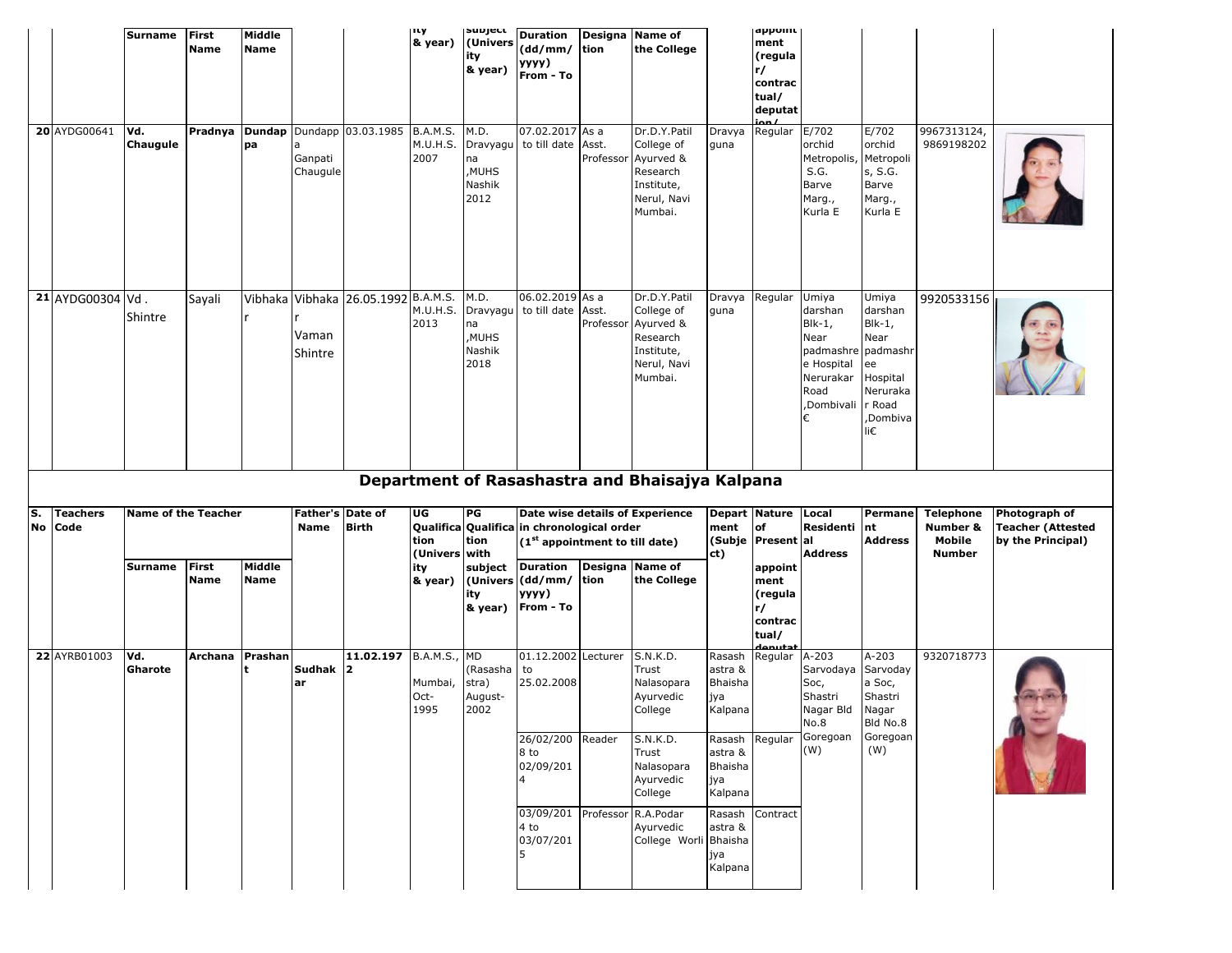|    |         |                 |                                              |               |             |                                         |                                               |                                                                                            |                                                             | 09/07/201 Professor<br>5 to<br>31/01/201<br>01/02/201 Associate R.A.Podar<br>6 to<br>30/06/201 Professor Medical<br>01.07.2016 Professor Dr.D.Y.Patil<br>to |                                    | Govt<br>Ayurved<br>College<br>Osmanabad<br>Ayurved<br>College Worli jya<br>College of<br>Ayurved &<br>Research<br>Institute,<br>Nerul, Navi<br>Mumbai. | Rasash<br>astra &<br><b>Bhaisha</b><br>јуа<br>Kalpana<br>Rasash<br>astra &<br>Bhaisha<br>Kalpana<br>Rasash Regular<br>astra &<br>Bhaisha<br>jya<br>Kalpana | Contract<br>Contract                         |                                                                                     |                                                                                |                                                         |                                                                |
|----|---------|-----------------|----------------------------------------------|---------------|-------------|-----------------------------------------|-----------------------------------------------|--------------------------------------------------------------------------------------------|-------------------------------------------------------------|-------------------------------------------------------------------------------------------------------------------------------------------------------------|------------------------------------|--------------------------------------------------------------------------------------------------------------------------------------------------------|------------------------------------------------------------------------------------------------------------------------------------------------------------|----------------------------------------------|-------------------------------------------------------------------------------------|--------------------------------------------------------------------------------|---------------------------------------------------------|----------------------------------------------------------------|
| S. | No Code | <b>Teachers</b> | <b>Name of the Teacher</b><br><b>Surname</b> | <b>First</b>  | Middle      | Father's Date of<br><b>Name</b>         | <b>Birth</b>                                  | UG<br>tion<br>(Univers with<br>ity<br>& year)                                              | PG<br>tion<br>subject<br>(Univers                           | Qualifica Qualifica in chronological order<br>(1 <sup>st</sup> appointment to till date)<br><b>Duration</b>                                                 | Designa Name of                    | Date wise details of Experience                                                                                                                        | Depart Nature<br>ment<br>ct)                                                                                                                               | of<br>(Subje Present al<br>appoint<br>ment   | Local<br>Residenti<br><b>Address</b>                                                | Permane<br>nt<br><b>Address</b>                                                | <b>Telephone</b><br>Number &<br>Mobile<br><b>Number</b> | Photograph of<br><b>Teacher (Attested</b><br>by the Principal) |
|    |         |                 |                                              | <b>Name</b>   | <b>Name</b> |                                         |                                               |                                                                                            | ity<br>& year)                                              | (dd/mm/ tion<br>yyyy)<br>From - To                                                                                                                          |                                    | the College                                                                                                                                            |                                                                                                                                                            | (regula<br>r/<br>contrac<br>tual/<br>deputat |                                                                                     |                                                                                |                                                         |                                                                |
|    |         | 23 AYRB00831    | Vd.<br>Suryawan<br>shi                       | <b>Nilesh</b> | Lotan       | Lotan<br>Mahalu<br>Suryawa<br>nshi      | 15.01.1980 B.A.M.S. M.D. [Ras 22.09.2006 As a | Pune<br>y 2003                                                                             | ashastra<br>&<br>Universit Bhaisajya<br>Kalpana] to<br>Pune |                                                                                                                                                             | Asst.<br>Professor College,        | SiddhaKala<br>Ayurved<br>Sangamner                                                                                                                     | Rasash<br>astra &<br><b>Bhaisha</b><br>јуа<br>Kalpana                                                                                                      | Regular                                      | Flat<br>No101, D<br>Wing, Sec- awanshi,<br>07,<br>Vighnahart<br>a CHS<br>Koparkhair | c/o<br>L.M.Sury<br>Dnyanesh<br>war<br>nagar,<br>Near                           | 9167778494                                              |                                                                |
|    |         |                 |                                              |               |             |                                         |                                               |                                                                                            | Universit<br>y 2006                                         | 24.07.<br>2010 to<br>14.02.2013                                                                                                                             | As a<br>Asst.                      | Dr.D.Y.Patil<br>College of<br>Professor Ayurved &<br>Research<br>Institute,<br>Nerul, Navi<br>Mumbai.                                                  | Rasash<br>astra &<br>Bhaisha<br>јуа<br>Kalpana                                                                                                             |                                              | ne, Navi<br>Mumbai.                                                                 | Gawati<br>Bunglow,<br>Malegaon<br>camp,<br>Tal-<br>Malegaon                    |                                                         |                                                                |
|    |         |                 |                                              |               |             |                                         |                                               |                                                                                            |                                                             | 15.02.2013 As a<br>to                                                                                                                                       | Asso.                              | Dr.D.Y.Patil<br>College of<br>Professor Ayurved &<br>Research<br>Institute,<br>Nerul, Navi<br>Mumbai.                                                  | Rasash<br>astra &<br>Bhaisha<br>јуа<br>Kalpana                                                                                                             |                                              |                                                                                     | Dist-<br>Nashik                                                                |                                                         |                                                                |
|    |         |                 | 24 AYRB00716   Vd. Tomar Ekta                |               | dra         | Singh<br>Inspecto<br>r Singh<br>Chauhan | Manven Virendra 5.06.1982                     | B.A.M.S. M.D.<br>Devi<br>Ahilya<br>Universit Kalpana)<br>у,<br>Vishwavi Vidyapee<br>dyalay | (Bhaishaj<br>ya<br>Bharati<br>th                            | 21.12.2009 As a<br>to<br>1.07.2010                                                                                                                          | Asst.<br>Professor Medical<br>As a | Shubhadeep<br>Ayurved<br>College,<br>Indore, M.P.<br>Jammu                                                                                             | astra &<br><b>Bhaisha</b><br>јуа<br>Kalpana<br>Rasash                                                                                                      | Rasash Regular Flat no.                      | $11,$ Nav<br>Adarsh<br>CHS, Sec<br>11, Plot<br>no. 37,<br>Kharghar                  | Flat no.<br>$11,$ Nav<br>Adarsh<br>CHS, Sec<br>11, Plot<br>no. 37,<br>Kharghar | 7666967082                                              |                                                                |
|    |         |                 |                                              |               |             |                                         |                                               | Indore-<br>2004                                                                            | Deemed<br>Universit<br>y-Dec<br>2009                        |                                                                                                                                                             | Asst.<br>Professor Ayurved         | institute of<br>College &<br>Research                                                                                                                  | astra &<br><b>Bhaisha</b><br>јуа<br>Kalpana                                                                                                                |                                              |                                                                                     |                                                                                |                                                         |                                                                |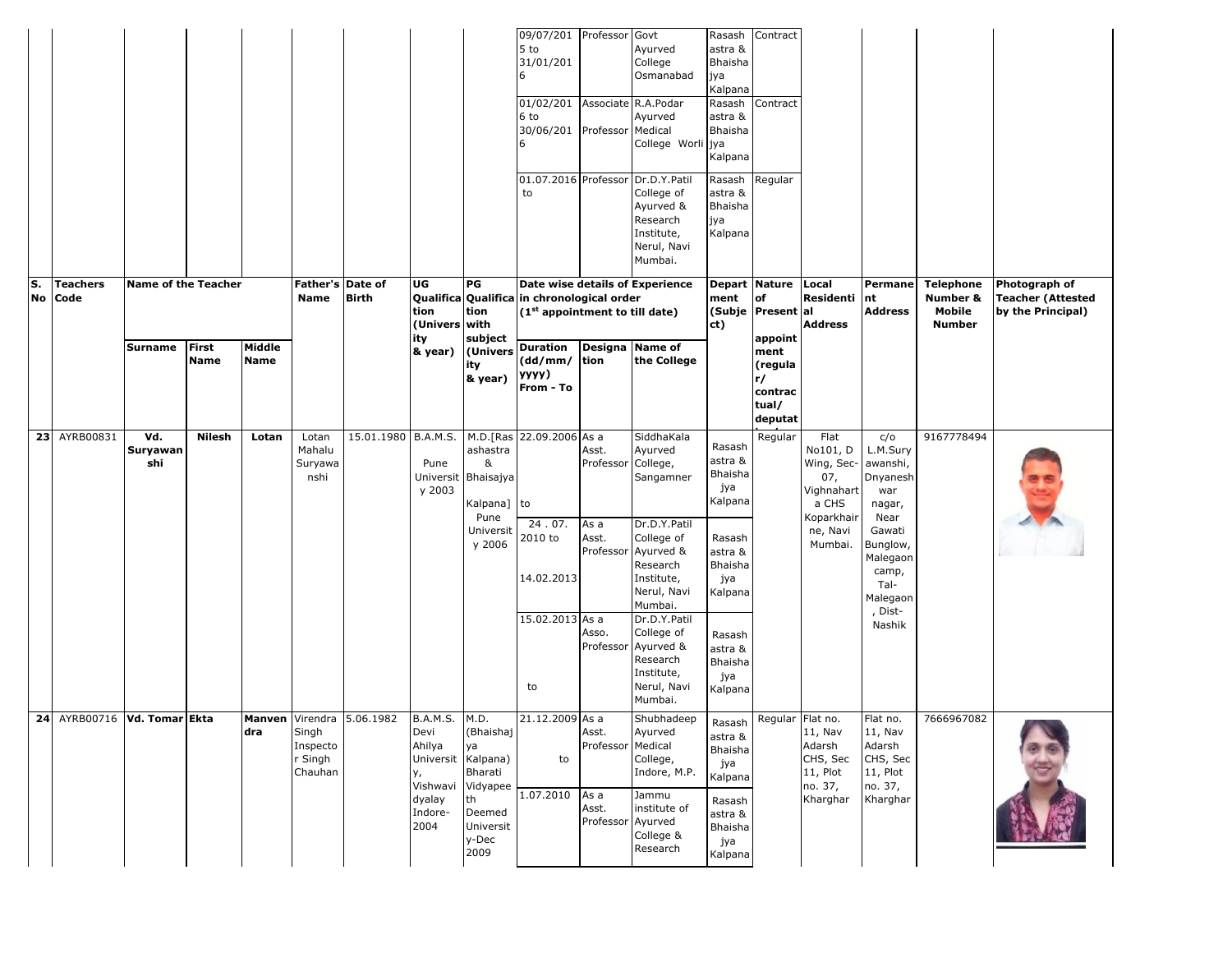|    |           |                         |                            |                             |                       |                                     |              |                                                   |                                       | 14.02.2011 As a<br>to<br>01.09.2015 Reader<br>to till date                                                                  | Asst.<br>Professor<br>As a | Dr.D.Y.Patil<br>College of<br>Ayurved &<br>Research<br>Institute,<br>Nerul, Navi<br>Mumbai.<br>Dr.D.Y.Patil<br>College of<br>Ayurved &<br>Research<br>Institute,<br>Nerul, Navi<br>Mumbai. | Rasash<br>astra &<br>Bhaisha<br>јуа<br>Kalpana<br>Rasash<br>astra &<br>Bhaisha<br>јуа<br>Kalpana |                                                                 |                                                                                |                                                                                               |                                                         |                                                                |
|----|-----------|-------------------------|----------------------------|-----------------------------|-----------------------|-------------------------------------|--------------|---------------------------------------------------|---------------------------------------|-----------------------------------------------------------------------------------------------------------------------------|----------------------------|--------------------------------------------------------------------------------------------------------------------------------------------------------------------------------------------|--------------------------------------------------------------------------------------------------|-----------------------------------------------------------------|--------------------------------------------------------------------------------|-----------------------------------------------------------------------------------------------|---------------------------------------------------------|----------------------------------------------------------------|
| S. | <b>No</b> | <b>Teachers</b><br>Code | <b>Name of the Teacher</b> |                             |                       | Father's Date of<br>Name            | <b>Birth</b> | UG<br>tion<br>(Univers with                       | PG<br>tion                            | Date wise details of Experience<br>Qualifica Qualifica in chronological order<br>(1 <sup>st</sup> appointment to till date) |                            |                                                                                                                                                                                            | ment<br>ct)                                                                                      | Depart Nature Local<br>of<br>(Subje Present al                  | Residenti<br><b>Address</b>                                                    | Permane<br>nt<br><b>Address</b>                                                               | <b>Telephone</b><br>Number &<br>Mobile<br><b>Number</b> | Photograph of<br><b>Teacher (Attested</b><br>by the Principal) |
|    |           |                         | <b>Surname</b>             | <b>First</b><br><b>Name</b> | Middle<br><b>Name</b> |                                     |              | ity<br>& year)                                    | subject<br>(Univers<br>ity<br>& year) | <b>Duration</b><br>(dd/mm/<br>yyyy)<br>From - To                                                                            | tion                       | Designa Name of<br>the College                                                                                                                                                             |                                                                                                  | appoint<br>ment<br>(regula<br>r/<br>contrac<br>tual/<br>نحفسهمه |                                                                                |                                                                                               |                                                         |                                                                |
|    |           | 25 AYRB00497            | Vd.<br><b>Bhapkar</b>      | Vedvati                     | Ketan                 | Kishor<br>Moreshw<br>ar<br>Dhulekar | 4.04.1984    | B.A.M.S., M.D.<br>M.U.H.S., tra<br>Nashik<br>2005 | Rasashas<br>M.U.H.S.<br>2010          | 20.08.2010 As a<br>to                                                                                                       | Asst.<br>Professor         | S.N.K.D.<br>Trust,<br>Nalasopara<br>Ayurved<br>Medical<br>College,<br>Nalasopara                                                                                                           | Rasash<br>astra &<br>Bhaisha<br>јуа<br>Kalpana                                                   | Regular N L - 4 /                                               | <b>Building</b><br>no. 5, Flat<br>no. 8,<br>Shiv<br>Krupa<br>Apt.,<br>Sector - | $N L - 4 /$<br><b>Building</b><br>no. 5,<br>Flat no.<br>8, Shiv<br>Krupa<br>Apt.,<br>Sector - | 9594830100                                              |                                                                |
|    |           |                         |                            |                             |                       |                                     |              |                                                   |                                       | 17.03.2011 As a<br>to                                                                                                       | Asst.<br>Professor         | Dr.D.Y.Patil<br>College of<br>Ayurved &<br>Research<br>Institute,<br>Nerul, Navi<br>Mumbai.                                                                                                | Rasash                                                                                           |                                                                 | 11, Nerul<br>(E), Navi<br>Mumbai<br>400706                                     | 11,<br>Nerul<br>(E), Navi<br>Mumbai<br>400706                                                 |                                                         |                                                                |
|    |           |                         |                            |                             |                       |                                     |              |                                                   |                                       | till<br>date                                                                                                                |                            |                                                                                                                                                                                            | astra &<br>Bhaisha<br>јуа<br>Kalpana                                                             |                                                                 |                                                                                |                                                                                               |                                                         |                                                                |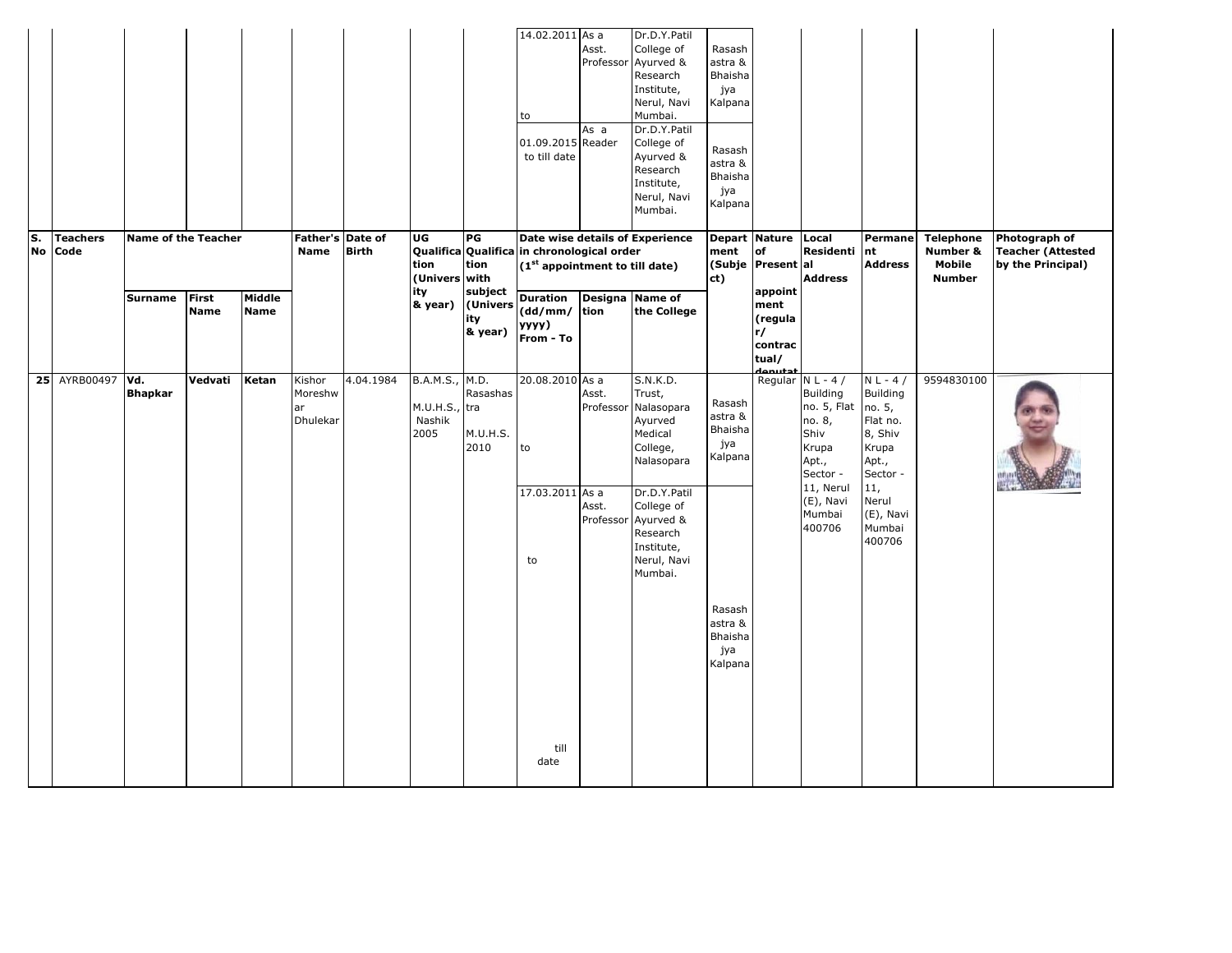|          | 26 AYRB00314            | Vd. Turambek Kavita        |                      | Shamrao                 | Shamrao                  | 14.09.1986          | <b>B.A.M.S.,</b><br>M.U.H.S.,<br>Nashik<br>2008    | M.D.<br>Rasashastra<br>M.U.H.S.<br>Nashik<br>2013                        | 22.12.2015 As a<br>to                                                                    | Asst.<br>Professor                     | Dr.D.Y.Patil<br>College of<br>Ayurved &<br>Research<br>Institute,<br>Nerul, Navi<br>Mumbai.     | Rasash<br>astra &<br>Bhaisha<br>јуа<br>Kalpana               | Regular                                                         | Giriraj<br>Enclave, B-<br>502, Sec 20,<br>Plot No<br>41/42, Road<br>Pali<br>Kalamboli, Kh<br>arghar Navi<br>Mumbai<br>410218 | Giriraj<br>Enclave, B-<br>502, Sec<br>20, Plot No<br>41/42,<br>Road Pali<br>Kalamboli,<br>Kharghar<br>Navi<br>Mumbai<br>410218 | 9867211077                             |                                                                |
|----------|-------------------------|----------------------------|----------------------|-------------------------|--------------------------|---------------------|----------------------------------------------------|--------------------------------------------------------------------------|------------------------------------------------------------------------------------------|----------------------------------------|-------------------------------------------------------------------------------------------------|--------------------------------------------------------------|-----------------------------------------------------------------|------------------------------------------------------------------------------------------------------------------------------|--------------------------------------------------------------------------------------------------------------------------------|----------------------------------------|----------------------------------------------------------------|
|          |                         |                            |                      |                         |                          |                     |                                                    |                                                                          |                                                                                          |                                        | Department of Rog Nidan & Vikruti Vigyan                                                        |                                                              |                                                                 |                                                                                                                              |                                                                                                                                |                                        |                                                                |
| s.<br>No | <b>Teachers</b><br>Code | <b>Name of the Teacher</b> |                      |                         | Father's Date of<br>Name | <b>Birth</b>        | UG<br>tion                                         | PG<br>tion                                                               | Qualifica Qualifica in chronological order<br>(1 <sup>st</sup> appointment to till date) |                                        | Date wise details of Experience                                                                 | Depart Nature<br>ment                                        | <b>of</b><br>(Subje Present al                                  | Local<br>Residenti                                                                                                           | Permane<br>nt<br><b>Address</b>                                                                                                | <b>Telephone</b><br>Number &<br>Mobile | Photograph of<br><b>Teacher (Attested</b><br>by the Principal) |
|          |                         | Surname                    | First<br><b>Name</b> | Middle<br><b>Name</b>   |                          |                     | (Univers with<br>ity<br>& year)                    | subject<br>ity<br>& year)                                                | <b>Duration</b><br>(Univers (dd/mm/ tion<br>уууу)<br>From - To                           |                                        | Designa Name of<br>the College                                                                  | ct)                                                          | appoint<br>ment<br>(regula<br>r/<br>contrac<br>tual/<br>deputat | <b>Address</b>                                                                                                               |                                                                                                                                | <b>Number</b>                          |                                                                |
|          | <b>27 AYRN00277</b>     | Vd.<br>Chavhan             | Santosh              | Gulabra<br>$\mathbf{o}$ | Laluji<br>Chavhan        | Gulabrao 25.10.1978 | <b>B.A.M.S.</b><br>Amaravat<br>Universit<br>y 2000 | M.D.[Rog<br>Nidan &<br>Vikruti<br>Vigyan)<br>Pune<br>Universit<br>y 2005 | 03.03.2005 Asst.<br>to<br>25.07.2006<br>(1Yr/<br>26.07.2006 Asst.                        | As a<br>Professor<br>As a<br>Professor | Siddhakala<br>Ayu. College,<br>Sangamner<br>Ashwin Rural<br>Ayurved<br>College,<br>Manchi Hill, | Rog<br>Nidan<br>&<br>Vikruti<br>Vigyan)<br>Rog<br>Nidan<br>& | Regular                                                         | $E/404$ ,<br>Sheetaldha Govindpu<br>ra<br>CHS.Ltd.<br>Plot-28,<br>Sec-07,<br>Kamothe,<br>Navi<br>Mumbai-<br>410209           | At<br>r post,<br>Chikalwar<br>dha TQ<br>Ghatanji,<br>Dist-<br>Yavatmal                                                         | 6007778502                             |                                                                |
|          |                         |                            |                      |                         |                          |                     |                                                    |                                                                          | to<br>02.04.2007                                                                         | As a<br>Asst.                          | Sangamner<br>Dr.D.Y.Patil<br>College of                                                         | Vikruti<br>Vigyan)<br>Rog                                    |                                                                 |                                                                                                                              |                                                                                                                                |                                        |                                                                |
|          |                         |                            |                      |                         |                          |                     |                                                    |                                                                          | to<br>31.10.2007<br>(6M)<br>29D)                                                         | Professor                              | Ayurved &<br>Research<br>Institute,<br>Nerul, Navi<br>Mumhai                                    | Nidan<br>&<br>Vikruti<br>Vigyan)                             |                                                                 |                                                                                                                              |                                                                                                                                |                                        |                                                                |
|          |                         |                            |                      |                         |                          |                     |                                                    |                                                                          | 01.11.2007 Asst.                                                                         | As a                                   | Dr.D.Y.Patil<br>College of<br>Professor Ayurved &<br>Research<br>Institute,                     | Rog<br>Nidan<br>&<br>Vikruti                                 |                                                                 |                                                                                                                              |                                                                                                                                |                                        |                                                                |
|          |                         |                            |                      |                         |                          |                     |                                                    |                                                                          | to                                                                                       |                                        | Nerul, Navi<br>Mumhai                                                                           | Vigyan)                                                      |                                                                 |                                                                                                                              |                                                                                                                                |                                        |                                                                |
|          |                         |                            |                      |                         |                          |                     |                                                    |                                                                          | 5.02.2011<br>to                                                                          | As a<br>Asso.<br>Professor             | Dr.D.Y.Patil<br>College of<br>Ayurved &<br>Research<br>Institute,<br>Nerul, Navi<br>Mumbai.     | Rog<br>Nidan<br>&<br>Vikruti<br>Vigyan)                      |                                                                 |                                                                                                                              |                                                                                                                                |                                        |                                                                |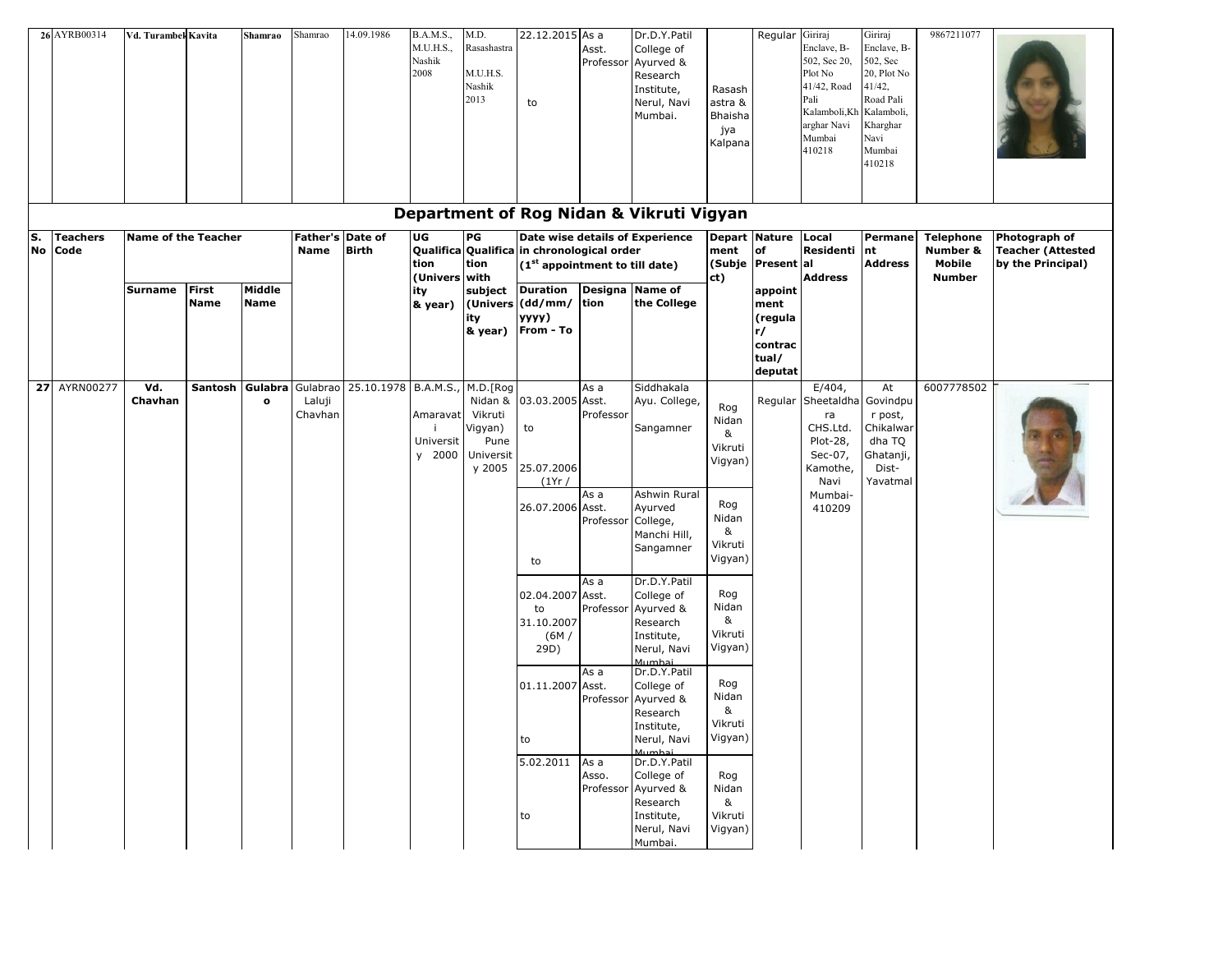| S. | <b>No</b> | Teachers<br>Code    | <b>Name of the Teacher</b>    |                             |                       | Father's Date of<br><b>Name</b> | <b>Birth</b>                                  | UG<br>tion<br>(Univers with                          | PG<br>tion                                                  | 18.06.2016 Profesor<br>to till<br>date<br>Qualifica Qualifica in chronological order<br>$(1st$ appointment to till date) |                    | Dr.D.Y.Patil<br>College of<br>Ayurved &<br>Research<br>Institute,<br>Nerul, Navi<br>Mumbai.<br>Date wise details of Experience | Rog<br>Nidan<br>&<br>Vikruti<br>Vigyan)<br>ment<br>ct) | <b>Depart Nature</b><br>of<br>(Subje   Present al               | Local<br>Residenti<br><b>Address</b>                                         | Permane<br>nt<br><b>Address</b>                                            | <b>Telephone</b><br>Number &<br>Mobile<br><b>Number</b> | Photograph of<br><b>Teacher (Attested</b><br>by the Principal)                   |
|----|-----------|---------------------|-------------------------------|-----------------------------|-----------------------|---------------------------------|-----------------------------------------------|------------------------------------------------------|-------------------------------------------------------------|--------------------------------------------------------------------------------------------------------------------------|--------------------|--------------------------------------------------------------------------------------------------------------------------------|--------------------------------------------------------|-----------------------------------------------------------------|------------------------------------------------------------------------------|----------------------------------------------------------------------------|---------------------------------------------------------|----------------------------------------------------------------------------------|
|    |           |                     | <b>Surname</b>                | <b>First</b><br><b>Name</b> | Middle<br><b>Name</b> |                                 |                                               | ity<br>& year)                                       | subject<br>ity                                              | <b>Duration</b><br>(Univers (dd/mm/<br>yyyy)<br>& year)   From - To                                                      | tion               | Designa Name of<br>the College                                                                                                 |                                                        | appoint<br>ment<br>(regula<br>r/<br>contrac                     |                                                                              |                                                                            |                                                         |                                                                                  |
|    |           | 28 AYRN00494        | Vd. Ware   RajashrI   Adinath |                             |                       | Ramdas<br>Madhav<br>Dhakane     | 30.11.1982 B.A.M.S., M.D.[Rog 15.09.2009 As a | M.U.H.S.<br>Nashik<br>2004                           | Nidan &<br>Vikruti<br>Vigyan)<br>M.U.H.S.<br>Nashik<br>2009 | to                                                                                                                       | Asst.              | College of<br>Ayurved<br>Professor Medicine &<br>Hospital,<br>Gwalior, M.P.                                                    | Rog<br>Nidan<br>&<br>Vikruti<br>Vigyan)                | Regular                                                         | A/402,<br>Ramdev<br>arcade,<br>Plot no.<br>100,<br>Sector-35,<br>Kamothe,    | A/402,<br>Ramdev<br>arcade,<br>Plot no.<br>100,<br>Sector-<br>35,          | 9860641474                                              |                                                                                  |
|    |           |                     |                               |                             |                       |                                 |                                               |                                                      |                                                             | 05.02.2011 As a<br>to                                                                                                    | Asst.<br>Professor | Dr.D.Y.Patil<br>College of<br>Ayurved &<br>Research<br>Institute,<br>Nerul, Navi<br>Mumbai.                                    | Rog<br>Nidan<br>&<br>Vikruti<br>Vigyan)                |                                                                 | Navi<br>Mumbai                                                               | Kamothe,<br>Navi<br>Mumbai                                                 |                                                         |                                                                                  |
|    |           |                     |                               |                             |                       |                                 |                                               |                                                      |                                                             | 19/11/201 As a<br>4<br>to till date                                                                                      | Reader             | Dr.D.Y.Patil<br>College of<br>Ayurved &<br>Research<br>Institute,<br>Nerul, Navi<br>Mumbai.                                    | Rog<br>Nidan<br>&<br>Vikruti<br>Vigyan)                |                                                                 |                                                                              |                                                                            |                                                         |                                                                                  |
|    |           | 29 AYKC02716        | Vd.<br><b>Balkar</b>          | Savita                      |                       | Yadavra<br>o Balkar             | Sitaram Sitaram 08.07.1976 BAMS RT            | Ayurved<br>Akolla<br>Amravati<br>Universit<br>y 1999 | MD<br>Mittal<br>College<br>Charniroa<br>d<br>Mumbai         | 18.01.2014 Assistant<br>to<br>24.12.2019 Professor                                                                       |                    | Dr. D. G. Pol<br>YMT College                                                                                                   | Rog<br>Nidan                                           | Regular                                                         | Gangasaga<br>r CHS,<br>Plot No-<br>45, Flat<br>01, Sec-<br>01,<br>Koperkhair | Gangasag<br>ar CHS,<br>Plot No-<br>45, Flat<br>01, Sec-<br>01,<br>Koperkha | 8693800029                                              |                                                                                  |
|    |           |                     |                               |                             |                       |                                 |                                               |                                                      |                                                             |                                                                                                                          | Profesor           | 27.12.2019 Associate Dr.D.Y.Patil<br>College of<br>Ayurved &<br>Research<br>Institute,<br>Nerul, Navi<br>Mumbai.               | Rog<br>Nidan                                           |                                                                 | ane, Navi<br>Mumbai.                                                         | irane,<br>Navi<br>Mumbai.                                                  |                                                         |                                                                                  |
|    | ls.       | Teachers<br>No Code | Name of the Teacher           |                             |                       | Father's Date of<br>Name        | <b>Birth</b>                                  | UG<br>tion<br>(Univers with                          | PG<br>tion                                                  | Qualifica Qualifica in chronological order<br>$(1st$ appointment to till date)                                           |                    | Date wise details of Experience   Depart   Nature   Local                                                                      | ment of<br>ct)                                         | (Subje Present al                                               | Residenti nt<br><b>Address</b>                                               | <b>Address</b>                                                             | Number &<br>Mobile<br><b>Number</b>                     | Permane Telephone Photograph of<br><b>Teacher (Attested</b><br>by the Principal) |
|    |           |                     | Surname First                 | Name                        | Middle<br>Name        |                                 |                                               | ity                                                  | ity                                                         | subject Duration Designa Name of<br>& year) (Univers (dd/mm/ tion<br>yyyy)<br>& year) From - To                          |                    | the College                                                                                                                    |                                                        | appoint<br>ment<br>(regula<br>r/<br>contrac<br>tual/<br>حفييمها |                                                                              |                                                                            |                                                         |                                                                                  |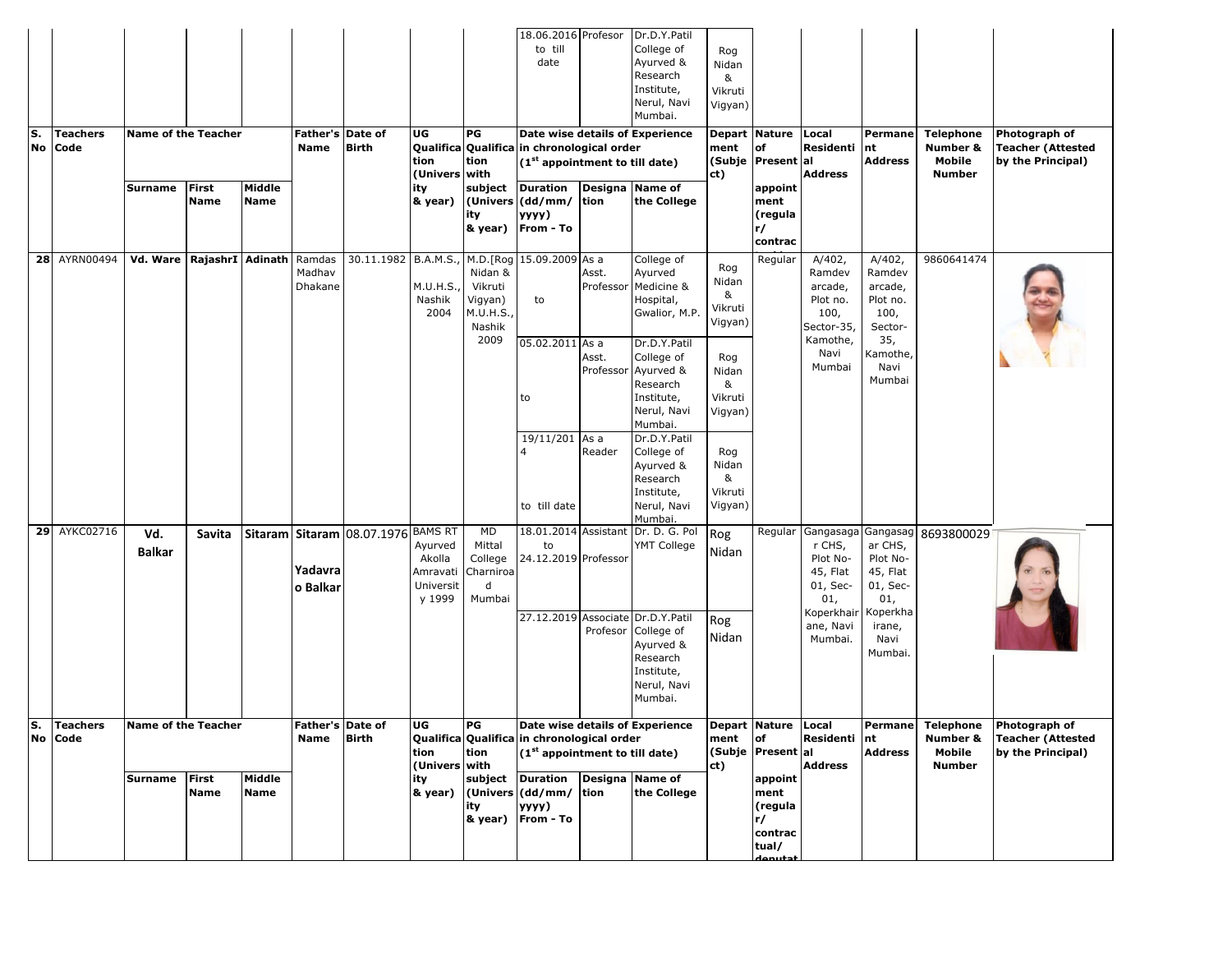|          | 30 AYRN00306 Vd.Kareka  |                            | Shama                       | <b>Dipak</b>          | Dipak<br>Sambhaji<br>Karekar                  | 21.12.1986        | <b>B.A.M.S.</b><br>(MUHS)<br>2009                                 | Nidan &<br>Vikruti<br>VigyanM.<br>U.H.S.,<br>Nashik<br>2014                              | M.D.[Rog 01.07.2016 As a<br>to<br>till date                  | Asst.              | Dr.D.Y.Patil<br>College of<br>Professor Ayurved &<br>Research<br>Institute,<br>Nerul, Navi<br>Mumbai. | Rog<br>Nidan<br>&<br>Vikruti<br>Vigyan) | Regular                                              | At<br>Siddharthn<br>agar 1060<br>khoni<br>villege<br>Near<br>Rajaya<br>gajengi<br>hall<br>Bhiwandi,<br>Thane | At<br>Siddharth<br>nagar<br>1060<br>khoni<br>villege<br>Near<br>Rajaya<br>gajengi<br>hall<br>Bhiwandi<br>Thane | 8793488139                   |                                           |
|----------|-------------------------|----------------------------|-----------------------------|-----------------------|-----------------------------------------------|-------------------|-------------------------------------------------------------------|------------------------------------------------------------------------------------------|--------------------------------------------------------------|--------------------|-------------------------------------------------------------------------------------------------------|-----------------------------------------|------------------------------------------------------|--------------------------------------------------------------------------------------------------------------|----------------------------------------------------------------------------------------------------------------|------------------------------|-------------------------------------------|
| 31       | AYRN00276               | Vd.Khedk<br>ar             | Amol                        | Anil                  | Anil<br>Keshavra<br>$\mathsf{o}\,$<br>Khedkar | 26.12.1976        | B.A.M.S<br><b>KARNATA</b><br>КA<br><b>UNIVERS</b><br>ITY)<br>1999 | $M.D$ (<br>Roga<br>Nidan<br>Avum<br>Vikrti<br>Vigyan)<br>DYPU,<br>Navi<br>Mumbai<br>2015 | 01.07.2016 As a<br>to<br>till date                           | Asst.<br>Professor | Dr.D.Y.Patil<br>College of<br>Ayurved &<br>Research<br>Institute,<br>Nerul, Navi<br>Mumbai.           | Rog<br>Nidan<br>&<br>Vikruti<br>Vigyan) | Regular                                              | $JN-4$ ,<br>$2/16$ ,<br>Sector -<br>10, Vashi,<br>Navi<br>Mumbai.<br>400703.                                 | $JN-4$ ,<br>2/16,<br>Sector -<br>10,<br>Vashi,<br>Navi<br>Mumbai.<br>400703.                                   | 9821572525                   |                                           |
| s.<br>No | <b>Teachers</b><br>Code | <b>Name of the Teacher</b> |                             |                       | Father's Date of<br><b>Name</b>               | <b>Birth</b>      | UG                                                                | PG                                                                                       | Qualifica Qualifica in chronological order                   |                    | Department of Agad Tantra, Vyavahar Ayruved & Vidhi Vyadyak<br>Date wise details of Experience        | ment                                    | Depart Nature Local<br>of                            | Residenti                                                                                                    | Permane<br>nt                                                                                                  | <b>Telephone</b><br>Number & | Photograph of<br><b>Teacher (Attested</b> |
|          |                         |                            |                             |                       |                                               |                   | tion                                                              | tion                                                                                     | (1 <sup>st</sup> appointment to till date)                   |                    |                                                                                                       |                                         | (Subje Present al                                    |                                                                                                              | <b>Address</b>                                                                                                 | Mobile                       | by the Principal)                         |
|          |                         |                            |                             |                       |                                               |                   | (Univers with                                                     |                                                                                          |                                                              |                    |                                                                                                       | ct)                                     |                                                      | <b>Address</b>                                                                                               |                                                                                                                | <b>Number</b>                |                                           |
|          |                         | <b>Surname</b>             | <b>First</b><br><b>Name</b> | Middle<br><b>Name</b> |                                               |                   | ity<br>& year)                                                    | subject<br>(Univers<br>ity<br>& year)                                                    | <b>Duration</b><br>$(dd/mm/$ tion<br>уууу)<br>From - To      | Designa            | Name of<br>the College                                                                                |                                         | appoint<br>ment<br>(regula<br>r/<br>contrac<br>tual/ |                                                                                                              |                                                                                                                |                              |                                           |
|          | 32 AYAT00212            | Vd. Patil                  | Smita                       | Rajendr<br>a          | ndra<br>Jadhav                                | Ramcha 01.08.1970 | B.A.M.S<br>1991<br>Shivaji<br>Uni.                                | M.D.<br>Agad<br>Tantra<br>2003                                                           | 18.12.2003 Assistant C.S.M.S.S.<br>to<br>30.04.2004 Professo | pr                 | Ayu. Collage<br>Aurangabad                                                                            | Agadta<br>ntra                          | Regular                                              | Flat No.<br>$304, A-$<br>wing,<br>Rajwansh                                                                   | Flat No.<br>$304, A-$<br>wing,<br>Rajwansh                                                                     | 9822303396                   |                                           |
|          |                         |                            |                             |                       |                                               |                   | Kolhapur                                                          | Nagpur<br>Uni.<br>Nagpur                                                                 | 01.05.2004 Assistant A.M.C.<br>to<br>03.01.2005 Professo     | pr                 | Pethvadgaon,<br>Kolhapur                                                                              | Agadta<br>ntra                          | Regular                                              | Height,<br>Sec-03,<br>Belpada,<br>Kharghar,<br>Navi                                                          | Height,<br>Sec-03,<br>Belpada,<br>Kharghar,<br>Navi                                                            |                              |                                           |
|          |                         |                            |                             |                       |                                               |                   |                                                                   |                                                                                          | 03.01.2005 Assistant<br>to<br>30.06.2009 Professo            | pr                 | Pad.Dr.D.Y.Pa<br>til College of<br>Ayurved &<br>Research<br>Institute,<br>Pimpri, Pune                | Agadta<br>ntra                          | Regular                                              | Mumbai.<br>410210                                                                                            | Mumbai.<br>410210                                                                                              |                              |                                           |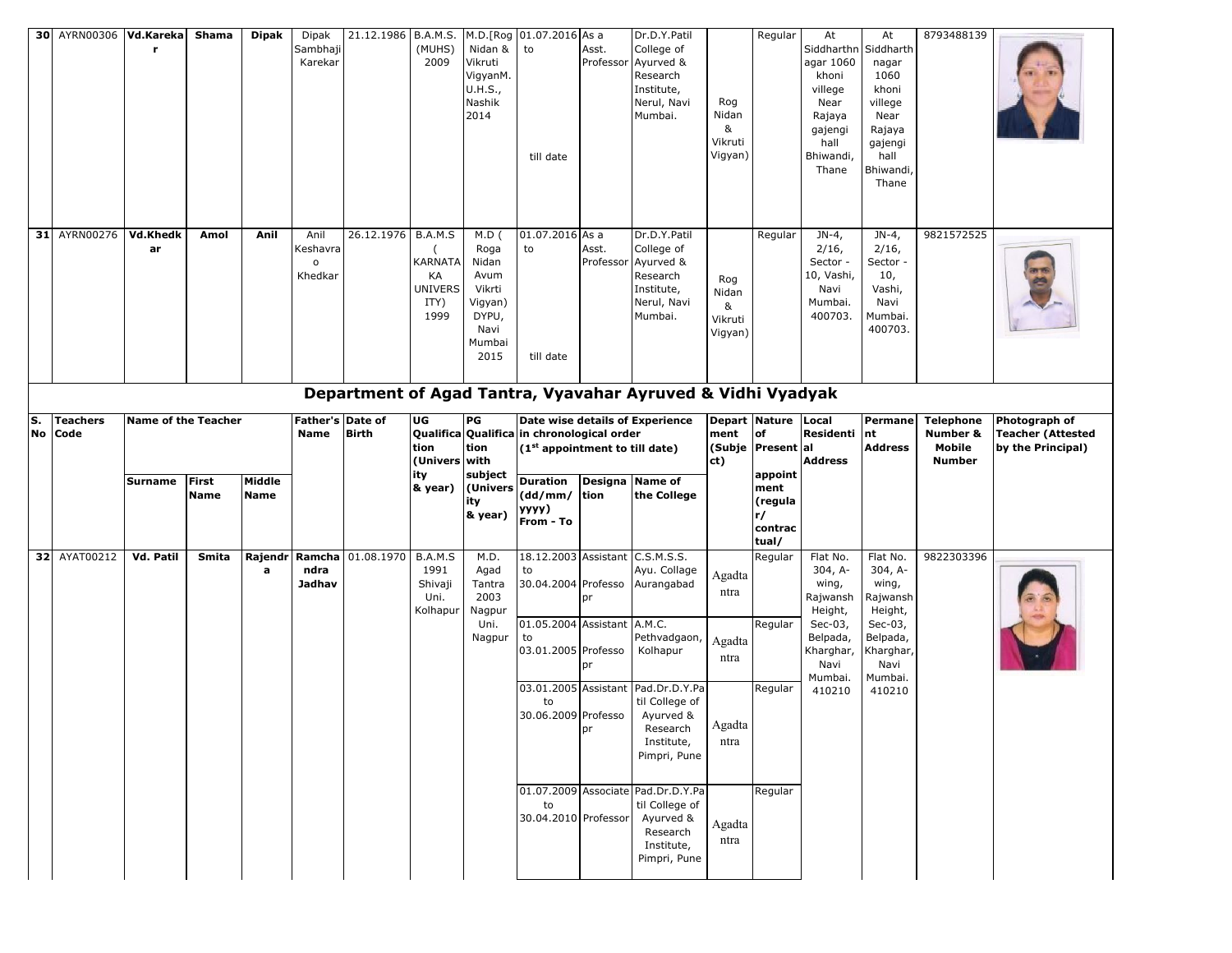| S. | <b>Teachers</b> | <b>Name of the Teacher</b>     |                             |                       | Father's Date of  |                     | UG                                                                          | PG                                                             | to<br>05.09.2017 Professor<br>to till Date                                                                                             |                            | 01.05.2010 Associate Y.M.T.A.M.C.<br>Kharghar,<br>Navi Mumbai<br>06.09.2017 Professor Dr.D.Y.Patil<br>College of<br>Ayurved &<br>Research<br>Institute,<br>Nerul, Navi<br>Mumbai.<br>Date wise details of Experience | Agadta<br>ntra<br>Agadta<br>ntra     | Regular<br>Regular<br>Depart Nature                   | Local                                                                                      | Permane                                                                            | <b>Telephone</b>                    | Photograph of                                 |
|----|-----------------|--------------------------------|-----------------------------|-----------------------|-------------------|---------------------|-----------------------------------------------------------------------------|----------------------------------------------------------------|----------------------------------------------------------------------------------------------------------------------------------------|----------------------------|----------------------------------------------------------------------------------------------------------------------------------------------------------------------------------------------------------------------|--------------------------------------|-------------------------------------------------------|--------------------------------------------------------------------------------------------|------------------------------------------------------------------------------------|-------------------------------------|-----------------------------------------------|
|    | No Code         | Surname                        | <b>First</b><br><b>Name</b> | Middle<br><b>Name</b> | Name              | <b>Birth</b>        | tion<br>(Univers with<br>ity<br>& year)                                     | tion<br>subject<br>(Univers<br>ity                             | Qualifica Qualifica in chronological order<br>(1 <sup>st</sup> appointment to till date)<br><b>Duration</b><br>$(dd/mm/$ tion<br>yyyy) | Designa Name of            | the College                                                                                                                                                                                                          | ment<br>ct)                          | of<br>(Subje Present al<br>appoint<br>ment<br>(regula | Residenti<br><b>Address</b>                                                                | nt<br><b>Address</b>                                                               | Number &<br>Mobile<br><b>Number</b> | <b>Teacher (Attested</b><br>by the Principal) |
|    |                 |                                |                             |                       |                   |                     |                                                                             | & year)                                                        | From - To                                                                                                                              |                            |                                                                                                                                                                                                                      |                                      | r/<br>contrac<br>tual/<br>deputat<br>ion/             |                                                                                            |                                                                                    |                                     |                                               |
|    | 33 AYAT00139    | Vd.<br>Gatfane                 | Rupali                      | Yogesh                | Devaji<br>Gudadhe | Shrawanj 20.08.1980 | B.A.M.S., M.D. [Aga<br>(R.S.T.M. Vyavahar<br>Nagpur<br>Universit<br>y) 2002 | d tantra<br>Ayurved]<br>(R.S.T.M.                              | 21.06.2006 Asst.<br>to                                                                                                                 | As a                       | Dr.D.Y.Patil<br>College of<br>Professor Ayurved &<br>Research<br>Institute,<br>Nerul, Navi<br>Mumbai.                                                                                                                | Agad<br>Tantra<br>& Vidhi<br>Vaidyak | Regular                                               | Shanti -<br>302, Plot<br>no. 109,<br>Sector -<br>11,<br>Koparkhair<br>ane, Navi<br>Mumbai. | Shanti -<br>302, Plot<br>no. 109,<br>Sector -<br>11,<br>Koparkha<br>irane,<br>Navi | 9920153773                          |                                               |
|    |                 |                                |                             |                       |                   |                     |                                                                             | Nagpur<br>Universit<br>y) 2006                                 | 01.11.2007 Asst.<br>to                                                                                                                 | As a                       | Dr.D.Y.Patil<br>College of<br>Professor Ayurved &<br>Research<br>Institute,<br>Nerul, Navi<br>Mumbai.                                                                                                                | Agad<br>Tantra<br>& Vidhi<br>Vaidyak |                                                       |                                                                                            | Mumbai.                                                                            |                                     |                                               |
|    |                 |                                |                             |                       |                   |                     |                                                                             |                                                                | 15.02.2013 As a<br>to                                                                                                                  | Asso.                      | Dr.D.Y.Patil<br>College of<br>Professor Ayurved &<br>Research<br>Institute,<br>Nerul, Navi<br>Mumbai.                                                                                                                | Agad<br>Tantra<br>& Vidhi<br>Vaidyak |                                                       |                                                                                            |                                                                                    |                                     |                                               |
|    |                 | 34 AYAT00232 Vd. Denge Kalpana |                             | Sanjay                | Devaji<br>Gudadhe | Shrawanj 27.07.1977 | B.A.M.S.<br>(Nagpur<br>Universit<br>y)<br>1999                              | d tantra<br>&<br>Vyavhar<br>Ayurved] to<br>Nagpur<br>Universit | M.D.[Aga 02.01.2006 As a                                                                                                               | Asst.                      | Dr.D.Y.Patil<br>College of<br>Professor Ayurved &<br>Research<br>Institute,<br>Nerul, Navi<br>Mumbai.                                                                                                                | Agad<br>Tantra<br>& Vidhi<br>Vaidyak | Regular                                               | $C-1002,$<br>Swarna<br>Apt., Plot<br>$13-14,$<br>Bank of<br>India<br>Building,             | Mr. V. B.<br>Denge,<br>P. No.<br>42,<br>Shahu<br>Nagar,<br>Mane                    | 9371412882                          |                                               |
|    |                 |                                |                             |                       |                   |                     |                                                                             | 2004                                                           | 01.12.2008 As a<br>to                                                                                                                  | Asst.<br>Professor Ayurved | SNKD's<br>Nallasopara<br>Medical<br>College,<br>Nallasopara,<br>Vasai, Thane                                                                                                                                         | Agad<br>Tantra<br>& Vidhi<br>Vaidyak |                                                       | Sec. 07,<br>Kharghar,<br>Navi-<br>Mumbai,<br>410210                                        | Wada,-<br>Besa<br>Rd.,<br>Nagpur.                                                  |                                     |                                               |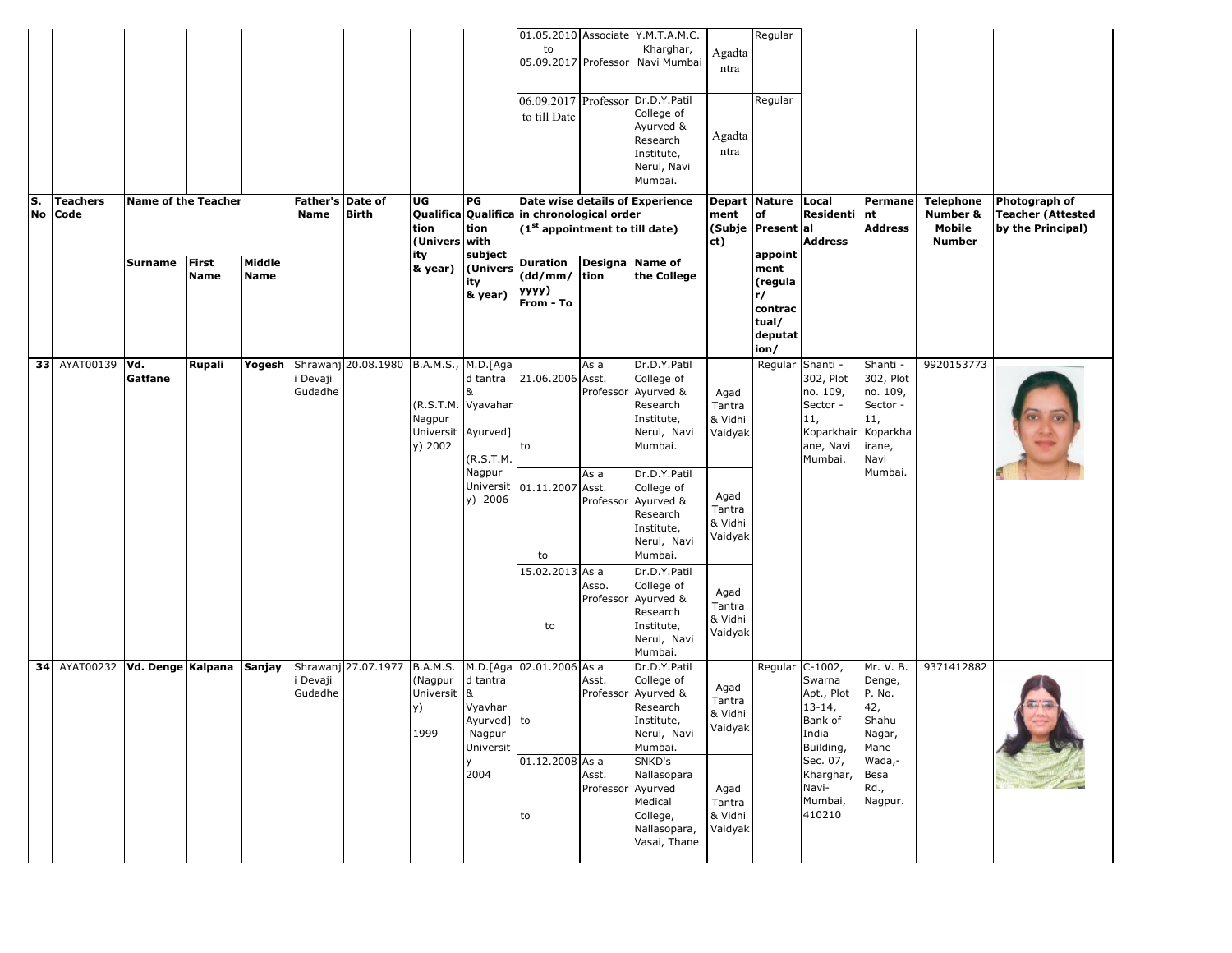|     |                             |                            |                             |                       |                                |                                  |                                    |                                                                                                          | 11.10.2013 As a                                                                          | Asso.              | Vidarbha<br>Ayurvedic                                                                                 | Agad                                 |                                                                         |                                                                                                            |                                                                                          |                                                         |                                                                |
|-----|-----------------------------|----------------------------|-----------------------------|-----------------------|--------------------------------|----------------------------------|------------------------------------|----------------------------------------------------------------------------------------------------------|------------------------------------------------------------------------------------------|--------------------|-------------------------------------------------------------------------------------------------------|--------------------------------------|-------------------------------------------------------------------------|------------------------------------------------------------------------------------------------------------|------------------------------------------------------------------------------------------|---------------------------------------------------------|----------------------------------------------------------------|
|     |                             |                            |                             |                       |                                |                                  |                                    |                                                                                                          | to                                                                                       | Professor College, | Amaravati                                                                                             | Tantra<br>& Vidhi<br>Vaidyak         |                                                                         |                                                                                                            |                                                                                          |                                                         |                                                                |
|     |                             |                            |                             |                       |                                |                                  |                                    |                                                                                                          | 30.11.2013 As a<br>to                                                                    | Asso.<br>Professor | Dr.D.Y.Patil<br>College of<br>Ayurved &<br>Research<br>Institute,<br>Nerul, Navi<br>Mumbai.           | Agad<br>Tantra<br>& Vidhi<br>Vaidyak |                                                                         |                                                                                                            |                                                                                          |                                                         |                                                                |
| ls. | <b>Teachers</b><br>No Code  | <b>Name of the Teacher</b> |                             |                       | <b>Name</b>                    | Father's Date of<br><b>Birth</b> | UG<br>tion                         | PG<br>tion                                                                                               | Qualifica Qualifica in chronological order<br>(1 <sup>st</sup> appointment to till date) |                    | Date wise details of Experience                                                                       | ment                                 | <b>Depart Nature</b><br>of<br>(Subje Present al                         | Local<br>Residenti nt                                                                                      | Permane<br><b>Address</b>                                                                | <b>Telephone</b><br>Number &<br>Mobile                  | Photograph of<br><b>Teacher (Attested</b><br>by the Principal) |
|     |                             | <b>Surname</b>             | First<br><b>Name</b>        | Middle<br><b>Name</b> |                                |                                  | (Univers with<br>ity<br>& year)    | subject<br>ity<br>& year)                                                                                | <b>Duration</b><br>(Univers (dd/mm/<br>yyyy)<br>From - To                                | tion               | Designa Name of<br>the College                                                                        | ct)                                  | appoint<br>ment<br>(regula<br>r/<br>contrac<br>tual/<br>deputat<br>ion/ | <b>Address</b>                                                                                             |                                                                                          | <b>Number</b>                                           |                                                                |
| 35  | AYAT00106 Vd. Kakde Suvarna |                            |                             | Suryaka Suryaka<br>nt | nt<br>Pandura<br>nga<br>Kakde  | 05.11.1985                       | B.A.M.S.<br>(MUHS)<br>2008         | M.D.<br>[Agad<br>tantra<br>Avum<br>Vidhi<br>VaidYaka<br>M.U.H.S.,<br>Nashik<br>2012                      | 12.11.2013 As a<br>to<br>till<br>date                                                    | Asst.              | Dr.D.Y.Patil<br>College of<br>Professor Ayurved &<br>Research<br>Institute,<br>Nerul, Navi<br>Mumbai. | Agad<br>Tantra<br>& Vidhi<br>Vaidyak | part<br>Regular                                                         | 103,Akash<br>CHS, Plot<br>No.8-<br>9,Sec-<br>42, Seawoo 9, Sec-<br>ds, Nerul<br>Navi<br>Mimbai -<br>400706 | 103, Akas<br>CHS, Plot<br>No.8-<br>42, Seawo<br>ods, Nerul<br>Navi<br>Mimbai -<br>400706 | 9503091807                                              |                                                                |
|     | 36 AYAT00105                | <b>Vd. Patil</b>           | Pradeep                     | <b>Subhas</b><br>n    | Subhash<br>Dhondira<br>m Patil | 24.05.1982                       | B.A.M.S.<br>(RGUHS)<br>2005        | M.D.<br>[Agad<br>tantra<br>Avum<br>Vidhi<br>VaidYaka<br>D.Y.Patil<br>Univesity<br>Navi<br>Mumbai<br>2016 | 17.02.2017 As a<br>to till date Asst.                                                    | Professor          | Dr.D.Y.Patil<br>College of<br>Ayurved &<br>Research<br>Institute,<br>Nerul, Navi<br>Mumbai.           | Agad<br>Tantra<br>& Vidhi<br>Vaidyak | Regular                                                                 | Nilgirigard<br>an CHS,<br>C3,102<br>1st Floor<br>Sec-24,<br>Belapur<br>Navi<br>Mumbai                      | Nilgirigar<br>dan<br>CHS,<br>C3,102<br>1st Floor<br>Sec-24,<br>Belapur<br>Navi<br>Mumbai | 9930127299                                              |                                                                |
|     |                             |                            |                             |                       |                                |                                  |                                    |                                                                                                          | <b>Department of Swasthavritta</b>                                                       |                    |                                                                                                       |                                      |                                                                         |                                                                                                            |                                                                                          |                                                         |                                                                |
| lS. | <b>Teachers</b><br>No Code  | <b>Name of the Teacher</b> |                             |                       | Name                           | Father's Date of<br><b>Birth</b> | UG<br>tion<br>(Univers with<br>ity | PG<br>tion<br>subject                                                                                    | Qualifica Qualifica in chronological order<br>$(1st$ appointment to till date)           |                    | Date wise details of Experience                                                                       | ment<br>ct)                          | Depart Nature Local<br>of<br>(Subje Present al<br>appoint               | Residenti nt<br><b>Address</b>                                                                             | Permane<br><b>Address</b>                                                                | <b>Telephone</b><br>Number &<br>Mobile<br><b>Number</b> | Photograph of<br>Teacher (Attested<br>by the Principal)        |
|     |                             | Surname                    | <b>First</b><br><b>Name</b> | Middle<br><b>Name</b> |                                |                                  | & year)                            | ity<br>& year)                                                                                           | (Univers Duration<br>(dd/mm/ tion<br>yyyy)<br>From - To                                  |                    | Designa Name of<br>the College                                                                        |                                      | ment<br>(regula<br>r/<br>contrac<br>tual/<br>deputat<br>ion/            |                                                                                                            |                                                                                          |                                                         |                                                                |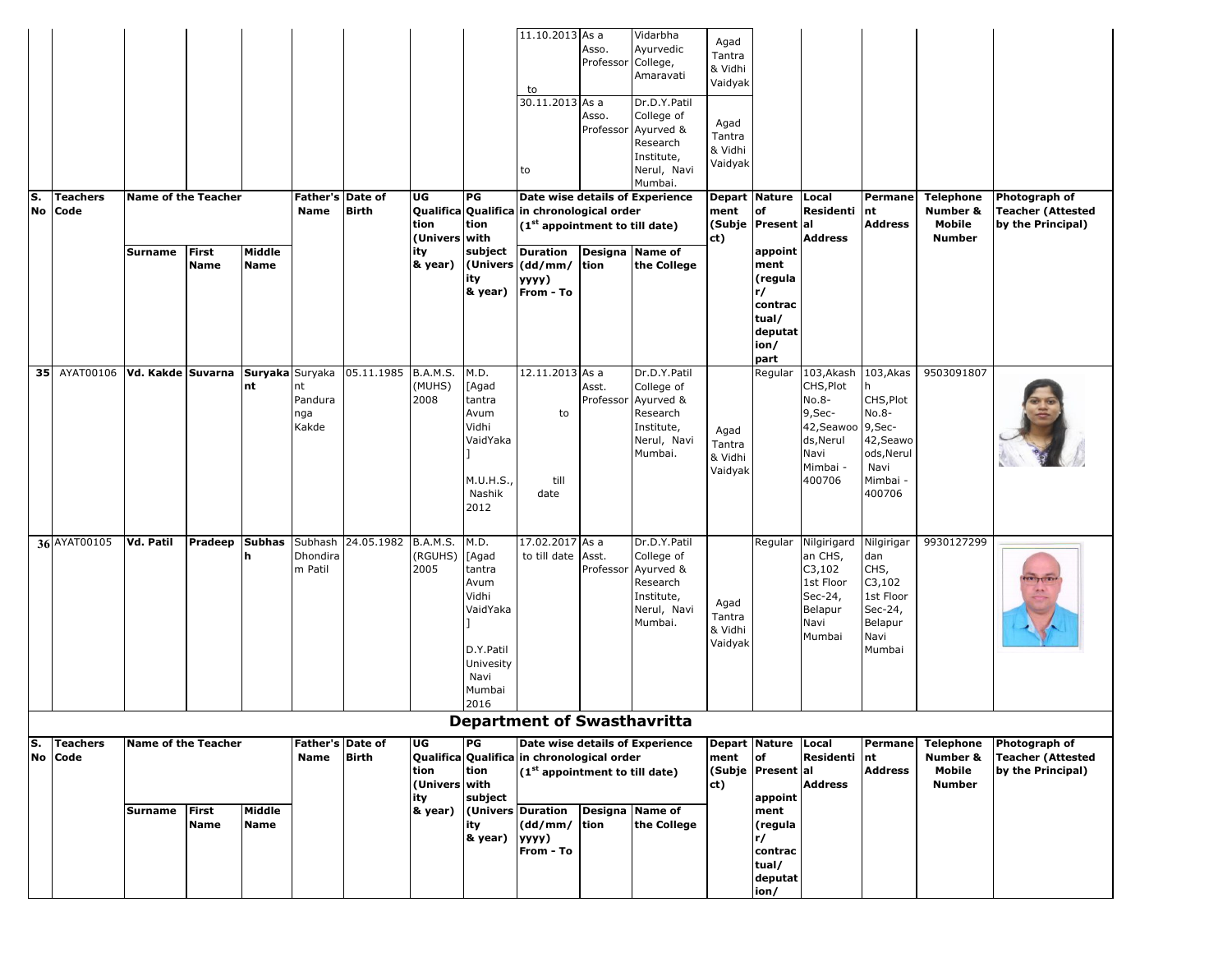|           | 37 AYKC02008    | Vd.Wange Mangala Dilip     |             |             |                  | Marotrao 13.08.1968 B.A.M.S., M.D. |                  |              | 24.07.1998 As a                                                                                             |           | Bhausaheb                       |                   | Rognida Regular   A-6-6-3, |                    | A-6-6-3,       | 9833359698       |                          |
|-----------|-----------------|----------------------------|-------------|-------------|------------------|------------------------------------|------------------|--------------|-------------------------------------------------------------------------------------------------------------|-----------|---------------------------------|-------------------|----------------------------|--------------------|----------------|------------------|--------------------------|
|           |                 |                            |             |             | Jagoji           |                                    |                  | [Kayachi     |                                                                                                             | Asst.     | Mulak Ayu.                      | n                 |                            | Millenium          | Millenium      |                  |                          |
|           |                 |                            |             |             | Dhote            |                                    |                  | kitsa]       |                                                                                                             |           | Professor Mahavidyalay          |                   |                            | Towers,            | Towers,        |                  |                          |
|           |                 |                            |             |             |                  |                                    |                  | Amaravat     | to                                                                                                          |           | a,                              |                   |                            | Sanpada,           | Sanpada,       |                  |                          |
|           |                 |                            |             |             |                  |                                    | Amaravati        |              |                                                                                                             |           | Nagpur                          |                   |                            | Sec-9,             | Sec-9,         |                  |                          |
|           |                 |                            |             |             |                  |                                    | Universit y 1996 | Universit    | 23.08.1999 * As a                                                                                           |           | Y.M.T.Ayurve                    | Rognida           |                            | Navi<br>Mumbai     | Navi<br>Mumbai |                  |                          |
|           |                 |                            |             |             |                  |                                    | y 1990           |              |                                                                                                             | Asst.     | d Medical                       | n                 |                            |                    |                |                  |                          |
|           |                 |                            |             |             |                  |                                    |                  |              |                                                                                                             | Professor | College,                        |                   |                            |                    |                |                  |                          |
|           |                 |                            |             |             |                  |                                    |                  |              |                                                                                                             |           | Kharghar,                       |                   |                            |                    |                |                  |                          |
|           |                 |                            |             |             |                  |                                    |                  |              | to                                                                                                          |           | Navi Mumbai.                    |                   |                            |                    |                |                  |                          |
|           |                 |                            |             |             |                  |                                    |                  |              |                                                                                                             |           |                                 |                   |                            |                    |                |                  |                          |
|           |                 |                            |             |             |                  |                                    |                  |              | 28.07.2003 As a                                                                                             |           | S.N.K.D.'s                      |                   |                            |                    |                |                  |                          |
|           |                 |                            |             |             |                  |                                    |                  |              |                                                                                                             | Asst.     | Nalasopara                      | Swasth<br>avritta |                            |                    |                |                  |                          |
|           |                 |                            |             |             |                  |                                    |                  |              |                                                                                                             |           | Professor Ayu. College,         |                   |                            |                    |                |                  |                          |
|           |                 |                            |             |             |                  |                                    |                  |              |                                                                                                             |           | Nalasopara                      |                   |                            |                    |                |                  |                          |
|           |                 |                            |             |             |                  |                                    |                  |              | to                                                                                                          |           |                                 |                   |                            |                    |                |                  |                          |
|           |                 |                            |             |             |                  |                                    |                  |              |                                                                                                             |           |                                 |                   |                            |                    |                |                  |                          |
|           |                 |                            |             |             |                  |                                    |                  |              | 19.05.2006 As a                                                                                             |           | Dr.D.Y.Patil                    | Swasth            |                            |                    |                |                  |                          |
|           |                 |                            |             |             |                  |                                    |                  |              |                                                                                                             | Asst.     | College of                      | avritta           |                            |                    |                |                  |                          |
|           |                 |                            |             |             |                  |                                    |                  |              |                                                                                                             |           | Professor Ayurved &             |                   |                            |                    |                |                  |                          |
|           |                 |                            |             |             |                  |                                    |                  |              | to                                                                                                          |           | Research                        |                   |                            |                    |                |                  |                          |
|           |                 |                            |             |             |                  |                                    |                  |              |                                                                                                             |           | Institute,                      |                   |                            |                    |                |                  |                          |
|           |                 |                            |             |             |                  |                                    |                  |              |                                                                                                             |           | Nerul, Navi                     |                   |                            |                    |                |                  |                          |
|           |                 |                            |             |             |                  |                                    |                  |              |                                                                                                             |           | Mumbai.                         |                   |                            |                    |                |                  |                          |
|           |                 |                            |             |             |                  |                                    |                  |              | 01.08.2006 As a                                                                                             |           | Dr.D.Y.Patil                    | Swasth            |                            |                    |                |                  |                          |
|           |                 |                            |             |             |                  |                                    |                  |              | to                                                                                                          | Asso.     | College of                      | avritta           |                            |                    |                |                  |                          |
|           |                 |                            |             |             |                  |                                    |                  |              | 31.10.2007 Professor                                                                                        |           | Ayurved &                       |                   |                            |                    |                |                  |                          |
|           |                 |                            |             |             |                  |                                    |                  |              |                                                                                                             |           | Research                        |                   |                            |                    |                |                  |                          |
|           |                 |                            |             |             |                  |                                    |                  |              | (1Yr / 3M)                                                                                                  |           | Institute,<br>Nerul, Navi       |                   |                            |                    |                |                  |                          |
|           |                 |                            |             |             |                  |                                    |                  |              |                                                                                                             |           | Mumbai.                         |                   |                            |                    |                |                  |                          |
|           |                 |                            |             |             |                  |                                    |                  |              | 01.11.2007 As a                                                                                             |           | Dr.D.Y.Patil                    | Swasth            |                            |                    |                |                  |                          |
|           |                 |                            |             |             |                  |                                    |                  |              | to                                                                                                          | Asso.     | College of                      | avritta           |                            |                    |                |                  |                          |
|           |                 |                            |             |             |                  |                                    |                  |              | 14.02.2013 Professor                                                                                        |           | Ayurved &                       |                   |                            |                    |                |                  |                          |
|           |                 |                            |             |             |                  |                                    |                  |              |                                                                                                             |           | Research                        |                   |                            |                    |                |                  |                          |
|           |                 |                            |             |             |                  |                                    |                  |              |                                                                                                             |           | Institute,                      |                   |                            |                    |                |                  |                          |
|           |                 |                            |             |             |                  |                                    |                  |              |                                                                                                             |           | Nerul, Navi<br>Mumbai.          |                   |                            |                    |                |                  |                          |
|           |                 |                            |             |             |                  |                                    |                  |              | 15.02.2013 As a                                                                                             |           | Dr.D.Y.Patil                    | Swasth            |                            |                    |                |                  |                          |
|           |                 |                            |             |             |                  |                                    |                  |              | to                                                                                                          |           | Professor College of            | avritta           |                            |                    |                |                  |                          |
|           |                 |                            |             |             |                  |                                    |                  |              |                                                                                                             |           | Ayurved &                       |                   |                            |                    |                |                  |                          |
|           |                 |                            |             |             |                  |                                    |                  |              | till date                                                                                                   |           | Research                        |                   |                            |                    |                |                  |                          |
|           |                 |                            |             |             |                  |                                    |                  |              |                                                                                                             |           | Institute,<br>Nerul, Navi       |                   |                            |                    |                |                  |                          |
|           |                 |                            |             |             |                  |                                    |                  |              |                                                                                                             |           | Mumbai.                         |                   |                            |                    |                |                  |                          |
| S.        | <b>Teachers</b> | <b>Name of the Teacher</b> |             |             | Father's Date of |                                    | UG               | PG           |                                                                                                             |           | Date wise details of Experience |                   | Depart Nature              | Local              | Permane        | <b>Telephone</b> | <b>Photograph of</b>     |
| <b>No</b> | Code            |                            |             |             | Name             | <b>Birth</b>                       |                  |              | Qualifica Qualifica in chronological order                                                                  |           |                                 | ment              | of                         | Residenti          | nt             | Number &         | <b>Teacher (Attested</b> |
|           |                 |                            |             |             |                  |                                    | tion             | tion         | $(1st$ appointment to till date)                                                                            |           |                                 |                   | (Subje Present al          |                    | Address        | Mobile           | by the Principal)        |
|           |                 |                            |             |             |                  |                                    | (Univers with    |              |                                                                                                             |           |                                 | ct)               |                            | <b>Address</b>     |                | <b>Number</b>    |                          |
|           |                 | Surname First              |             | Middle      |                  |                                    | ιτγ              |              | subject Duration Designa Name of                                                                            |           |                                 |                   | appoint<br>ment            |                    |                |                  |                          |
|           |                 |                            | <b>Name</b> | <b>Name</b> |                  |                                    |                  | ity          | $\begin{vmatrix} 1 & 0 \\ 0 & 0 \end{vmatrix}$ (Univers $\begin{vmatrix} 1 & 0 \\ 0 & 0 \end{vmatrix}$ tion |           | the College                     |                   | (regula                    |                    |                |                  |                          |
|           |                 |                            |             |             |                  |                                    |                  | & year)      | уууу)                                                                                                       |           |                                 |                   | r/                         |                    |                |                  |                          |
|           |                 |                            |             |             |                  |                                    |                  |              | From - To                                                                                                   |           |                                 |                   | contrac                    |                    |                |                  |                          |
|           |                 |                            |             |             |                  |                                    |                  |              |                                                                                                             |           |                                 |                   | tual/                      |                    |                |                  |                          |
|           |                 |                            |             |             |                  |                                    |                  |              |                                                                                                             |           |                                 |                   | deputat                    |                    |                |                  |                          |
|           | 38 AYSV00185    | Vd.                        | Mrudula     | Yashwa      |                  | Yashwan 24.06.1975 B.A.M.S., M.D.  |                  |              | 16.08.2005 As a                                                                                             |           | Chaitanya                       | Swasth            | Regular                    | C-402, In          | $C-402,$       | 9920071114       |                          |
|           |                 | Chitrakar                  |             | nt          | t Ruprao         |                                    | Nagpur           | Swasthav     |                                                                                                             | Asst.     | Ayurved                         | avritta           |                            | Top                | In Top         |                  |                          |
|           |                 |                            |             |             | Chitrakar        |                                    | Universit ritta, |              |                                                                                                             |           | Professor Mahavidyalay          |                   |                            | Heights,           | Heights,       |                  |                          |
|           |                 |                            |             |             |                  |                                    | y 1997           | Nagpur       |                                                                                                             |           | a, Sakegao,                     |                   |                            | near VPM           | near           |                  |                          |
|           |                 |                            |             |             |                  |                                    |                  | Universit to |                                                                                                             |           | Bhusaval                        |                   |                            | School,            | VPM            |                  |                          |
|           |                 |                            |             |             |                  |                                    |                  | y 2003       |                                                                                                             |           |                                 |                   |                            | Sector-19, School, |                |                  |                          |

Airoli,

Sector-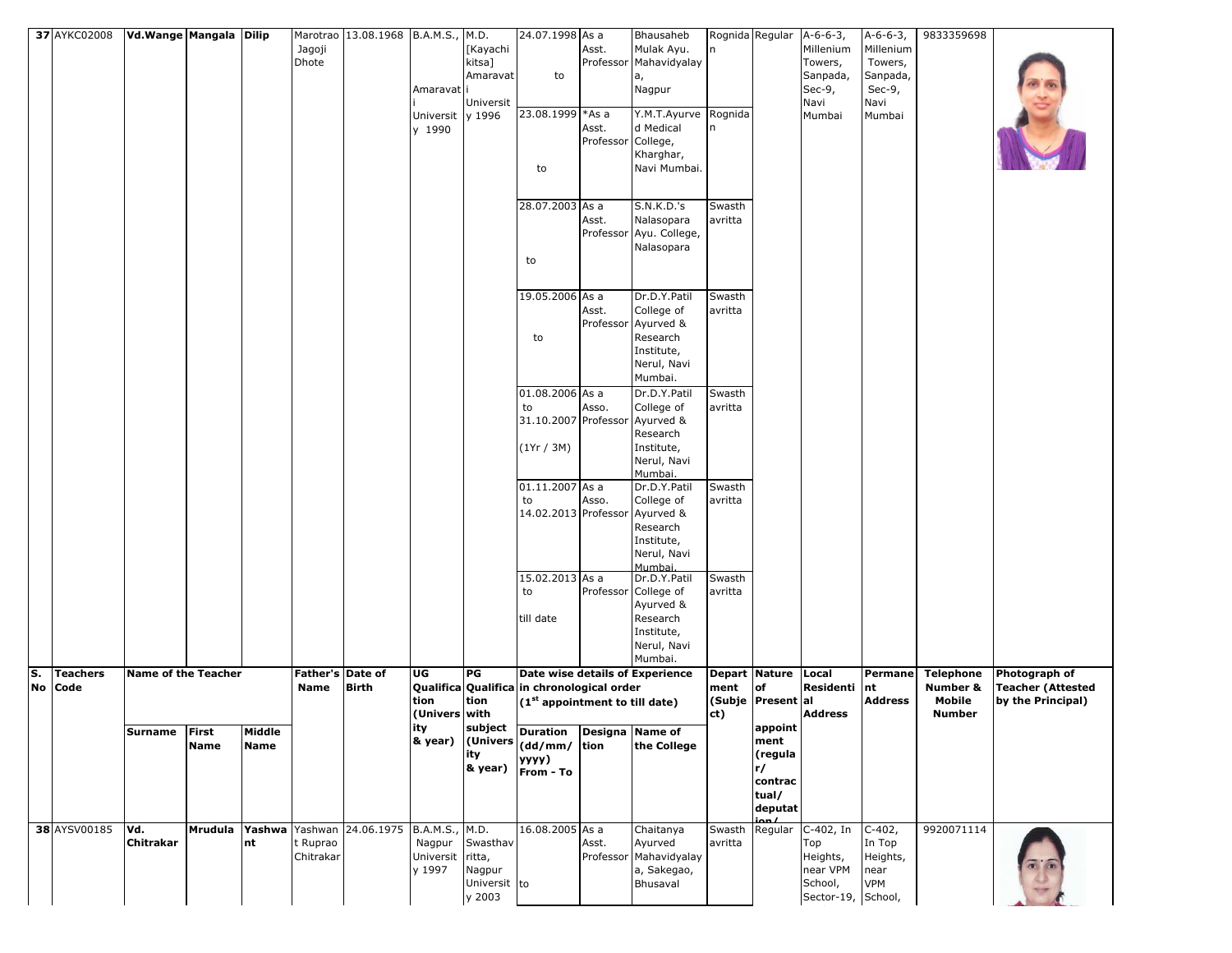|          |                          |                            |                             |                       |                                 |              |                                                     |                                                                   | 18.09.2010 Reader<br>to<br>28.02.2011<br>1.03.2011<br>to            | As a<br>Asso.<br>Professor                    | Dhanvantari<br>Ayurved<br>Medical<br>College, Udgir<br>Dr.D.Y.Patil<br>College of<br>Ayurved &<br>Research<br>Institute,<br>Nerul, Navi<br>Mumbai. | Swasth<br>avritta<br>Swasth<br>avritta                      |                                                                                 | Airoli,<br>Navi<br>Mumbai,<br>Thane<br>400708                                                            | Sector-<br>19,<br>Airoli,<br>Navi<br>Mumbai,<br>Thane<br>400708                                                     |                                                         |                                                                |
|----------|--------------------------|----------------------------|-----------------------------|-----------------------|---------------------------------|--------------|-----------------------------------------------------|-------------------------------------------------------------------|---------------------------------------------------------------------|-----------------------------------------------|----------------------------------------------------------------------------------------------------------------------------------------------------|-------------------------------------------------------------|---------------------------------------------------------------------------------|----------------------------------------------------------------------------------------------------------|---------------------------------------------------------------------------------------------------------------------|---------------------------------------------------------|----------------------------------------------------------------|
| 39       | AYSV00352 Vd. Hadke Anju |                            |                             | Manoha                | Manohar<br>Sadashiv<br>Hadke    | 25.02.1970   | <b>B.A.M.S.</b><br>(Amravat<br>Universit<br>v) 1991 | M.D.<br>(Swasthv<br>ritta)<br>Amaravat<br>Universit<br>$y - 2006$ | 15.02.2007 As a<br>to<br>$01.11.2008$ As a<br>to<br>01.12.2012 As a | Asst.<br>Professor College,<br>Asst.<br>Asso. | Siddhakala<br>Ayurved<br>Sangamner,<br>Tilak<br>Ayurved<br>Professor College, Pune<br>Tilak<br>Ayurved<br>Professor College, Pune                  | Swasth<br>avritta<br>Swasth<br>avritta<br>Swasth<br>avritta | Regular                                                                         | Guruprasa<br>Society, plo<br>t no 87,<br>Flat no<br>204<br>Sector 44,<br>Seawood<br>Nerul Navi<br>Mumbai | Gurupras<br>ad<br>Society,pl<br>ot no 87,<br>Flat no<br>204<br>Sector<br>44,<br>Seawood<br>Nerul<br>Navi<br>Mumbai. | 9422161648                                              |                                                                |
|          |                          |                            |                             |                       |                                 |              |                                                     |                                                                   | to<br>08.04.2013 As a<br>to                                         | Asso.<br>Professor                            | Dr.D.Y.Patil<br>College of<br>Ayurved &<br>Research<br>Institute,<br>Nerul, Navi<br>Mumbai.                                                        | Swasth<br>avritta                                           |                                                                                 |                                                                                                          |                                                                                                                     |                                                         |                                                                |
| s.<br>No | <b>Teachers</b><br>Code  | <b>Name of the Teacher</b> |                             |                       | Father's Date of<br><b>Name</b> | <b>Birth</b> | UG<br>Qualifica<br>tion<br>(Univers                 | PG<br>tion<br>with                                                | Qualifica in chronological order<br>(1st appointment to till date)  |                                               | Date wise details of Experience                                                                                                                    | Depart Nature<br>ment<br>ct)                                | of<br>(Subje Present al                                                         | Local<br>Residenti<br><b>Address</b>                                                                     | Permane<br>nt<br><b>Address</b>                                                                                     | <b>Telephone</b><br>Number &<br>Mobile<br><b>Number</b> | Photograph of<br><b>Teacher (Attested</b><br>by the Principal) |
|          |                          | Surname                    | <b>First</b><br><b>Name</b> | Middle<br><b>Name</b> |                                 |              | ity<br>& year)                                      | subject<br>(Univers<br>ity<br>& year)                             | <b>Duration</b><br>(dd/mm/ tion<br>yyyy)<br>From - To               |                                               | Designa Name of<br>the College                                                                                                                     |                                                             | appoint<br>ment<br>(regula<br>r/<br>contrac<br>tual/<br>deputat<br>ion/<br>nart |                                                                                                          |                                                                                                                     |                                                         |                                                                |
|          | 40 AYSV00202             | Vd. Patil                  | Pratik                      | Maruti                | Maruti<br>Hari Patil            | 30.11.1983   | <b>B.A.M.S.</b><br>M.U.H.S.,<br>Nashik<br>2007      | M.D.<br>Swasthvr<br>itta<br>M.U.H.S.<br>Nashik<br>2011            | 26.08.2011 As a<br>to<br>07 12 2011                                 | Asst.                                         | Shree Laxmi<br>Narayana<br>Professor Ayurvedic<br>College,<br>Amritsar                                                                             | Swasth<br>avritta                                           | Regular                                                                         | $103/D$ ,<br>Sunder<br>Nagar,<br>Opp.<br>Gajanan<br>Maharaj<br>Temple,<br>Near Agra                      | 103/D<br>Sunder<br>Nagar,<br>Opp.<br>Gajanan<br>Maharaj<br>Temple,<br>Near                                          | 9762224740<br>9096280130                                |                                                                |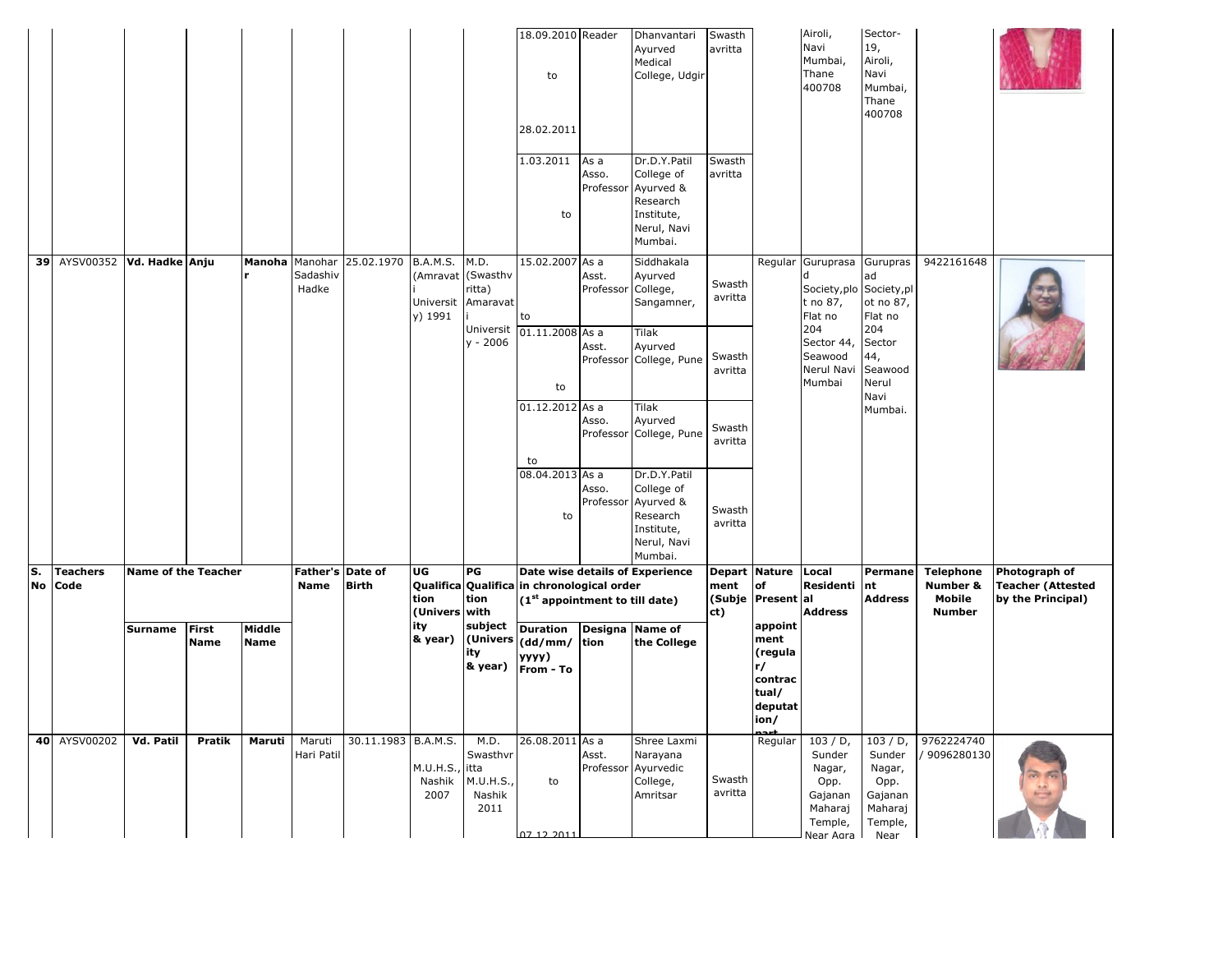|    | 41 AYSV00150    | Vd.                        | Vishal                      |                       |                                 | avanathriavanathra 22.05.1985 | <b>BAMS</b>                                                | M.D.                                                                              | 13.12.2011 As a<br>to<br>till date<br>22.01.2015 As a                                    | Asst.<br>Professor          | Dr.D.Y.Patil<br>College of<br>Ayurved &<br>Research<br>Institute,<br>Nerul, Navi<br>Mumbai.<br>Dr.D.Y.Patil | Swasth<br>avritta | Regular<br>Regular                                                              | ساويا است<br>rd.<br>Petorpump<br>Kalyan -<br>W 421301<br>B-12,403                                                      | 11241<br>Agra rd.<br>Petorpum<br>p,<br>Kalyan -<br>W<br>421301<br>krushna                                                    | 9769175355                          |                                               |
|----|-----------------|----------------------------|-----------------------------|-----------------------|---------------------------------|-------------------------------|------------------------------------------------------------|-----------------------------------------------------------------------------------|------------------------------------------------------------------------------------------|-----------------------------|-------------------------------------------------------------------------------------------------------------|-------------------|---------------------------------------------------------------------------------|------------------------------------------------------------------------------------------------------------------------|------------------------------------------------------------------------------------------------------------------------------|-------------------------------------|-----------------------------------------------|
|    |                 | Kulkarni                   |                             |                       |                                 |                               | Rajiv<br>Gandhi<br>Universit<br>y, Dec.<br>2009            | Swasthav<br>ritta,<br>D.Y.<br>Patil<br>Universit<br>y Dec<br>2014                 | to till date                                                                             | Asst.<br>Professor          | College of<br>Ayurved &<br>Research<br>Institute,<br>Nerul, Navi<br>Mumbai.                                 | Swasth<br>avritta |                                                                                 | Bhima<br>shankar<br>CHS, Sec-<br>19, Nerul€<br>Maharastr,<br>a, navi<br>Mumbai                                         | Kunj'<br>Govind<br>Nagar,<br>Beed<br>431122                                                                                  |                                     |                                               |
|    | 42 AYSV00183    | Vd.<br>Nangare             | Aarti                       | Rajaram               | Prakash                         | 16.10.1987                    | <b>BAMS</b><br>D. Y.<br>Patil<br>universit<br>y<br>Nov2009 | M.D.<br>Swasthay<br>ritta,<br>D.Y.<br>Patil<br>Universit<br>y Dec<br>2017         | 06.02.2019 As a<br>to till date                                                          | Asst.<br>Professor          | Dr.D.Y.Patil<br>College of<br>Ayurved &<br>Research<br>Institute,<br>Nerul, Navi<br>Mumbai.                 | Swasth<br>avritta | Regular                                                                         | shree<br>mahaganp<br>ati Krupa<br>chs, Plot<br>no 19-21,<br>Flat no<br>14/A, sect-<br>20, nerul<br>(w), Navi<br>Mumbai | shree<br>mahagan<br>pati<br>Krupa<br>chs, Plot<br>no 19-<br>21, Flat<br>no 14/A,<br>sect-20,<br>nerul (w)<br>,Navi<br>Mumbai | 9870937299                          |                                               |
|    |                 |                            |                             |                       |                                 |                               |                                                            |                                                                                   |                                                                                          |                             |                                                                                                             |                   |                                                                                 |                                                                                                                        |                                                                                                                              |                                     |                                               |
| S. | <b>Teachers</b> | <b>Name of the Teacher</b> |                             |                       | Father's Date of                |                               | UG                                                         | PG                                                                                | <b>Department of Kayachikitsa</b>                                                        |                             | Date wise details of Experience                                                                             | Depart Nature     |                                                                                 | Local                                                                                                                  | Permane                                                                                                                      | <b>Telephone</b>                    | Photograph of                                 |
| No | Code            |                            |                             |                       | Name                            | <b>Birth</b>                  | tion<br>Univers with)                                      | tion                                                                              | Qualifica Qualifica in chronological order<br>(1 <sup>st</sup> appointment to till date) |                             |                                                                                                             | ment<br>ct)       | of<br>(Subje Present al                                                         | Residenti<br><b>Address</b>                                                                                            | nt<br><b>Address</b>                                                                                                         | Number &<br>Mobile<br><b>Number</b> | <b>Teacher (Attested</b><br>by the Principal) |
|    |                 | <b>Surname</b>             | <b>First</b><br><b>Name</b> | Middle<br><b>Name</b> |                                 |                               | ity<br>& year)                                             | subject<br>(Univers<br>ity<br>& year)                                             | <b>Duration</b><br>$(dd/mm/$ tion<br>yyyy)<br>From - To                                  | Designa                     | <b>Name of</b><br>the College                                                                               |                   | appoint<br>ment<br>(regula<br>r/<br>contrac<br>tual/<br>deputat<br>ion/<br>part |                                                                                                                        |                                                                                                                              |                                     |                                               |
|    | 43 AYKC00701    | Vd.<br>Padavi              | Dnyanes Mithara<br>hwar     | m                     | Mithara<br>m<br>Rubaji<br>Padvi | 3.10.1968                     | B.A.M.S<br>Mumbai<br>Universit y 1995<br>y 1991            | M.D.[Kay<br>achikitsa]<br>,Mumbai<br>Universit<br>Pd.d(Shal<br>kya<br><b>MUHS</b> | 20.11.1996 As a<br>to<br>01.04.2000 As a                                                 | Asst.<br>Professor College, | Y.M.T.Ayurve<br>d Medical<br>Kharghar,<br>Navi Mumbai.<br>Y.M.T.Ayurve                                      | Kayachi<br>kitsa  | Regular                                                                         | B/203<br>Everest<br>Tower,<br>Santoshi<br>Mata<br>Road,<br>Chikan<br>Ghar,                                             | B/203<br>Everest<br>Tower,<br>Santoshi<br>Mata<br>Road,<br>Chikan<br>Ghar,                                                   | 98331 58688                         |                                               |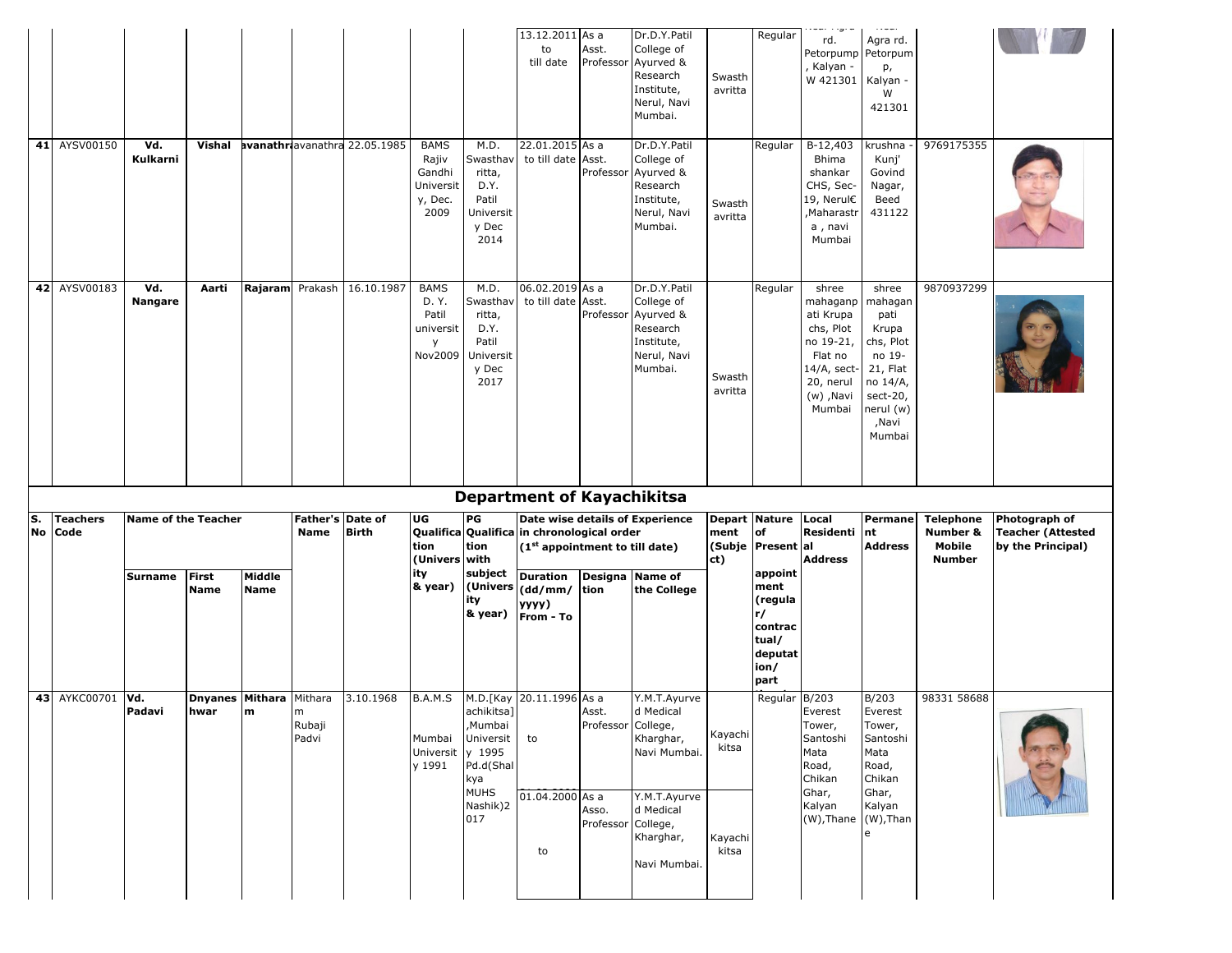|    |                  |                            |                |                       |                                    |                             |                             |                                                           | 20.10.2004 As a<br>to<br>02.01.2007 As a                                     | Asso.<br>Professor | Dr.D.Y.Patil<br>College of<br>Ayurved &<br>Research<br>Institute,<br>Nerul, Navi<br>Mumbai.<br>Dr.D.Y.Patil              | Kayachi<br>kitsa |                                                                 |                                                                                           |                                                                               |                                     |                                               |
|----|------------------|----------------------------|----------------|-----------------------|------------------------------------|-----------------------------|-----------------------------|-----------------------------------------------------------|------------------------------------------------------------------------------|--------------------|--------------------------------------------------------------------------------------------------------------------------|------------------|-----------------------------------------------------------------|-------------------------------------------------------------------------------------------|-------------------------------------------------------------------------------|-------------------------------------|-----------------------------------------------|
|    |                  |                            |                |                       |                                    |                             |                             |                                                           | to<br>31.10.2007<br>9M / 29D)<br>$01.11.2007$ As a                           | Professor          | College of<br>Ayurved &<br>Research<br>Institute,<br>Nerul, Navi<br>Mumbai.<br>Dr.D.Y.Patil                              | Kayachi<br>kitsa |                                                                 |                                                                                           |                                                                               |                                     |                                               |
| S. | <b>Teachers</b>  | <b>Name of the Teacher</b> |                |                       | Father's Date of                   |                             | UG                          | PG                                                        | till<br>to<br>date                                                           |                    | Professor College of<br>Ayurved &<br>Research<br>Institute,<br>Nerul, Navi<br>Mumbai.<br>Date wise details of Experience | Kayachi<br>kitsa | Depart Nature                                                   | Local                                                                                     | Permane                                                                       | <b>Telephone</b>                    | Photograph of                                 |
|    | No Code          |                            |                |                       | Name                               | <b>Birth</b>                | tion<br>(Univers with       | tion                                                      | Qualifica Qualifica in chronological order<br>(1st appointment to till date) |                    |                                                                                                                          | ment<br>ct)      | <b>of</b><br>(Subje Present                                     | Residenti Int<br>lal<br><b>Address</b>                                                    | <b>Address</b>                                                                | Number &<br>Mobile<br><b>Number</b> | <b>Teacher (Attested</b><br>by the Principal) |
|    |                  | Surname First              | <b>Name</b>    | Middle<br><b>Name</b> |                                    |                             | ity<br>& year)              | subject<br>(Univers<br>ity<br>& year)                     | Duration Designa Name of<br>(dd/mm/ tion<br>yyyy)<br>From - To               |                    | the College                                                                                                              |                  | appoint<br>ment<br>(regula<br>r/<br>contrac<br>tual/<br>denutat |                                                                                           |                                                                               |                                     |                                               |
|    | 44 AYKC01213 Vd. | <b>Satpute</b>             | Kalpana Vishwa | nath                  | ath<br>Devaji<br>Satpute           | Vishwan 16.12.1970 B.A.M.S. | Pune<br>Universit<br>v 1992 | M.D.<br>[Kayachi<br>kitsa]<br>Pune<br>Universit<br>y 1997 | 22.11.2000 As a<br>to<br>15.07.2008                                          | Asst.<br>Professor | Sumatibhai<br>Shah<br>Ayurved<br>Mahavidyalay<br>a, Hadapsar,<br>Pune                                                    | Kayachi<br>kitsa |                                                                 | Regular 203, Ram<br>sheela,<br>Vijay CO.<br>OP.<br>Society,<br>Mahatama<br>Phule<br>Road, | 203,<br>Ram<br>sheela,<br>Vijay CO.<br>OP.<br>Society,<br>Mahatam<br>a Phule  | 9890486825                          |                                               |
|    |                  |                            |                |                       |                                    |                             |                             |                                                           | 21.07.2008 As a<br>to Till<br>date                                           | Asso.<br>Professor | Dr.D.Y.Patil<br>College of<br>Ayurved &<br>Research<br>Institute,<br>Nerul, Navi<br>Mumbai.                              | Kayachi<br>kitsa |                                                                 | Dombiwali Road,<br>$(W)$ ,<br>Thane                                                       | Dombivali<br>$(W)$ ,<br>Thane                                                 |                                     |                                               |
|    | 45 AYKC00571     | Vd.<br><b>Mhatre</b>       | Ashish         | Hasura<br>m           | Hasuram<br>Mangala<br>ya<br>Mhatre | 19.10.1981 B.A.M.S.         | (M.U.H.S.<br>) 2004         | M.D.                                                      | 27.11.2009 As a<br>to                                                        | Asst.<br>Professor | Dr.D.Y.Patil<br>College of<br>Ayurved &<br>Research<br>Institute,<br>Nerul, Navi<br>Mumbai.                              | Kayachi<br>kitsa | Regular                                                         | $E-48,$<br>Yashoman<br>gal<br>C.H.S.,<br>Tilak road,<br>Panvel,<br>410206                 | $E-48$ ,<br>Yashoma<br>ngal<br>C.H.S.,<br>Tilak<br>road,<br>Panvel,<br>410206 | 09819639895<br>09221785690          |                                               |
|    |                  |                            |                |                       |                                    |                             |                             |                                                           | 27/11/201                                                                    |                    |                                                                                                                          |                  |                                                                 |                                                                                           |                                                                               |                                     |                                               |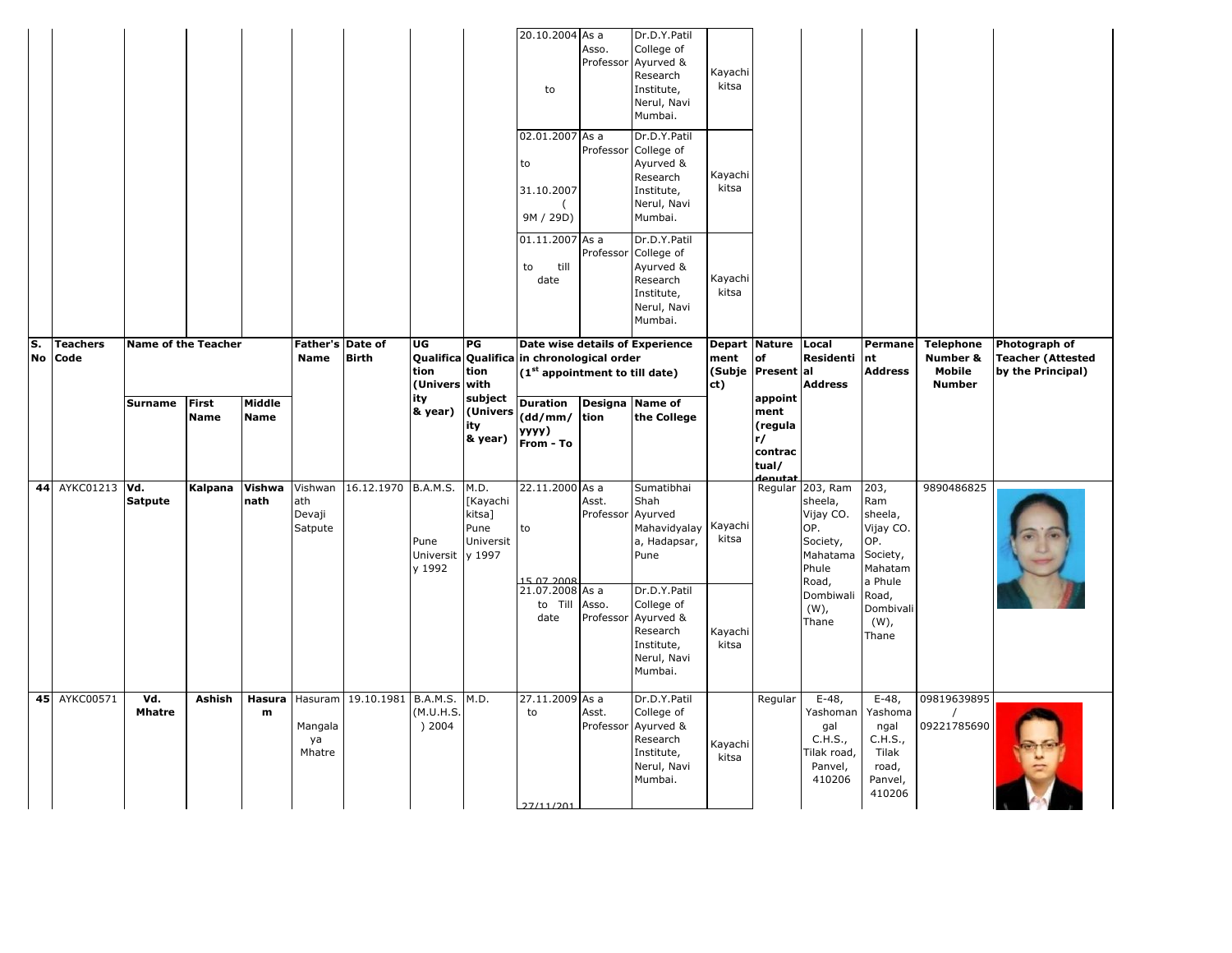|          |                         |                            |                             |                       |                                 |                                                                            |                                 |                                                            | to till                                                                        |          | Nerul, Navi<br>Mumbai.                                                                      |                                                         |                                                                                          |                                                                                                             |                                                                                                                                  |                                                         |                                                                |
|----------|-------------------------|----------------------------|-----------------------------|-----------------------|---------------------------------|----------------------------------------------------------------------------|---------------------------------|------------------------------------------------------------|--------------------------------------------------------------------------------|----------|---------------------------------------------------------------------------------------------|---------------------------------------------------------|------------------------------------------------------------------------------------------|-------------------------------------------------------------------------------------------------------------|----------------------------------------------------------------------------------------------------------------------------------|---------------------------------------------------------|----------------------------------------------------------------|
|          | 46 AYKC00665            | Vd. Damle Neena            |                             | <b>Dilip</b>          | Ramaji<br>Dewal                 | Bhanuraj 14.09.1973 B.A.M.S., M.D.                                         | Mumbai<br>Universit<br>y - 1996 | [Kayachi<br>kitsa]<br>Mumbai<br>Universit<br>y Nov<br>2001 | 02.01.2010 As<br>to<br>till date                                               | Lecturer | Dr.D.Y.Patil<br>College of<br>Ayurved &<br>Research<br>Institute,<br>Nerul, Navi<br>Mumbai. | Kayachi<br>ktsa                                         | Regular                                                                                  | 303 Apire<br>Pride<br><b>MCCH</b><br>Society<br>Plot no<br>227 Panvel                                       | 303<br>Apire<br>Pride<br><b>MCCH</b><br>Society<br>Plot no<br>227<br>Panvel                                                      | 9769028549                                              |                                                                |
| S.<br>No | <b>Teachers</b><br>Code | <b>Name of the Teacher</b> |                             |                       | Father's Date of<br><b>Name</b> | <b>Birth</b>                                                               | UG<br>tion<br>(Univers with     | PG<br>tion                                                 | Qualifica Qualifica in chronological order<br>$(1st$ appointment to till date) |          | Date wise details of Experience                                                             | Depart Nature Local<br>ment<br>(Subje Present al<br>ct) | of                                                                                       | Residenti<br><b>Address</b>                                                                                 | Permane<br>Int<br><b>Address</b>                                                                                                 | <b>Telephone</b><br>Number &<br>Mobile<br><b>Number</b> | Photograph of<br><b>Teacher (Attested</b><br>by the Principal) |
|          |                         | <b>Surname</b>             | <b>First</b><br><b>Name</b> | Middle<br><b>Name</b> |                                 |                                                                            | ity<br>& year)                  | subject<br>ity<br>& year)                                  | (Univers Duration<br>(dd/mm/<br>yyyy)<br>From - To                             | tion     | Designa Name of<br>the College                                                              |                                                         | appoint<br>ment<br>(regula<br>r/<br>contrac<br>tual/<br>deputat<br>ion/<br>part<br>time/ |                                                                                                             |                                                                                                                                  |                                                         |                                                                |
|          | 47 AYKC00499            | Vd.<br>Joglekar            | Nikhil                      | <b>Hemant</b> Hemant  | Krishnaji                       | 21.06.1986   B.A.M.S., M.D.                                                | <b>MUHS</b><br>2007             | [Kayachi<br>kitsa]<br><b>MUHS</b><br>2013                  | 12.11.2013 As<br>to<br>till<br>date                                            | Lecturer | Dr.D.Y.Patil<br>College of<br>Ayurved &<br>Research<br>Institute,<br>Nerul, Navi<br>Mumbai. | Kayachi<br>kitsa                                        | Regular                                                                                  | Flat no<br>23, Bilding<br>No 68 A,<br>Madhusuda<br>n CHS,<br>vrindavan<br>Socity,<br>Majjiwada,<br>Thene(E) | flat no.<br>30, B<br>Wing,<br>New<br>Maitraiya<br>Society,<br>Kamodna<br>gar,<br>Mumbai<br>Agra<br>Highway,<br>Nashik.<br>422009 | 8767772865,<br>9421350919                               |                                                                |
|          | <b>48</b> AYKC00573     |                            |                             | ang                   | ng<br>Sadhu<br>Kashid           | Vd.Kashid Archana Pandur Pandura 11.11.1986 B.A.M.S M.D(Kaya 23.12.2014 As | 2009                            | <b>MUHS</b><br>2014                                        | (RGUHS) chikitsa) to till date Lecturer College of                             |          | Dr.D.Y.Patil<br>Ayurved &<br>Research<br>Institute,<br>Nerul, Navi<br>Mumbai.               | Kayachi<br>kitsa                                        | Regular                                                                                  | A/606<br>,Kailas<br>Complex,<br>LBS rd,<br>Opp.Drea<br>ms Moll,<br>Bhandup<br>(w)                           | A/606<br>,Kailas<br>Complex,<br>LBS rd,<br>Opp.Drea<br>ms Moll,<br>Bhandup<br>(w)                                                | 9987988741                                              |                                                                |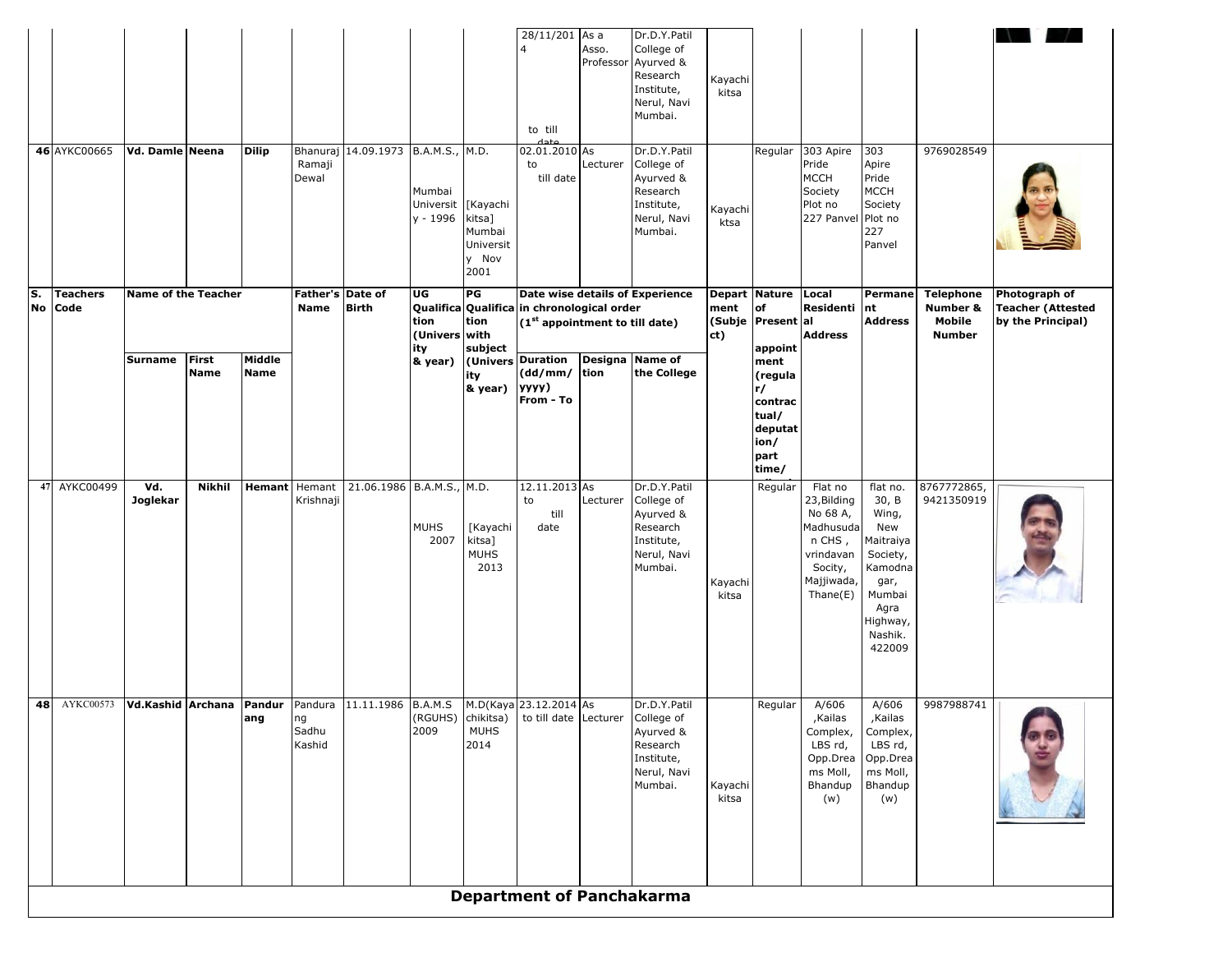| S. | No | <b>Teachers</b><br>Code     | <b>Name of the Teacher</b> |                             |                       | Father's Date of<br>Name    | <b>Birth</b>                              | UG<br>tion<br>(Univers with                                    | PG<br>tion                                                                    | Qualifica Qualifica in chronological order<br>$(1st$ appointment to till date)           |                                      | Date wise details of Experience                                                                                       | ment<br>ct)      | Depart Nature Local<br>of<br>(Subje Present al                          | Residenti nt<br><b>Address</b>                                                         | <b>Permane</b><br><b>Address</b>                           | <b>Telephone</b><br>Number &<br>Mobile<br><b>Number</b> | Photograph of<br><b>Teacher (Attested</b><br>by the Principal) |
|----|----|-----------------------------|----------------------------|-----------------------------|-----------------------|-----------------------------|-------------------------------------------|----------------------------------------------------------------|-------------------------------------------------------------------------------|------------------------------------------------------------------------------------------|--------------------------------------|-----------------------------------------------------------------------------------------------------------------------|------------------|-------------------------------------------------------------------------|----------------------------------------------------------------------------------------|------------------------------------------------------------|---------------------------------------------------------|----------------------------------------------------------------|
|    |    |                             | Surname                    | <b>First</b><br><b>Name</b> | Middle<br><b>Name</b> |                             |                                           | ity<br>& year)                                                 | subject<br>(Univers<br>ity<br>& year)                                         | <b>Duration</b><br>(dd/mm/<br>yyyy)<br>From - To                                         | tion                                 | Designa Name of<br>the College                                                                                        |                  | appoint<br>ment<br>(regula<br>r/<br>contrac<br>tual/<br>deputat<br>ion/ |                                                                                        |                                                            |                                                         |                                                                |
|    |    | 49 AYKC01080                | Vd.<br>Wadhwa              | Ritu                        | <b>Sumnes</b><br>h    | Tirthram<br>Ramlal<br>Bagga | 21.09.1969 B.A.M.S,                       | Pt.<br>Ravishan<br>kar<br>Shukla<br>Universit<br>у,<br>Raipur. | M.D.[Kay<br>achikitsa]<br>Pt.<br>Ravishan<br>kar<br>Shukla<br>Universit<br>у, | 1.04.2000<br>to                                                                          | *As a<br>Asst.<br>Professor College, | Y.M.T.Ayurve<br>d Medical<br>Kharghar,<br>Navi Mumbai.                                                                | Kayachi<br>kitsa |                                                                         | Regular Ellora, D - Ellora,<br>29<br>Anushakti<br>Nagar,<br>Trombe<br>Mumbai<br>(M.H.) | $D - 29$<br>Anushakti<br>Nagar,<br>Trombe<br>Mumbai        | 9969689240                                              |                                                                |
|    |    |                             |                            |                             |                       |                             |                                           | 1993                                                           | Raipur.<br>2000                                                               | 2.07.2005<br>to<br>01.11.2007 As a                                                       | As a<br>Asst.                        | Dr.D.Y.Patil<br>College of<br>Professor Ayurved &<br>Research<br>Institute,<br>Nerul, Navi<br>Mumbai.<br>Dr.D.Y.Patil | Pancha<br>karma  |                                                                         |                                                                                        | M.H.                                                       |                                                         |                                                                |
|    |    |                             |                            |                             |                       |                             |                                           |                                                                |                                                                               | to<br>14.02.2013<br>15.02.2013 As a                                                      | Asso.<br>Professor                   | College of<br>Ayurved &<br>Research<br>Institute,<br>Nerul, Navi<br>Mumbai.<br>Dr.D.Y.Patil                           | Pancha<br>karma  |                                                                         |                                                                                        |                                                            |                                                         |                                                                |
|    |    |                             |                            |                             |                       |                             |                                           |                                                                |                                                                               | to                                                                                       |                                      | Professor College of<br>Ayurved &<br>Research<br>Institute,<br>Nerul, Navi<br>Mumbai.                                 | Pancha<br>karma  |                                                                         |                                                                                        |                                                            |                                                         |                                                                |
| S. | No | <b>Teachers</b><br>Code     | <b>Name of the Teacher</b> |                             |                       | Father's Date of<br>Name    | <b>Birth</b>                              | UG<br>tion<br>(Univers with                                    | PG<br>tion                                                                    | Qualifica Qualifica in chronological order<br>(1 <sup>st</sup> appointment to till date) |                                      | Date wise details of Experience                                                                                       | ment<br>ct)      | Depart Nature Local<br>of<br>(Subje Present al                          | Residenti nt<br><b>Address</b>                                                         | Permane<br><b>Address</b>                                  | <b>Telephone</b><br>Number &<br>Mobile<br><b>Number</b> | Photograph of<br><b>Teacher (Attested</b><br>by the Principal) |
|    |    |                             | <b>Surname</b>             | <b>First</b><br><b>Name</b> | Middle<br><b>Name</b> |                             |                                           | ity<br>& year)                                                 | subject<br>(Univers<br>ity<br>& year)                                         | <b>Duration</b><br>(dd/mm/<br>уууу)<br>From - To                                         | tion                                 | Designa Name of<br>the College                                                                                        |                  | appoint<br>ment<br>(regula<br>r/<br>contrac<br>tual/                    |                                                                                        |                                                            |                                                         |                                                                |
|    |    | 50 AYKC01443 Vd. Ghore Jaya |                            |                             | rao                   | ao<br>Gorelalji             | Krishna Krishnar 19.12.1973 B.A.M.S. M.D. | Amaravat (Kayachi<br>y 1995                                    | kitsa)<br>Universit Amaravat to<br>Universit                                  | 01.08.2003 As a                                                                          | Asst.                                | Dhanwantari<br>Ayurvedic<br>Professor M.C.&R. C.<br>Nipani,<br>Karnataka                                              | Pancha<br>karma  |                                                                         | Regular 5/12, Jai<br>Trimurti,<br>Near<br>Sahayadri<br>CHS, Old<br>Mumbai-             | 5/12, Jai<br>Trimurti,<br>Near<br>Sahayadri<br>CHS,<br>Old | 9987453504                                              |                                                                |
|    |    |                             |                            |                             |                       |                             |                                           |                                                                | y 2002                                                                        | 27.10.2009 As a<br>to                                                                    | Asso.<br>Professor Manki,            | Chattisgarh<br>A.M. College,<br>Rajnandgao<br>(C.G.)                                                                  | Pancha<br>karma  |                                                                         | Pune<br>Road,<br>Kalwa<br>(w), Thane Kalwa                                             | Mumbai-<br>Pune<br>Road,<br>$(w)$ ,                        |                                                         |                                                                |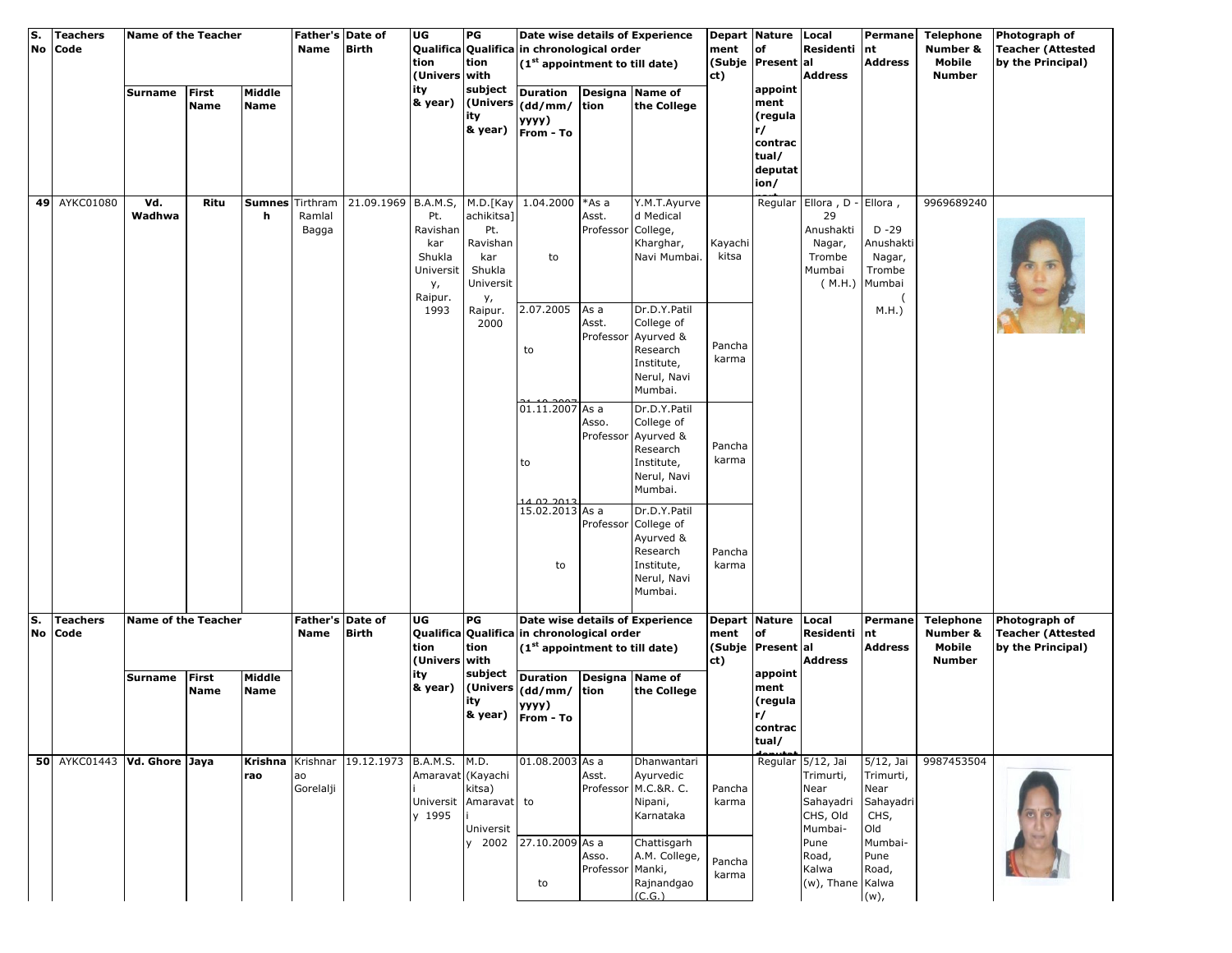|          | 51 AYPK00590            | Vd.<br>Lingayat                       | Aditi                       | Ashok                     | Ashok<br>G.<br>Lingayat         | 14.10.1991   | B.A.M.S<br><b>MUHS</b><br>Nashik20<br>15      | MD<br><b>MUHS</b><br>Nashik<br>2019              | 26.03.2013 As a<br>to<br>08.08.2019 Assistant                                                                                                  | Asso.<br>Professor<br>Professor | Dr.D.Y.Patil<br>College of<br>Ayurved &<br>Research<br>Institute,<br>Nerul, Navi<br>Dr.D.Y.Patil<br>College of<br>Ayurved &<br>Research<br>Institute,<br>Nerul, Navi<br>Mumbai. | Pancha<br>karma<br>Pancha<br>karma                  | Regular                                                      | 278<br>Sanket,<br>Utkarsh<br>Society<br>opp.<br>Gosavi<br>Society<br>Near New | Thane<br>278<br>Sanket, Ut<br>karsh<br>Society<br>opp.<br>Gosavi<br>Society<br>Near | 7276473332                                              |                                                                |
|----------|-------------------------|---------------------------------------|-----------------------------|---------------------------|---------------------------------|--------------|-----------------------------------------------|--------------------------------------------------|------------------------------------------------------------------------------------------------------------------------------------------------|---------------------------------|---------------------------------------------------------------------------------------------------------------------------------------------------------------------------------|-----------------------------------------------------|--------------------------------------------------------------|-------------------------------------------------------------------------------|-------------------------------------------------------------------------------------|---------------------------------------------------------|----------------------------------------------------------------|
|          |                         |                                       |                             |                           |                                 |              |                                               |                                                  | <b>Department of Shalyatantra</b>                                                                                                              |                                 |                                                                                                                                                                                 |                                                     |                                                              |                                                                               |                                                                                     |                                                         |                                                                |
| S.<br>No | <b>Teachers</b><br>Code | <b>Name of the Teacher</b><br>Surname | <b>First</b><br><b>Name</b> | Middle<br><b>Name</b>     | Father's Date of<br><b>Name</b> | <b>Birth</b> | UG<br>tion<br>(Univers with<br>ity<br>& year) | PG<br>tion<br>subject<br>ity<br>& year)          | Qualifica Qualifica in chronological order<br>(1st appointment to till date)<br><b>Duration</b><br>(Univers (dd/mm/ tion<br>yyyy)<br>From - To | Designa Name of                 | Date wise details of Experience<br>the College                                                                                                                                  | Depart Nature<br>ment<br>ct)                        | lof<br>(Subje Present al<br>appoint<br>ment<br>(regula<br>r/ | Local<br>Residenti<br><b>Address</b>                                          | Permane<br>nt<br><b>Address</b>                                                     | <b>Telephone</b><br>Number &<br>Mobile<br><b>Number</b> | Photograph of<br><b>Teacher (Attested</b><br>by the Principal) |
|          |                         |                                       |                             |                           |                                 |              |                                               |                                                  |                                                                                                                                                |                                 |                                                                                                                                                                                 |                                                     | contrac<br>tual/<br>deputat<br>ion/<br>part                  |                                                                               |                                                                                     |                                                         |                                                                |
|          | <b>52 AYST00821</b>     | Vd.<br><b>Dwivedi</b>                 | Amar<br>prakash             | Prasidh<br>narayan arayan | Prasidhn<br>Rajnath<br>Dwivedi  | 21.10.1974   | <b>B.A.M.S,</b><br>Universit y) 2003          | M.S.<br>[Shalya]<br>(Mumbai<br>(Mumbai Universit | 16.09.2003 As a<br>to<br>31.01.2005<br>1Yr / 4M /                                                                                              | Asst.<br>Professor              | Nalasopara<br>Ayurved<br>Medical<br>College,<br>Nalasopara,                                                                                                                     | Shalya                                              | Regular                                                      | White<br>House<br>CHS Ltd.<br>Flat no -<br>303,<br>Pokheran                   | White<br>House<br>CHS Ltd.<br>Flat no -<br>303,<br>Pokheran                         | 9323097013                                              |                                                                |
|          |                         |                                       |                             |                           |                                 |              | y) 1995 Ph.d                                  | (Shalaky<br>a MUHS<br>Nashik)2<br>016            | 01.02.2005 As a<br>to<br>22.09.2008 Professor                                                                                                  | Asst.                           | Dr.D.Y.Patil<br>College of<br>Ayurved &<br>Research<br>Institute,<br>Nerul, Navi<br>Mumbai.                                                                                     | Shalya                                              |                                                              | Road No-<br>1, Khopat,<br>Thane (W)<br>400601                                 | Road No-<br>1,<br>Khopat,<br>Thane<br>$(W)$ -<br>400601                             |                                                         |                                                                |
|          |                         |                                       |                             |                           |                                 |              |                                               |                                                  | 23.09.2008 Asso.<br>to<br>31.08.2015                                                                                                           | As a<br>Professor               | Dr.D.Y.Patil<br>College of<br>Ayurved &<br>Research<br>Institute,<br>Nerul, Navi<br>Mumbai.                                                                                     | Shalya                                              |                                                              |                                                                               |                                                                                     |                                                         |                                                                |
|          |                         |                                       |                             |                           |                                 |              |                                               |                                                  | 01.09.2015 As a<br>to till date Professor                                                                                                      |                                 | Dr.D.Y.Patil<br>College of<br>Ayurved &<br>Research<br>Institute,<br>Nerul, Navi<br>Mumbai.                                                                                     | Shalya                                              |                                                              |                                                                               |                                                                                     |                                                         |                                                                |
| S.<br>No | <b>Teachers</b><br>Code | <b>Name of the Teacher</b>            |                             |                           | Father's Date of<br><b>Name</b> | <b>Birth</b> | UG<br>tion<br>(Univers with                   | PG<br>tion                                       | Qualifica Qualifica in chronological order<br>(1 <sup>st</sup> appointment to till date)                                                       |                                 | Date wise details of Experience                                                                                                                                                 | Depart Nature<br>ment<br>(Subje   Present al<br>ct) | o <sub>f</sub>                                               | Local<br>Residenti<br><b>Address</b>                                          | Permane<br>nt<br><b>Address</b>                                                     | <b>Telephone</b><br>Number &<br>Mobile<br><b>Number</b> | Photograph of<br><b>Teacher (Attested</b><br>by the Principal) |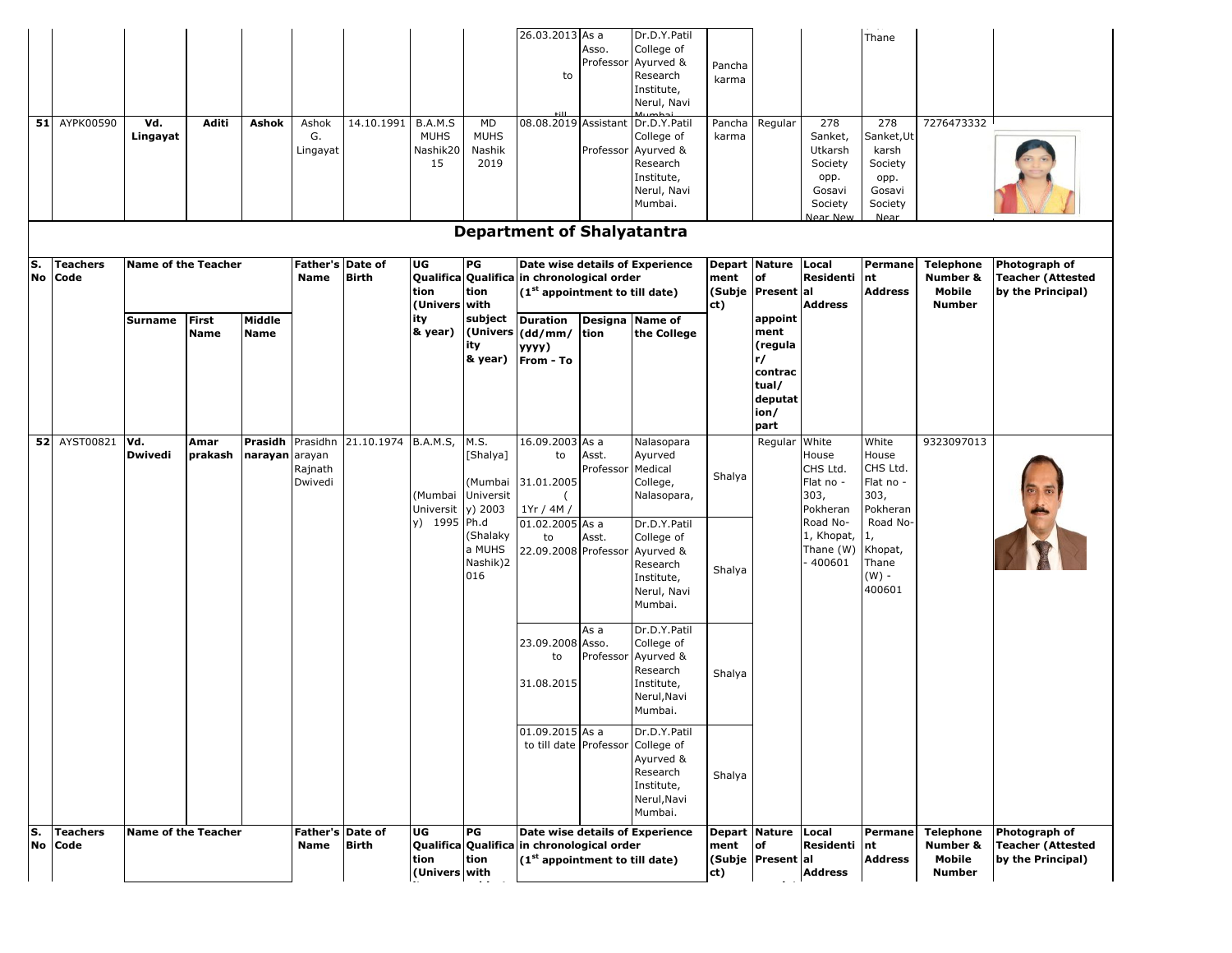|    |                            | <b>Surname</b> | <b>First</b><br><b>Name</b> | Middle<br>Name |                             |                          | lity<br>& year)                     | ity                                                          | subject Duration<br>(Univers (dd/mm/<br>уууу)<br>& year) From - To | tion                               | Designa Name of<br>the College                                                                                             |        | appoint<br>ment<br>(regula<br>r/<br>contrac<br>tual/<br>deputat<br>ion/<br>part |                                                                                                     |                                                                              |            |  |
|----|----------------------------|----------------|-----------------------------|----------------|-----------------------------|--------------------------|-------------------------------------|--------------------------------------------------------------|--------------------------------------------------------------------|------------------------------------|----------------------------------------------------------------------------------------------------------------------------|--------|---------------------------------------------------------------------------------|-----------------------------------------------------------------------------------------------------|------------------------------------------------------------------------------|------------|--|
|    | 53 AYST00903 Vd.           | Pawaskar       | Mayur                       | Amar           | Amar<br>Prabhaka<br>Pawaska | 12.10.1982 B.A.M.S. M.S. | M.U.H.S., Shalya<br>Nashik-<br>2005 | Tantra<br>R.G.U.H.<br>S.,<br>Banglor<br>$-2010$<br>Ph.d(Shal | 21.07.2010 As a<br>to<br>15.12.2010 As a                           | Asst.<br>Professor Sangli<br>Asst. | V.P.A.M.<br>College,<br>Vishnu<br>Ayurvedic                                                                                | Shalya |                                                                                 | Regular 9, Parijat,<br>Plot no<br>12,<br>N.G.Achary 12,<br>a Marg,<br>Khardeo<br>Nagar,<br>Chembur, | 9,<br>Parijat,<br>Plot no<br>N.G.Acha<br>rya<br>Marg,<br>Khardeo             | 9004215670 |  |
|    |                            |                |                             |                |                             |                          |                                     | ya Tilak<br>Pune)201<br>8                                    | to                                                                 | Professor College,                 | Kulappully, Pal<br>akkad, Kerala                                                                                           | Shalya |                                                                                 | Mumbai<br>400071                                                                                    | Nagar,<br>Chembur,<br>Mumbai<br>400071                                       |            |  |
|    |                            |                |                             |                |                             |                          |                                     |                                                              | 15.12.2011 As a<br>to                                              | Asst.<br>Professor College,        | Vishnu<br>Ayurvedic<br>Kulappully,<br>Palakkad,<br>Kerala                                                                  | Shalya |                                                                                 |                                                                                                     |                                                                              |            |  |
|    |                            |                |                             |                |                             |                          |                                     |                                                              | 06.08.2012 As a<br>to                                              | Asst.<br>Professor                 | Dr.D.Y.Patil<br>College of<br>Ayurved &<br>Research<br>Institute,<br>Nerul, Navi<br>Mumbai.                                | Shalya |                                                                                 |                                                                                                     |                                                                              |            |  |
|    |                            |                |                             |                |                             |                          |                                     |                                                              | 19.12.2015 As a<br>to                                              | Asso.<br>Professor                 | Dr.D.Y.Patil<br>College of<br>Ayurved &<br>Research<br>Institute,<br>Nerul, Navi<br>Mumbai.                                | Shalya |                                                                                 |                                                                                                     |                                                                              |            |  |
| 54 | AYST00317                  | Vd. Bhoir      | Vedika                      | Vijay          | Kerba                       | 18.08.1984               | B.A.M.S<br>(MUHS)<br>2007           | M.S<br>(Shalya)<br>MUHS201<br>$\overline{2}$                 | 23.12.2015 As a<br>to                                              | Asst.<br>Professor                 | Dr.D.Y.Patil<br>College of<br>Ayurved &<br>Research<br>Institute,<br>Nerul, Navi<br>Mumbai.                                | Shalya | Regular                                                                         | Room No<br>740, Sec-5,<br>Koperkhairab<br>e, Navi<br>mumbai                                         | Sec 6,<br>Room No -<br>67,<br>Koperkhaira<br>ne, Navi<br>Mumabai,<br>400709. | 9028112333 |  |
|    |                            |                |                             |                |                             |                          |                                     |                                                              | 06.07.2021 As a<br>to Till<br>date                                 | Associate<br>professor             |                                                                                                                            |        |                                                                                 |                                                                                                     |                                                                              |            |  |
|    | 55   AYST01345   Vd. Pawar |                | Anirudd<br>ha               | Ashok          | Ashok<br>Pawar              | 16.10.1991 B.A.M.S, M.S. | D Y Patil<br>Universit<br>y2015     | D<br>Y Patil<br>Universit<br>y 2018                          |                                                                    |                                    | 27.12.2019 Assistant Dr.D.Y.Patil<br>College of<br>Professor Ayurved &<br>Research<br>Institute,<br>Nerul, Navi<br>Mumbai. |        | Shalya Regular                                                                  | Haware<br>Balaji<br>Krupa Plot<br>No.03, A<br>G304, Sec- No.03, A<br>28, Nerul<br>Navi<br>Mumbai.   | Haware<br>Balaji<br>Krupa<br>Plot<br>G304,<br>Sec-28,<br>Nerul               | 7506859093 |  |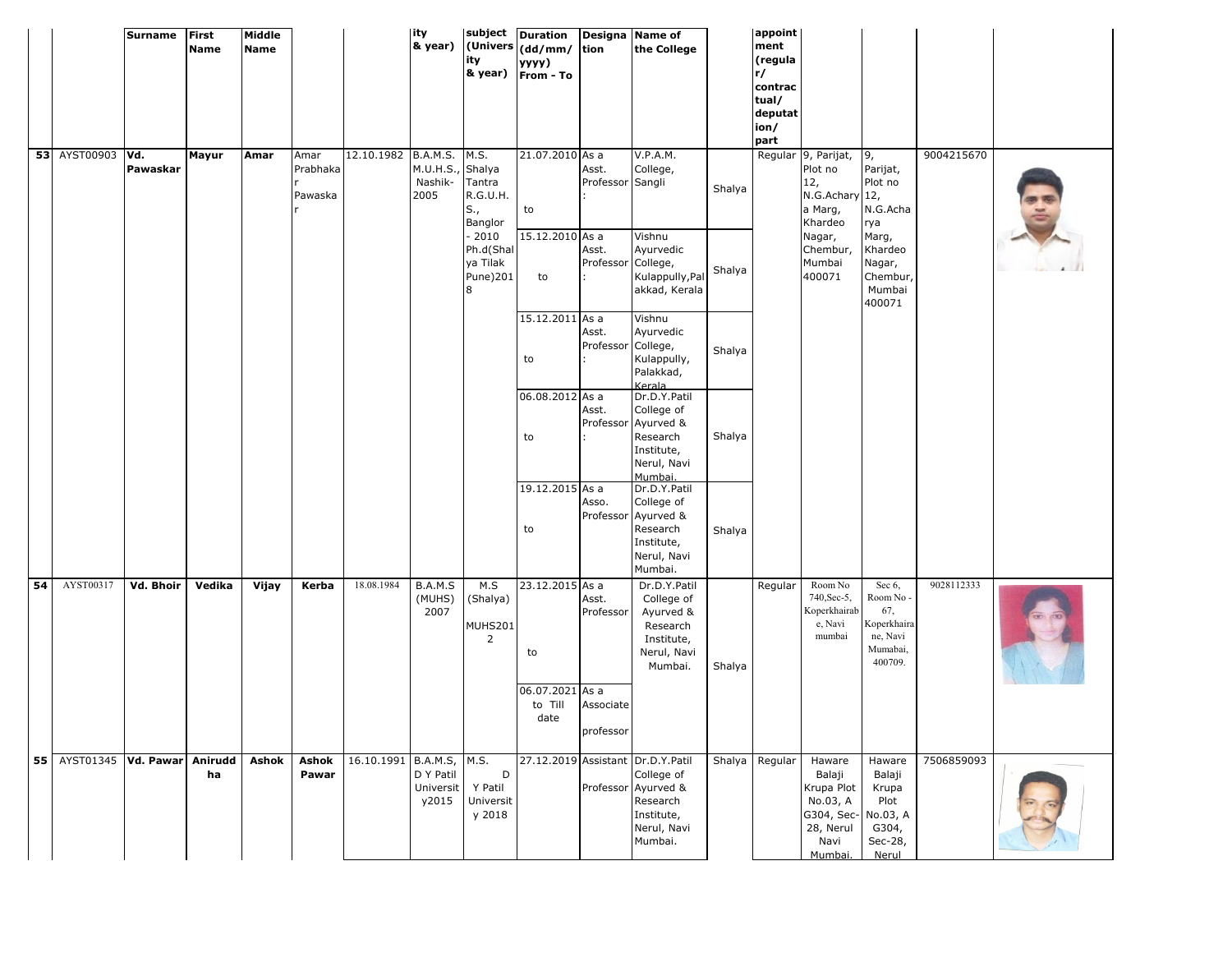| Shalya Regular<br>Vd.Thadani<br>15.11.1990 B.A.M.S,<br>M.S.<br>06.07.2021 Assistant<br>Dr.D.Y.Patil<br>Flat<br>7045050514<br>56<br>Nisha<br>Sandeep Birender<br>Flat<br>Singh<br>D<br>College of<br>No.201, A<br>No.201,<br>MD<br>Y Patil<br>- Wing,<br>Professor<br>Ayurved &<br>$A -$<br>Universit<br>y Rohtak<br>Universit<br>Research<br>Plot<br>Wing,<br>y 2018<br>Institute,<br>No.20,<br>Plot<br>2013<br>Nerul, Navi<br>Kalyan<br>No.20,<br>Mumbai.<br>Kalyan<br>Tower,<br>Sec-17,<br>Tower,<br>Vashi,<br>Sec-17,<br><b>Department of Shalakyatantra</b><br>S.<br><b>Name of the Teacher</b><br>Father's Date of<br>UG<br>PG<br>Date wise details of Experience<br>Depart Nature<br>Permane<br><b>Teachers</b><br>Local<br><b>Telephone</b><br>Qualifica Qualifica in chronological order<br>Residenti nt<br>No<br>Code<br><b>Birth</b><br>ment<br>lof<br>Number &<br>Name<br><b>Address</b><br>tion<br>(1 <sup>st</sup> appointment to till date)<br>(Subje Present al<br>Mobile<br>tion<br>(Univers with<br><b>Address</b><br>ct)<br><b>Number</b><br><b>First</b><br>Middle<br>subject<br><b>Duration</b><br>Designa<br><b>Name of</b><br><b>Surname</b><br>ity<br>appoint<br>& year)<br>$ $ (Univers $ $ (dd/mm/ $ $ tion<br><b>Name</b><br><b>Name</b><br>the College<br>ment<br>(regula<br>ity<br>yyyy)<br>& year)<br>From - To<br>lr/ | Photograph of<br><b>Teacher (Attested</b> |
|-----------------------------------------------------------------------------------------------------------------------------------------------------------------------------------------------------------------------------------------------------------------------------------------------------------------------------------------------------------------------------------------------------------------------------------------------------------------------------------------------------------------------------------------------------------------------------------------------------------------------------------------------------------------------------------------------------------------------------------------------------------------------------------------------------------------------------------------------------------------------------------------------------------------------------------------------------------------------------------------------------------------------------------------------------------------------------------------------------------------------------------------------------------------------------------------------------------------------------------------------------------------------------------------------------------------------------------------------------|-------------------------------------------|
|                                                                                                                                                                                                                                                                                                                                                                                                                                                                                                                                                                                                                                                                                                                                                                                                                                                                                                                                                                                                                                                                                                                                                                                                                                                                                                                                                     |                                           |
|                                                                                                                                                                                                                                                                                                                                                                                                                                                                                                                                                                                                                                                                                                                                                                                                                                                                                                                                                                                                                                                                                                                                                                                                                                                                                                                                                     |                                           |
|                                                                                                                                                                                                                                                                                                                                                                                                                                                                                                                                                                                                                                                                                                                                                                                                                                                                                                                                                                                                                                                                                                                                                                                                                                                                                                                                                     |                                           |
|                                                                                                                                                                                                                                                                                                                                                                                                                                                                                                                                                                                                                                                                                                                                                                                                                                                                                                                                                                                                                                                                                                                                                                                                                                                                                                                                                     |                                           |
|                                                                                                                                                                                                                                                                                                                                                                                                                                                                                                                                                                                                                                                                                                                                                                                                                                                                                                                                                                                                                                                                                                                                                                                                                                                                                                                                                     |                                           |
|                                                                                                                                                                                                                                                                                                                                                                                                                                                                                                                                                                                                                                                                                                                                                                                                                                                                                                                                                                                                                                                                                                                                                                                                                                                                                                                                                     |                                           |
|                                                                                                                                                                                                                                                                                                                                                                                                                                                                                                                                                                                                                                                                                                                                                                                                                                                                                                                                                                                                                                                                                                                                                                                                                                                                                                                                                     |                                           |
|                                                                                                                                                                                                                                                                                                                                                                                                                                                                                                                                                                                                                                                                                                                                                                                                                                                                                                                                                                                                                                                                                                                                                                                                                                                                                                                                                     |                                           |
|                                                                                                                                                                                                                                                                                                                                                                                                                                                                                                                                                                                                                                                                                                                                                                                                                                                                                                                                                                                                                                                                                                                                                                                                                                                                                                                                                     |                                           |
|                                                                                                                                                                                                                                                                                                                                                                                                                                                                                                                                                                                                                                                                                                                                                                                                                                                                                                                                                                                                                                                                                                                                                                                                                                                                                                                                                     |                                           |
|                                                                                                                                                                                                                                                                                                                                                                                                                                                                                                                                                                                                                                                                                                                                                                                                                                                                                                                                                                                                                                                                                                                                                                                                                                                                                                                                                     |                                           |
|                                                                                                                                                                                                                                                                                                                                                                                                                                                                                                                                                                                                                                                                                                                                                                                                                                                                                                                                                                                                                                                                                                                                                                                                                                                                                                                                                     | by the Principal)                         |
|                                                                                                                                                                                                                                                                                                                                                                                                                                                                                                                                                                                                                                                                                                                                                                                                                                                                                                                                                                                                                                                                                                                                                                                                                                                                                                                                                     |                                           |
|                                                                                                                                                                                                                                                                                                                                                                                                                                                                                                                                                                                                                                                                                                                                                                                                                                                                                                                                                                                                                                                                                                                                                                                                                                                                                                                                                     |                                           |
|                                                                                                                                                                                                                                                                                                                                                                                                                                                                                                                                                                                                                                                                                                                                                                                                                                                                                                                                                                                                                                                                                                                                                                                                                                                                                                                                                     |                                           |
|                                                                                                                                                                                                                                                                                                                                                                                                                                                                                                                                                                                                                                                                                                                                                                                                                                                                                                                                                                                                                                                                                                                                                                                                                                                                                                                                                     |                                           |
| contrac<br>57 AYSK00277<br>14.07.1976<br>21.05.2003 As a<br>Vd.<br>Ashwini<br>Amrutr<br>M.D.<br>Shri Gajanan<br>Regular 1303,<br>1303,<br>8108138018<br>Amrutra                                                                                                                                                                                                                                                                                                                                                                                                                                                                                                                                                                                                                                                                                                                                                                                                                                                                                                                                                                                                                                                                                                                                                                                     |                                           |
| Patil<br><b>B.A.M.S,</b><br>Asst.<br>Shalakya<br>Maharaj<br>Galaxy<br>Galaxy<br>ao                                                                                                                                                                                                                                                                                                                                                                                                                                                                                                                                                                                                                                                                                                                                                                                                                                                                                                                                                                                                                                                                                                                                                                                                                                                                  |                                           |
| Sansthan's<br>Anandra<br>Professor<br>carina<br>carina<br>Shalaky                                                                                                                                                                                                                                                                                                                                                                                                                                                                                                                                                                                                                                                                                                                                                                                                                                                                                                                                                                                                                                                                                                                                                                                                                                                                                   |                                           |
| Near, D-<br>Amaravat<br>Ayurved<br>Near, D-<br>to<br>a                                                                                                                                                                                                                                                                                                                                                                                                                                                                                                                                                                                                                                                                                                                                                                                                                                                                                                                                                                                                                                                                                                                                                                                                                                                                                              |                                           |
| Patil<br>Mart,<br>Mahavidyalay<br>Mart, Sec-                                                                                                                                                                                                                                                                                                                                                                                                                                                                                                                                                                                                                                                                                                                                                                                                                                                                                                                                                                                                                                                                                                                                                                                                                                                                                                        |                                           |
| Amaravat Universit<br>15,<br>a, Pusad<br>Sec-15,<br>Kharghar                                                                                                                                                                                                                                                                                                                                                                                                                                                                                                                                                                                                                                                                                                                                                                                                                                                                                                                                                                                                                                                                                                                                                                                                                                                                                        |                                           |
| y 2003<br>Kharghar<br>01.10.2005 As a<br>Dr.D.Y.Patil<br>410210,<br>410210,<br>Universit                                                                                                                                                                                                                                                                                                                                                                                                                                                                                                                                                                                                                                                                                                                                                                                                                                                                                                                                                                                                                                                                                                                                                                                                                                                            |                                           |
| College of<br>Asst.<br>y) 1997<br>Navi<br>Navi                                                                                                                                                                                                                                                                                                                                                                                                                                                                                                                                                                                                                                                                                                                                                                                                                                                                                                                                                                                                                                                                                                                                                                                                                                                                                                      |                                           |
| Ayurved &<br>Professor<br>Shalaky<br>Mumbai<br>Mumbai                                                                                                                                                                                                                                                                                                                                                                                                                                                                                                                                                                                                                                                                                                                                                                                                                                                                                                                                                                                                                                                                                                                                                                                                                                                                                               |                                           |
| Research<br>to<br>a<br>Institute,                                                                                                                                                                                                                                                                                                                                                                                                                                                                                                                                                                                                                                                                                                                                                                                                                                                                                                                                                                                                                                                                                                                                                                                                                                                                                                                   |                                           |
| Nerul, Navi                                                                                                                                                                                                                                                                                                                                                                                                                                                                                                                                                                                                                                                                                                                                                                                                                                                                                                                                                                                                                                                                                                                                                                                                                                                                                                                                         |                                           |
| Mumbai.<br>31.10.2007                                                                                                                                                                                                                                                                                                                                                                                                                                                                                                                                                                                                                                                                                                                                                                                                                                                                                                                                                                                                                                                                                                                                                                                                                                                                                                                               |                                           |
| 01.11.2007 As a<br>Dr.D.Y.Patil                                                                                                                                                                                                                                                                                                                                                                                                                                                                                                                                                                                                                                                                                                                                                                                                                                                                                                                                                                                                                                                                                                                                                                                                                                                                                                                     |                                           |
| College of<br>Asst.                                                                                                                                                                                                                                                                                                                                                                                                                                                                                                                                                                                                                                                                                                                                                                                                                                                                                                                                                                                                                                                                                                                                                                                                                                                                                                                                 |                                           |
| Professor<br>Ayurved &<br>Shalaky                                                                                                                                                                                                                                                                                                                                                                                                                                                                                                                                                                                                                                                                                                                                                                                                                                                                                                                                                                                                                                                                                                                                                                                                                                                                                                                   |                                           |
| Research<br>to<br>a                                                                                                                                                                                                                                                                                                                                                                                                                                                                                                                                                                                                                                                                                                                                                                                                                                                                                                                                                                                                                                                                                                                                                                                                                                                                                                                                 |                                           |
| Institute,<br>Nerul, Navi                                                                                                                                                                                                                                                                                                                                                                                                                                                                                                                                                                                                                                                                                                                                                                                                                                                                                                                                                                                                                                                                                                                                                                                                                                                                                                                           |                                           |
| Mumbai.                                                                                                                                                                                                                                                                                                                                                                                                                                                                                                                                                                                                                                                                                                                                                                                                                                                                                                                                                                                                                                                                                                                                                                                                                                                                                                                                             |                                           |
| 21.05.2008 As a<br>Dr.D.Y.Patil                                                                                                                                                                                                                                                                                                                                                                                                                                                                                                                                                                                                                                                                                                                                                                                                                                                                                                                                                                                                                                                                                                                                                                                                                                                                                                                     |                                           |
| Asso.<br>College of                                                                                                                                                                                                                                                                                                                                                                                                                                                                                                                                                                                                                                                                                                                                                                                                                                                                                                                                                                                                                                                                                                                                                                                                                                                                                                                                 |                                           |
| Professor<br>Ayurved &<br>Shalaky                                                                                                                                                                                                                                                                                                                                                                                                                                                                                                                                                                                                                                                                                                                                                                                                                                                                                                                                                                                                                                                                                                                                                                                                                                                                                                                   |                                           |
| Research<br>to<br>a                                                                                                                                                                                                                                                                                                                                                                                                                                                                                                                                                                                                                                                                                                                                                                                                                                                                                                                                                                                                                                                                                                                                                                                                                                                                                                                                 |                                           |
| Institute,<br>Nerul, Navi                                                                                                                                                                                                                                                                                                                                                                                                                                                                                                                                                                                                                                                                                                                                                                                                                                                                                                                                                                                                                                                                                                                                                                                                                                                                                                                           |                                           |
| 10 11 2013<br>Mumha                                                                                                                                                                                                                                                                                                                                                                                                                                                                                                                                                                                                                                                                                                                                                                                                                                                                                                                                                                                                                                                                                                                                                                                                                                                                                                                                 |                                           |
| 11.11.2013 As a<br>Dr.D.Y.Patil                                                                                                                                                                                                                                                                                                                                                                                                                                                                                                                                                                                                                                                                                                                                                                                                                                                                                                                                                                                                                                                                                                                                                                                                                                                                                                                     |                                           |
| Professor College of                                                                                                                                                                                                                                                                                                                                                                                                                                                                                                                                                                                                                                                                                                                                                                                                                                                                                                                                                                                                                                                                                                                                                                                                                                                                                                                                |                                           |
| Ayurved &<br>Shalaky<br>Research                                                                                                                                                                                                                                                                                                                                                                                                                                                                                                                                                                                                                                                                                                                                                                                                                                                                                                                                                                                                                                                                                                                                                                                                                                                                                                                    |                                           |
| a<br>Institute,<br>to                                                                                                                                                                                                                                                                                                                                                                                                                                                                                                                                                                                                                                                                                                                                                                                                                                                                                                                                                                                                                                                                                                                                                                                                                                                                                                                               |                                           |
| Nerul, Navi                                                                                                                                                                                                                                                                                                                                                                                                                                                                                                                                                                                                                                                                                                                                                                                                                                                                                                                                                                                                                                                                                                                                                                                                                                                                                                                                         |                                           |
| Mumbai.                                                                                                                                                                                                                                                                                                                                                                                                                                                                                                                                                                                                                                                                                                                                                                                                                                                                                                                                                                                                                                                                                                                                                                                                                                                                                                                                             |                                           |
| 8.03.2005<br>58 AYSK00150 Vd.Thorat Kavita<br>Ramesh Ramesh<br>04.05.1975 B.A.M.S,<br>M.S.<br>Dr.D.Y.Patil<br>Regular 103,<br>$105, B-$<br>916729691<br>As a                                                                                                                                                                                                                                                                                                                                                                                                                                                                                                                                                                                                                                                                                                                                                                                                                                                                                                                                                                                                                                                                                                                                                                                        |                                           |
| Madhavr<br>Shalakya<br>Sunflower wing,<br>to<br>Asst.<br>College of                                                                                                                                                                                                                                                                                                                                                                                                                                                                                                                                                                                                                                                                                                                                                                                                                                                                                                                                                                                                                                                                                                                                                                                                                                                                                 |                                           |
|                                                                                                                                                                                                                                                                                                                                                                                                                                                                                                                                                                                                                                                                                                                                                                                                                                                                                                                                                                                                                                                                                                                                                                                                                                                                                                                                                     |                                           |
| Ayurved &<br>Regency<br>Professor<br>- A,<br>ao<br>Shalaky                                                                                                                                                                                                                                                                                                                                                                                                                                                                                                                                                                                                                                                                                                                                                                                                                                                                                                                                                                                                                                                                                                                                                                                                                                                                                          |                                           |
| Pune<br>31.10.2007<br>Research<br>GardanC<br>Thorat<br>Flower<br>a                                                                                                                                                                                                                                                                                                                                                                                                                                                                                                                                                                                                                                                                                                                                                                                                                                                                                                                                                                                                                                                                                                                                                                                                                                                                                  |                                           |
| Amaravat Universit<br>HSL,<br>Institute,<br>Valley,<br>y 2004<br>2Yr / 7M /<br>Khandakpa Near<br>Nerul, Navi                                                                                                                                                                                                                                                                                                                                                                                                                                                                                                                                                                                                                                                                                                                                                                                                                                                                                                                                                                                                                                                                                                                                                                                                                                        |                                           |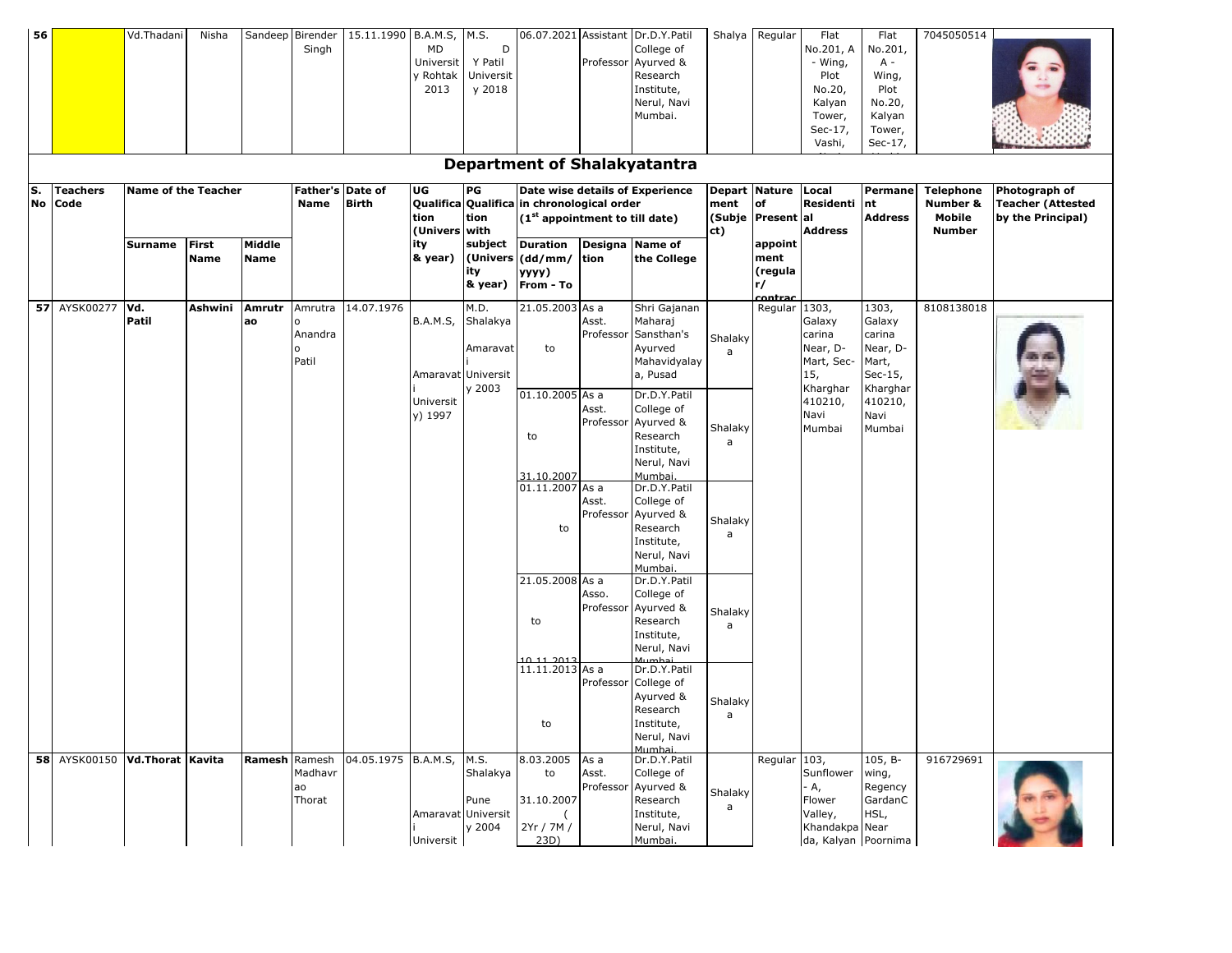| ls. |    | <b>Teachers</b> | <b>Name of the Teacher</b> |                       |                       | Father's Date of |              | y 1996<br>UG                            | PG                                    | $01.11.2007$ As a<br>to<br>22.03.2011<br>23.03.2011 As a<br>to<br>till date<br>Date wise details of Experience                                        | Asst.<br>Asso.                          | Dr.D.Y.Patil<br>College of<br>Professor Ayurved &<br>Research<br>Institute,<br>Nerul, Navi<br>Mumhai<br>Dr.D.Y.Patil<br>College of<br>Professor Ayurved &<br>Research<br>Institute,<br>Nerul, Navi<br>Mumbai | Shalaky<br>a<br>Shalaky<br>a<br>Depart  | Nature Local                                                          | (w)<br>421301                                                                                 | Talkies,<br>Mumbai<br>Road,<br>Kalyan<br>(W)<br><b>Permane</b> | <b>Telephone</b>                    | Photograph of                                 |
|-----|----|-----------------|----------------------------|-----------------------|-----------------------|------------------|--------------|-----------------------------------------|---------------------------------------|-------------------------------------------------------------------------------------------------------------------------------------------------------|-----------------------------------------|--------------------------------------------------------------------------------------------------------------------------------------------------------------------------------------------------------------|-----------------------------------------|-----------------------------------------------------------------------|-----------------------------------------------------------------------------------------------|----------------------------------------------------------------|-------------------------------------|-----------------------------------------------|
|     | No | Code            | Surname                    | First<br><b>Name</b>  | Middle<br><b>Name</b> | Name             | <b>Birth</b> | tion<br>(Univers with<br>ity<br>& year) | tion<br>subject<br>ity<br>& year)     | Qualifica Qualifica in chronological order<br>(1 <sup>st</sup> appointment to till date)<br>(Univers Duration<br>$(dd/mm/$ tion<br>yyyy)<br>From - To |                                         | Designa Name of<br>the College                                                                                                                                                                               | ment<br>(Subje Present al<br>ct)        | of<br>appoint<br>ment<br>(regula<br>r/<br>contrac<br>tual/<br>deputat | Residenti<br><b>Address</b>                                                                   | nt<br><b>Address</b>                                           | Number &<br>Mobile<br><b>Number</b> | <b>Teacher (Attested</b><br>by the Principal) |
|     |    | 59 AYSK00383    | Vd.<br>Vichurkar           | Vishalaks Ashok<br>hi |                       | Ashok            | 18.02.1983   | <b>MUHS</b><br>Nashik<br>2004           | M.S.<br>Shalakya to<br>Nashik<br>2009 | 10.07.2009 As a<br>21.07.2011                                                                                                                         | Assistant Ayurved<br>professor College, | S.G.V.<br>Medical<br>Hospital&<br>Research<br>Center                                                                                                                                                         | Shalaky Regular<br>a                    |                                                                       | FLAT F-<br>901,<br>Bhagawati<br>Heritage,<br>Plot-<br>29,32,47,4 Plot-<br>9,52,<br>Sector-21, | FLAT F-<br>901,<br>Bhagawat<br>Heritage,<br>29,32,47           | 9371572226<br>9930873350            |                                               |
|     |    |                 |                            |                       |                       |                  |              |                                         |                                       | 16.12.2011 As a<br>to<br>29.02.2012                                                                                                                   |                                         | Dr.D.Y.Patil<br>Assistant College of<br>Ayurved &<br>professor Research<br>Institute,<br>Nerul, Navi<br>Mumbai.                                                                                              | Shalaky Regular<br>l a                  |                                                                       | Kamothe,<br>Maharashtr 21,<br>a 41206                                                         | 49,52,<br>Sector-<br>Kamothe,<br>Maharash<br>tra 41206         |                                     |                                               |
|     |    |                 |                            |                       |                       |                  |              |                                         |                                       | 01.03.2012 As a<br>to<br>30.11.2013                                                                                                                   | Assistant Ayurved<br>professor College, | S.G.V.<br>Medical<br>Hospital&<br>Research<br>Center<br>Bailhongal,                                                                                                                                          | Shalaky Regular<br>a                    |                                                                       |                                                                                               |                                                                |                                     |                                               |
|     |    |                 |                            |                       |                       |                  |              |                                         |                                       | 02.12.2013 As a<br>to<br>29.01.2016                                                                                                                   | professor Medical                       | Shri<br>Assistant J.G.C.H.S.<br>Ayurvedic<br>College,<br>Ghataprabha,                                                                                                                                        | Shalaky Regular<br>a                    |                                                                       |                                                                                               |                                                                |                                     |                                               |
|     |    |                 |                            |                       |                       |                  |              |                                         |                                       | 30.01.2016 As a<br>To<br>15.10.2019<br>16.10.2019 As a                                                                                                | Associate Ayurved<br>professor a &      | Raghunath<br>Mahavidyalay<br>Hospital,<br>Dr.D.Y.Patil                                                                                                                                                       | Shalaky Regular<br>a<br>Shalaky Regular |                                                                       |                                                                                               |                                                                |                                     |                                               |
|     |    |                 |                            |                       |                       |                  |              |                                         |                                       | To Till<br>Date                                                                                                                                       |                                         | Associate College of<br>Ayurved &<br>professor Research<br>Institute,<br>Nerul, Navi<br>Mumbai.                                                                                                              | a                                       |                                                                       |                                                                                               |                                                                |                                     |                                               |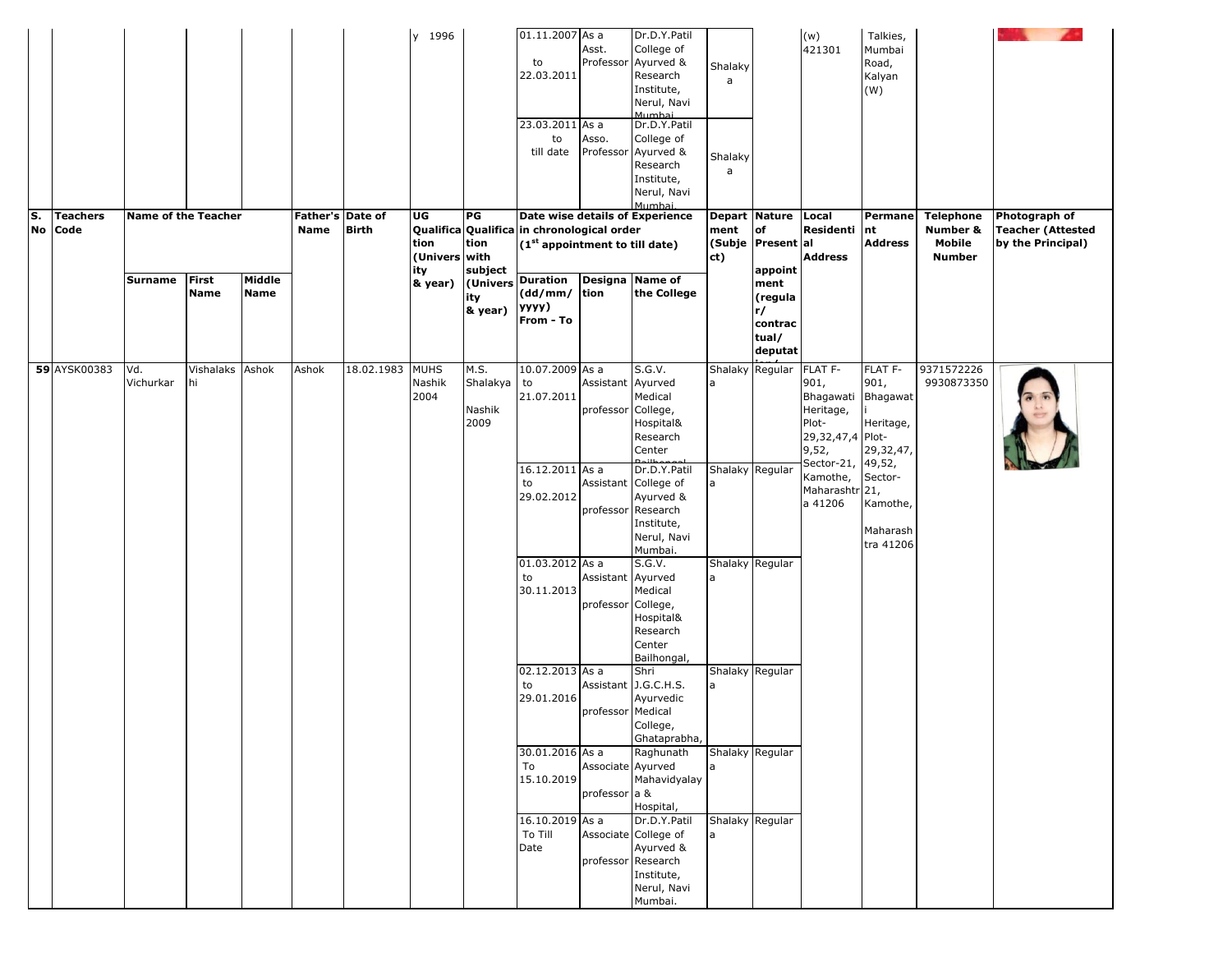| S.<br><b>No</b> | <b>Teachers</b><br>Code | <b>Name of the Teacher</b>             |                      |                       | Father's Date of<br><b>Name</b> | <b>Birth</b>                                              | UG<br>tion<br>(Univers with                                 | PG<br>tion                                       | Qualifica Qualifica in chronological order<br>$(1st$ appointment to till date)                                                                                                                              |                    | Date wise details of Experience                                                              | <b>Depart Nature</b><br>ment<br>of<br>(Subje Present al<br>ct) |                                                                 | Local<br>Residenti nt<br>Address                                                                                                       | Permane<br><b>Address</b>                                                   | <b>Telephone</b><br>Number &<br>Mobile<br><b>Number</b>        | Photograph of<br><b>Teacher (Attested</b><br>by the Principal) |
|-----------------|-------------------------|----------------------------------------|----------------------|-----------------------|---------------------------------|-----------------------------------------------------------|-------------------------------------------------------------|--------------------------------------------------|-------------------------------------------------------------------------------------------------------------------------------------------------------------------------------------------------------------|--------------------|----------------------------------------------------------------------------------------------|----------------------------------------------------------------|-----------------------------------------------------------------|----------------------------------------------------------------------------------------------------------------------------------------|-----------------------------------------------------------------------------|----------------------------------------------------------------|----------------------------------------------------------------|
|                 |                         | Surname                                | <b>First</b><br>Name | Middle<br><b>Name</b> |                                 |                                                           | ity<br>& year)                                              | subject<br>ity<br>& year)                        | <b>Duration</b><br>(Univers (dd/mm/ tion<br>yyyy)<br>From - To                                                                                                                                              | Designa            | <b>Name of</b><br>the College                                                                |                                                                | appoint<br>ment<br>(regula<br>r/<br>contrac                     |                                                                                                                                        |                                                                             |                                                                |                                                                |
|                 |                         |                                        |                      |                       |                                 |                                                           |                                                             |                                                  |                                                                                                                                                                                                             |                    |                                                                                              |                                                                | tual/<br>deputat<br>ion/<br>part<br>time/                       |                                                                                                                                        |                                                                             |                                                                |                                                                |
|                 | 60 AYSK00283            | Vd.Sawle   Mugdha   Dinanat   Dinanath |                      | h.                    | Anant<br>Sawle                  | 09.08.1985 B.A.M.S,                                       | M.U.H.S.<br>Nashik -<br>2007                                | M.S.<br>Shalakya<br>M.U.H.S.,<br>Nashik-<br>2013 | 01.07.2016 As a<br>to<br>till date                                                                                                                                                                          | Asst.<br>Professor | Dr.D.Y.Patil<br>College of<br>Ayurved &<br>Research<br>Institute,<br>Nerul, Navi<br>Mumbai.  | Shalaky<br>a                                                   | adhoc)<br>Regular                                               | k6nensey<br>colony<br>borivali<br>East<br>Mumbai<br>400066                                                                             | k6nensey<br>colony<br>borivali<br>East<br>Mumbai<br>400066                  | 9892079391                                                     |                                                                |
|                 | 61 AYSK00297            | <b>Bolkuntw</b><br>ar                  | Shital               | Santosh Santosh       | Vittalrao<br>Bolkuntw<br>ar     | 07.04.1987                                                | GAC<br>NANDED<br><b>MUHS</b><br>2009                        | Podar<br>Ayu.Colle<br>ge<br>M.U.H.S<br>2015      | 23.11.2015 As a<br>to<br>04.11.2016 Professor                                                                                                                                                               | Asst.              | Mahatma<br>gandhi<br>Ayurved<br>College &<br>Research<br>Center Salod<br>Wardha              | Shalaky<br>a                                                   | Regular                                                         | Kasturi<br>CHS, B-<br>wing,1102,<br>Sec-10,<br>Kopra,<br>Kharghar<br>Dist-                                                             | Kiran<br>Factory<br>Road,<br>Akhada<br>Ward,<br>Pandhark<br>awada           | 950335124                                                      |                                                                |
|                 |                         |                                        |                      |                       |                                 |                                                           |                                                             |                                                  | 01.03.2017 As a<br>to till date Asst.                                                                                                                                                                       | Professor          | Dr.D.Y.Patil<br>College of<br>Ayurved &<br>Research<br>Institute,<br>Nerul, Navi             | Shalaky<br>a                                                   |                                                                 | Raigad<br>410210                                                                                                                       | Dist.<br>'avatmal<br>-445302                                                |                                                                |                                                                |
|                 |                         |                                        |                      |                       |                                 |                                                           |                                                             |                                                  |                                                                                                                                                                                                             |                    | <b>Department of Stree-Rog &amp; Prasuti Tantra</b>                                          |                                                                |                                                                 |                                                                                                                                        |                                                                             |                                                                |                                                                |
| S.<br><b>No</b> | <b>Teachers</b><br>Code | Name of the Teacher                    |                      |                       | Father's Date of<br>Name        | <b>Birth</b>                                              | UG<br>tion<br>(Univers with                                 | PG<br>tion                                       | Date wise details of Experience<br>Qualifica Qualifica in chronological order<br>(1 <sup>st</sup> appointment to till date)                                                                                 |                    | ment<br>ct)                                                                                  | Depart Nature Local<br>of<br>(Subje Present al                 | Residenti nt<br><b>Address</b>                                  | Permane<br><b>Address</b>                                                                                                              | <b>Telephone</b><br>Number &<br>Mobile<br><b>Number</b>                     | Photograph of<br><b>Teacher (Attested</b><br>by the Principal) |                                                                |
|                 |                         | Surname                                | First<br><b>Name</b> | Middle<br><b>Name</b> |                                 |                                                           | ity<br>& year)                                              | ity                                              | subject Duration<br>(Univers (dd/mm/   tion<br>уууу)<br>& year) From - To                                                                                                                                   |                    | Designa Name of<br>the College                                                               |                                                                | appoint<br>ment<br>(regula<br>r/<br>contrac<br>tual/<br>deputat |                                                                                                                                        |                                                                             |                                                                |                                                                |
|                 | 62 AYPS00295 Vd.        | Ramugad                                | <b>Divya</b>         |                       |                                 | Dhanaji Narayan 25.02.1974 B.A.M.S. M.S. (23.11.2003 As a | - Tilak<br>Mahavidy Strirog)<br>alay PU Gune<br>NE,<br>1995 | Prasutita to<br>ay<br>y of                       | Ayurved ntra & 29.11.2008 Professor College<br>Ayurved 30.11.2008 As a<br>Mahavidy to Asso. Ayurved $\begin{vmatrix} 1 & 0 \\ 3 & 1 & 0 \end{vmatrix}$ Asso. Ayurved<br>Universit $\boxed{01.08.2013}$ As a | Asst.              | SNKDT'S<br>Ayurved<br>Nalasopara<br>SNKDT'S<br>Ayurved<br>Nalasonara<br>Y.M.T.Ayurve Streero | g<br>Prasuti<br>Streero<br>$\mathbf{g}$<br>Prasuti             |                                                                 | Streero Regular 101, Prim 101,<br>Rose Co<br>Soci, Near Rose Co<br>Sai Point<br>Honda<br>Seveice<br>Center,<br>Ganesh<br>wadi<br>Thane | Prim<br>Soci,<br>Near Sai<br>Point<br>Honda<br>Seveice<br>Center,<br>Ganesh | 9324446071<br>/9820590108                                      |                                                                |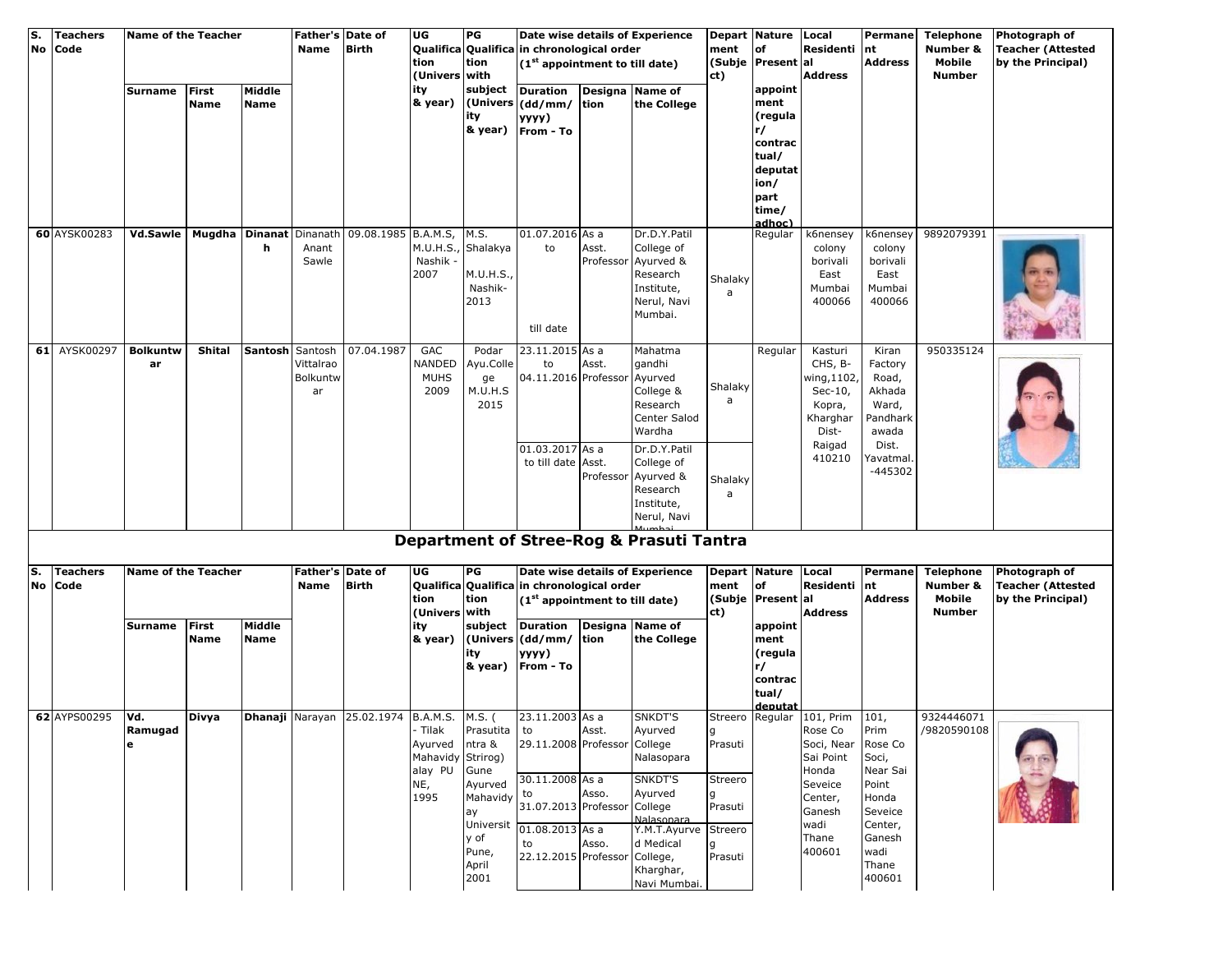| 63                               | AYPS00202    | Vd.<br>Gaikwad             | Varsha                      | Dada                  | Dada<br>Shrirang<br>Gaikwad        | 18.09.1984 B.A.M.S.                                                        | M.U.H.S.,<br>2006                                                | M.S.<br>Prasutita<br>ntra<br>avum<br>Strirog)<br><b>MUHS</b><br>Universit<br>y 2011 | 23.12.2015 As a<br>to<br>26.03.2013 As a<br>to<br>06.07.2021 As a<br>to till date Asso.  | Asst.<br>Professor<br>Professor | Dr.D.Y.Patil<br>Professor College of<br>Ayurved &<br>Research<br>Institute,<br>Nerul, Navi<br>Mumbai.<br>Dr.D.Y.Patil<br>College of<br>Ayurved &<br>Research<br>Institute,<br>Nerul, Navi<br>Mumbai. | Streero<br>g<br>Prasuti<br>Prasutit<br>antra<br>avum<br>Strirog | Regular                                                                                    | Room no.<br>$F - 58$<br>Sector -<br>04, Airoli,<br>Navi<br>Mumbai                                          | Room<br>no. F -<br>58,<br>Sector<br>04,<br>Airoli,<br>Navi<br>Mumbai                                           | 9920299924                                              |                                                                |
|----------------------------------|--------------|----------------------------|-----------------------------|-----------------------|------------------------------------|----------------------------------------------------------------------------|------------------------------------------------------------------|-------------------------------------------------------------------------------------|------------------------------------------------------------------------------------------|---------------------------------|------------------------------------------------------------------------------------------------------------------------------------------------------------------------------------------------------|-----------------------------------------------------------------|--------------------------------------------------------------------------------------------|------------------------------------------------------------------------------------------------------------|----------------------------------------------------------------------------------------------------------------|---------------------------------------------------------|----------------------------------------------------------------|
| 64                               |              | Vd.Karana<br>m             | Lakshmi                     | Sireesha              | K.Siva<br>Sankarra<br>$\mathsf{o}$ | 21.08.1991 B.A.M.S.                                                        | - NTR,<br>2014                                                   | M.S.<br>Prasutita<br>ntra<br>avum<br>Strirog)<br>NTR,<br>2017                       | 06.07.2021<br>to till date                                                               | As a<br>Asst.<br>Professor      | Dr.D.Y.Patil<br>College of<br>Ayurved &<br>Research<br>Institute,<br>Nerul, Navi<br>Mumbai.                                                                                                          | Prasutit<br>antra<br>avum<br>Strirog                            | Regular                                                                                    | $C-106$ ,<br>Bhoomi<br>Garden,<br>Roadpali,<br>Sec-17,<br>Plot No.<br>07,<br>Kalamboli,<br>Navi<br>Mumbai. | $D/O$ ,<br>Karanam<br>Siva<br>Sankar<br>Rao,<br>3/151,<br>Elaprolu,<br>Krishna,<br>Andhra<br>Pradesh<br>521228 | 7022153809                                              |                                                                |
| 65                               |              | Vd.Bhise                   | Ajita                       | Tushar                | Tushar                             | 12.02.1989                                                                 | BAMS, D<br>Y Patil<br>Univerity, ntra<br>Navi<br>Mumbai,<br>2013 | M.S.<br>avum<br>Strirog)<br><b>MUHS</b><br>Universit<br>yJune-                      | 06.07.2021 As a<br>(Prasutita to till date                                               | Asst.<br>Professor              | Dr.D.Y.Patil<br>College of<br>Ayurved &<br>Research<br>Institute,<br>Nerul, Navi<br>Mumbai.                                                                                                          | Prasutit<br>antra<br>avum<br>Strirog                            | Regular                                                                                    | $B-303,$<br>Vighnahart Vighnaha<br>a CHS,<br>Sec - 02,<br>Plot No.<br>10,<br>Kharghar                      | B-303,<br>rta CHS,<br>Sec - 02,<br>Plot No.<br>10,<br>Kharghar                                                 | 8082007503                                              |                                                                |
| S.<br><b>Teachers</b><br>No Code |              | <b>Name of the Teacher</b> |                             |                       |                                    | Father's Date of<br><b>Birth</b>                                           | UG<br>tion<br>(Univers with                                      | PG<br>tion                                                                          | Qualifica Qualifica in chronological order<br>(1 <sup>st</sup> appointment to till date) |                                 | Department of Kaumarbhritya Tantra (Bal Rog)<br>Date wise details of Experience                                                                                                                      | ment<br>ct)                                                     | Depart Nature<br>Local<br><b>of</b><br>Residenti nt<br>(Subje Present al<br><b>Address</b> |                                                                                                            | <b>Permane</b><br><b>Address</b>                                                                               | <b>Telephone</b><br>Number &<br>Mobile<br><b>Number</b> | Photograph of<br><b>Teacher (Attested</b><br>by the Principal) |
|                                  |              | <b>Surname</b>             | <b>First</b><br><b>Name</b> | Middle<br><b>Name</b> |                                    |                                                                            | ity<br>& year)                                                   | subject<br>(Univers<br>ity<br>& year)                                               | <b>Duration</b><br>(dd/mm/<br>уууу)<br>From - To                                         | Designa<br>tion                 | Name of<br>the College                                                                                                                                                                               |                                                                 | appoint<br>ment<br>(regula<br>r/<br>contrac<br>tual/<br>deputat<br>ion/                    |                                                                                                            |                                                                                                                |                                                         |                                                                |
|                                  | 66 AYKC01267 | Vd.Dhuri                   | Kalpana                     | y                     | y                                  | Dattatra   Dattatra   06.04.1968   B.A.M.S,   M.D 1995   11.03.2002   As a | 1991                                                             |                                                                                     | to<br>15.02.2003 Professor Kharghar                                                      | Asst.                           | YMT Ayurved Kayachi Regular<br>College,<br><b>YMT Ayurved</b>                                                                                                                                        | kitsa<br>Kayachi                                                |                                                                                            | $A-1$ ,<br>Ground<br>Floor,<br>Amba Apt                                                                    | $A-1$ ,<br>Ground<br>Floor,<br>Amba                                                                            | 9892349228                                              |                                                                |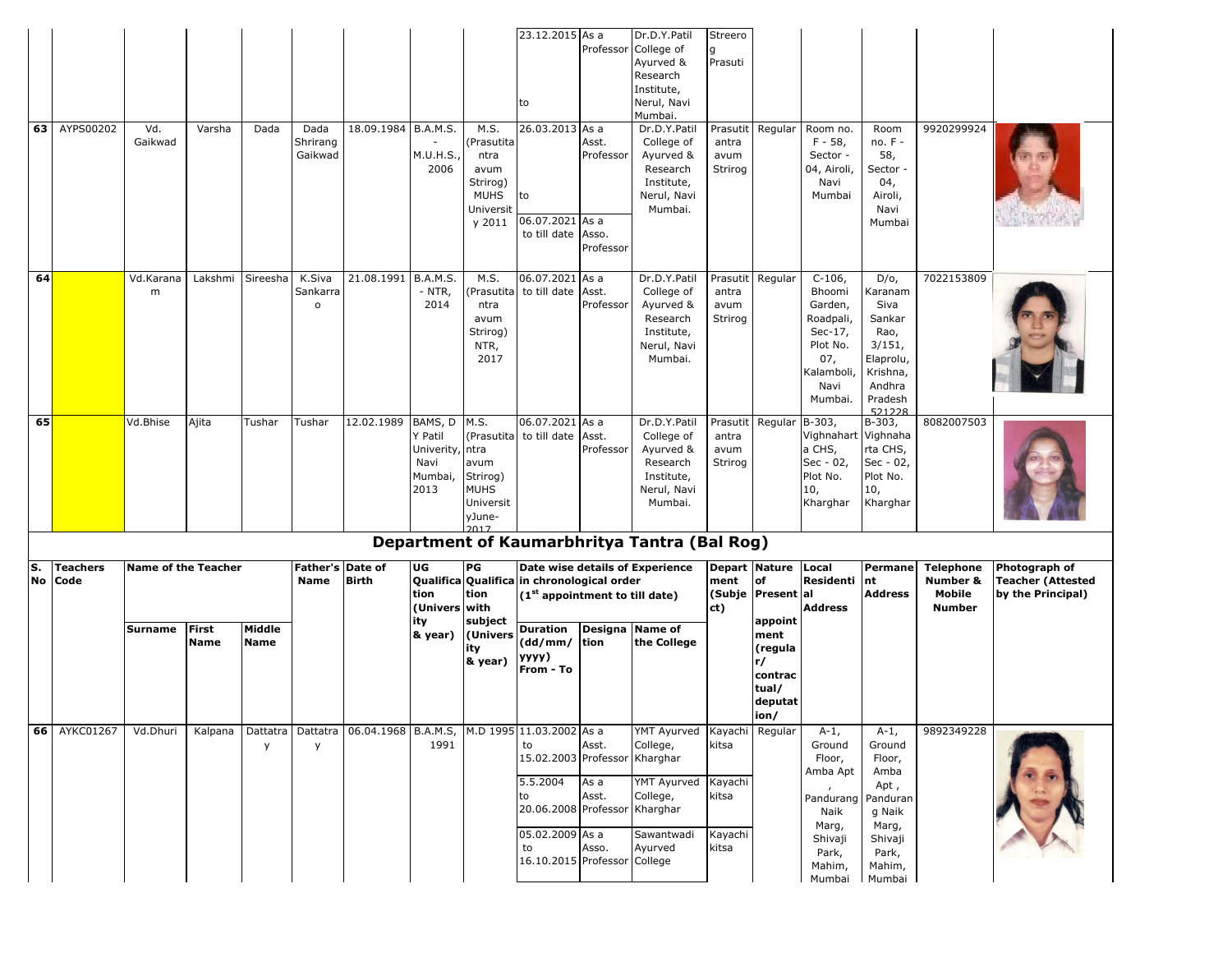|    |              |                 |         |                  |                              |                      |                                                      |                                                            | 19.10.2015 As a<br>to<br>31.05.2016<br>01.06.2016 As a<br>to<br>09.08.2016                              | Professor<br>Professor | BM<br>Kankanwadi<br>Ayurved<br>College<br>RA Podar<br>Ayurved<br>College,                                  | Swasth<br>vritta<br>Kaumar<br>bhritya  |                | .<br>16.                                                                            | .<br>16.                                                                       |            |  |
|----|--------------|-----------------|---------|------------------|------------------------------|----------------------|------------------------------------------------------|------------------------------------------------------------|---------------------------------------------------------------------------------------------------------|------------------------|------------------------------------------------------------------------------------------------------------|----------------------------------------|----------------|-------------------------------------------------------------------------------------|--------------------------------------------------------------------------------|------------|--|
|    |              |                 |         |                  |                              |                      |                                                      |                                                            | 01.09.2016 As a<br>to<br>30.08.2017 Professor<br>01.09.2017 As a<br>to                                  | Asso.<br>Professor     | Mumbai<br>RA Podar<br>Ayurved<br>College,<br>Mumbai<br>Vivek College Kaumar                                | Kaumar<br>bhritya<br>bhritya           |                |                                                                                     |                                                                                |            |  |
|    |              |                 |         |                  |                              |                      |                                                      |                                                            | 04.11.2019<br>06.01.2019 As a<br>to<br>21.06.2021<br>06.07.2021 As a<br>to till date Professor          | Professor Ayurved      | <b>JVWV</b><br>College<br>Dr.D.Y.Patil<br>College of                                                       | Kaumar<br>bhritya<br>Kaumar<br>bhritya |                |                                                                                     |                                                                                |            |  |
|    | 67 AYKB00481 | Vd.Amin         | Mithila | Vijayku<br>mar   | Vijaykum<br>ar               | 18.05.1986 B.A.M.S,  | D Y Patil Balroga,<br>Universit<br>y Navi<br>Mumbai. | M.D<br>KLE<br>Universit<br>y, 2015                         | 01.12.2014 As a<br>to<br>10.01.2019 Professor                                                           | Asst.                  | Ayurved &<br>Research<br><b>SMBT</b><br>Ayurved<br>College &<br>Hospital,<br>Dhamangaon,                   | bhritya                                | Kaumar Regular | $B-3, 603,$<br>Shree<br>Saraswati<br>Chs, NG<br>Acharya                             | $B-3$ ,<br>603,<br>Shree<br>Saraswati<br>Chs, NG                               | 9969947997 |  |
|    |              |                 |         |                  |                              |                      | 2011                                                 |                                                            | 01.06.2019 As a<br>to<br>20.04.2020 Professor<br>21.04.2020 As a<br>to<br>05.09.2020 Professor          | Asst.<br>Asso.         | Nashik<br>Ayujyoti<br>Ayurvedic<br>College &<br>Hospital<br>Ayujyoti<br>Ayurvedic<br>College &             |                                        |                | Marg,<br>Chembur,<br>Mumbai.<br>71.                                                 | Acharya<br>Marg,<br>Chembur,<br>Mumbai.<br>71.                                 |            |  |
|    |              |                 |         |                  |                              |                      |                                                      |                                                            | 6.07.2021<br>to till date Asso.                                                                         | As a<br>Professor      | Hospital<br>Dr.D.Y.Patil<br>College of<br>Ayurved &<br>Research<br>Institute,<br>Nerul, Navi<br>Mumbai.    |                                        |                |                                                                                     |                                                                                |            |  |
| 68 |              | Vd.Bhoir        | Vijay   | Vitthal          | Vitthal                      | 15.03.1985 B.A.M.S., | MUHS,<br>Nashik,<br>Nov 2007                         | M.D.<br>MUHS,<br>Nashik,<br>2012                           | 03.12.2012 As a<br>to<br>05.12.2017 Professor<br>06.12.2017 As a<br>to<br>31.12.2019 Professor College, | Asst.<br>Asso.         | Bapuji<br>Ayurved<br>College,<br>Chitradurga<br>Bapuji<br>Ayurved                                          | bhritya                                | Kaumar Regular | Room No.<br>67, Sector<br>$-6$ , SSI,<br>Koparkhai<br>ne, Navi<br>Mumbai.<br>400709 | Room<br>No. 67,<br>Sector -<br>6, SSI,<br>Koparkha<br>irne,<br>Navi<br>Mumbai. | 9867953683 |  |
|    |              |                 |         |                  |                              |                      |                                                      |                                                            | 6.07.2021 As a<br>to till date Asso.                                                                    | Professor              | Chitradurga<br>Dr.D.Y.Patil<br>College of<br>Ayurved &<br>Research<br>Institute,<br>Nerul, Navi<br>Mumbai. |                                        |                |                                                                                     | 400709                                                                         |            |  |
|    | 69 AYKB00473 | Vd.Aggarw<br>al | Sheetal | Devaki<br>Nandan | Devaki<br>Nandan<br>Aggarwal | 09.08.1983 B.A.M.S,  | Baba<br>Farid<br>Universit<br>y of<br>Health         | M.D<br>Balroga,<br>Guru<br>Ravidas<br>Ayurved<br>Universit | 07.07.2018 As a<br>to<br>19.03.2019 Professor                                                           | Asst.                  | Sri Satya Sai<br>Murlidhar<br>Ayurvedic<br>College &<br>Hospital, Moga,<br>Punjab                          | Kaumar <sup> </sup><br>bhritya         | Regular        | P 1301,<br>Proviso<br>Complex,<br>Sector-<br>35E,                                   | 1114<br>B, Gali<br>3, Guru<br>Nanak<br>Nagar,                                  | 9517818888 |  |